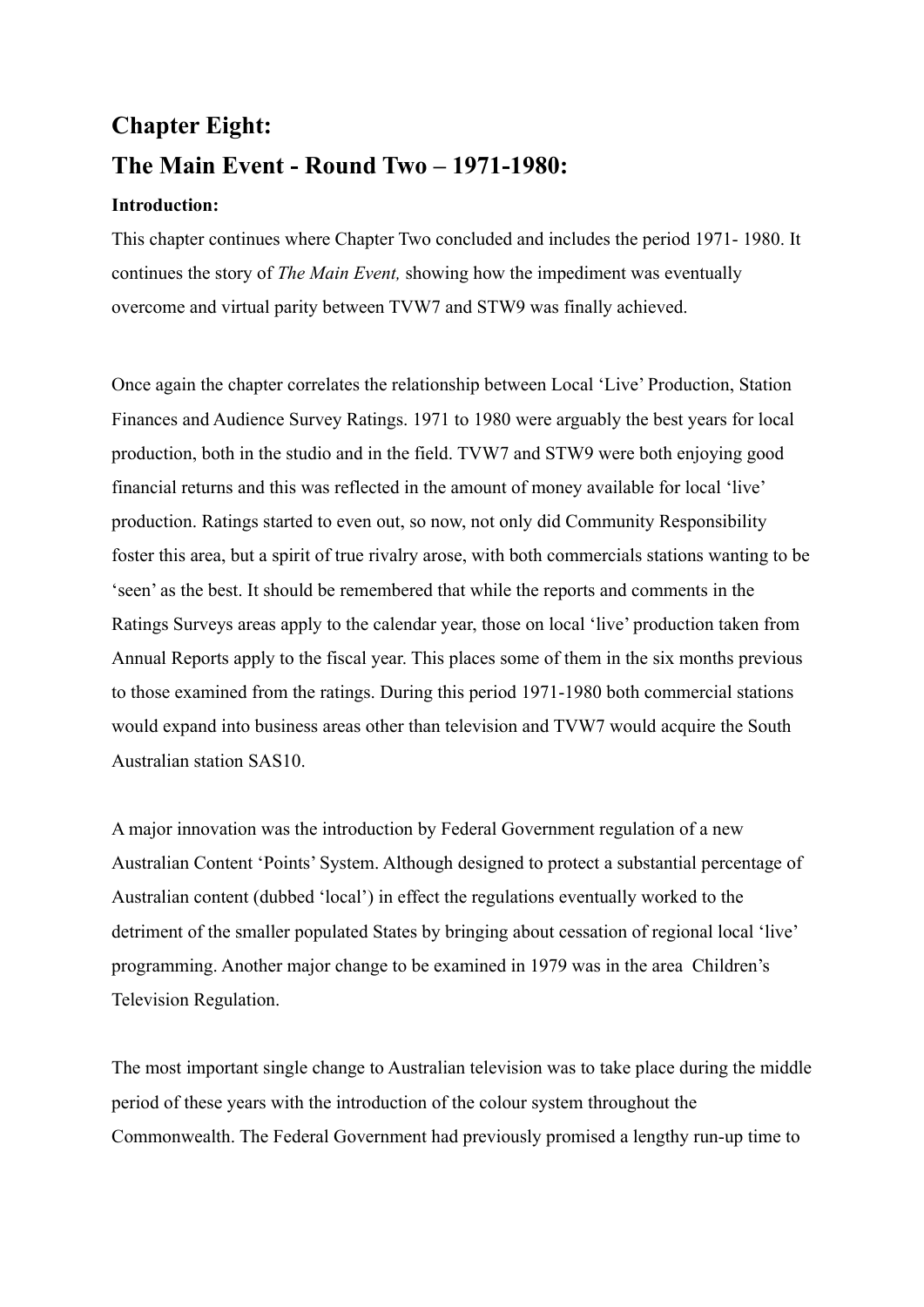the changeover and eventually the announcement was made in 1972 of a commencement date approximately three years later.

It will be found that during the time-span covered by this chapter, both of the commercial television stations diversified into other business areas with generally beneficial results for the shareholders. Comparisons continue to be provided between monetary returns from television company investments and other forms of fiscal involvement.

The Thirteenth Directors' Report TVW7 1971[1](#page-1-0) reported that in association with Michael Edgely International Pty. Ltd., and Bullen Bros., TVW7 arranged to present *Disney on Parade*. As a promotional exercise Snow White together with Mickey Mouse, Goofy and Pluto were photographed at TVW7 studios. TVW7 was the major investor in *The Nickel Queen,* the first colour feature film to be produced in Western Australia. This was done in conjunction with a production company headed by British film personality John McCallum and featured his wife Googie Withers in the title role.[2](#page-1-1) They also invested in *Napoleon Bonaparte*, a colour television series being produced in South Australia. Bullen's African Lion Safari Park was established at Wanneroo with TVW7 participating as a partner in the venture.[3](#page-1-2) Most of the wheeling and dealing in these ventures was done for TVW7 by Brian Treasure, whom station boss James Cruthers described in a complimentary manner as 'the mouthpiece'[4](#page-1-3)

The annual net profit for TVW7 was \$967,086, not as good as the previous year as it included realized investments of \$343,790. Profit from 6IX rose and TVW7 acquired the issued shares in South Australian Telecasters which operated SAS10 in Adelaide. The reason for this expansion was to foil any attempt by Rupert Murdoch to acquire TVW7.<sup>5</sup> Cruthers worked

<span id="page-1-0"></span><sup>1</sup> *TVW Channel 7 Thirteenth Annual Report and Financial Statements of TVW Limited – 1971,* West Australian Newspapers, Perth, 13 August 1971, p.4-5.

<span id="page-1-1"></span><sup>2</sup> Sir James Cruthers, personal communication, interview, 4 June 2003.

<span id="page-1-2"></span><sup>&</sup>lt;sup>3</sup> *TVW Channel 7 Thirteenth Annual Report and Financial Statements of TVW Limited – 1971, West*  Australian Newspapers, Perth, 13 August 1971, p.5. [It is an urban myth that the front gate had a sign 'Pommies on Bicycles Admitted Free!']

<span id="page-1-4"></span><span id="page-1-3"></span><sup>4</sup> Sir James Cruthers, personal communication, interview, 4 June 2003.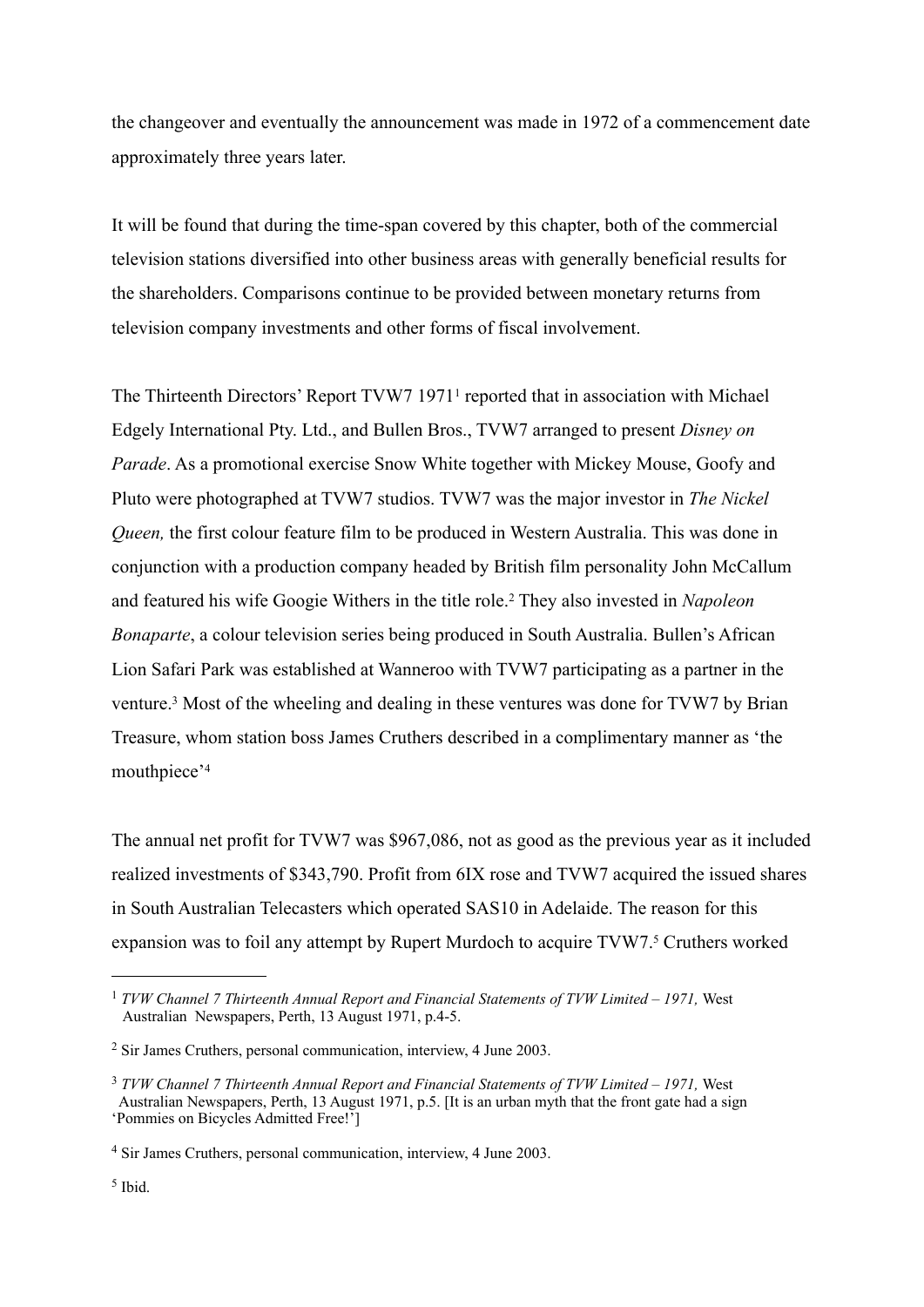out that if TVW7 had control of a television licence in Adelaide, then Murdoch would not be able to own TVW7 because of the Broadcasting Act 1942 rules which prevented control of more than one commercial television licence in Australia.<sup>[6](#page-2-0)</sup> Murdoch's News Limited owned Adelaide's Channel Nine.[7](#page-2-1) SAS10 was owned by the Adelaide 'Establishment' referred to as 'The Top Ten'[8](#page-2-2) and although the station was said to be the most modern in Australia, it was at the bottom of the ratings share. The SAS10 Board headed by Moxham Simpson (Simpson washing machines) and a solicitor named Arnold Moulden were only to happy to recommend that control of the station pass to the Western Australian company. The takeover was completed after TVW had received acceptances for 96% of the SAS shares and compulsorily acquired the balance of the issued capital. The offer was one share in TVW Limited plus \$5.60 in cash for every 15 shares in SAS. As a result, 199,289 ordinary \$1 shares were issued to former SAS shareholders at a premium of \$3.90, thereby increasing the issued and paid-up capital of the company to \$1,549,257. This created a share premium account of \$777,227. The cash consideration for an acquisition of the SAS shares, which amounted to \$1,123,484, was financed from the proceeds of the sale of investments and by a fixed term loan from a merchant bank.<sup>9</sup> The whole procedure only took between two and three months.<sup>[10](#page-2-4)</sup>

During the year the basis of accounting for television programmes for SAS10 was changed to bring it into line with the method used by the parent company. This increased the cost of television programmes written off during the year by \$142,191.This abnormal item of expenditure had a material effect on the trading results of the subsidiary company, which

<span id="page-2-0"></span><sup>6</sup> *Television Equalisation Report of the Senate Select Committee,* The Parliament of the Commonwealth of Australia, Australian Government Publishing Services, Canberra, 1987, para. 1.23, p.23. The Broadcasting Act 1942 is founded upon the proposition that no person may hold a 'prescribed interest' in

 more than two commercial television licences anywhere in Australia. This is known as the 'two station' rule.

<span id="page-2-1"></span><sup>7</sup> Ibid.

This intended to regulate the permissible degree of ownership and/or control which may be exercised by any one person (natural or corporate).

<span id="page-2-2"></span><sup>8</sup> Ibid

<span id="page-2-3"></span><sup>9</sup> *TVW Channel 7 Thirteenth Annual Report and Financial Statements of TVW Limited – 1971,* West Australian Newspapers, Perth, 13 August 1971

<span id="page-2-4"></span><sup>10</sup> Sir James Cruthers, 4 June 2003.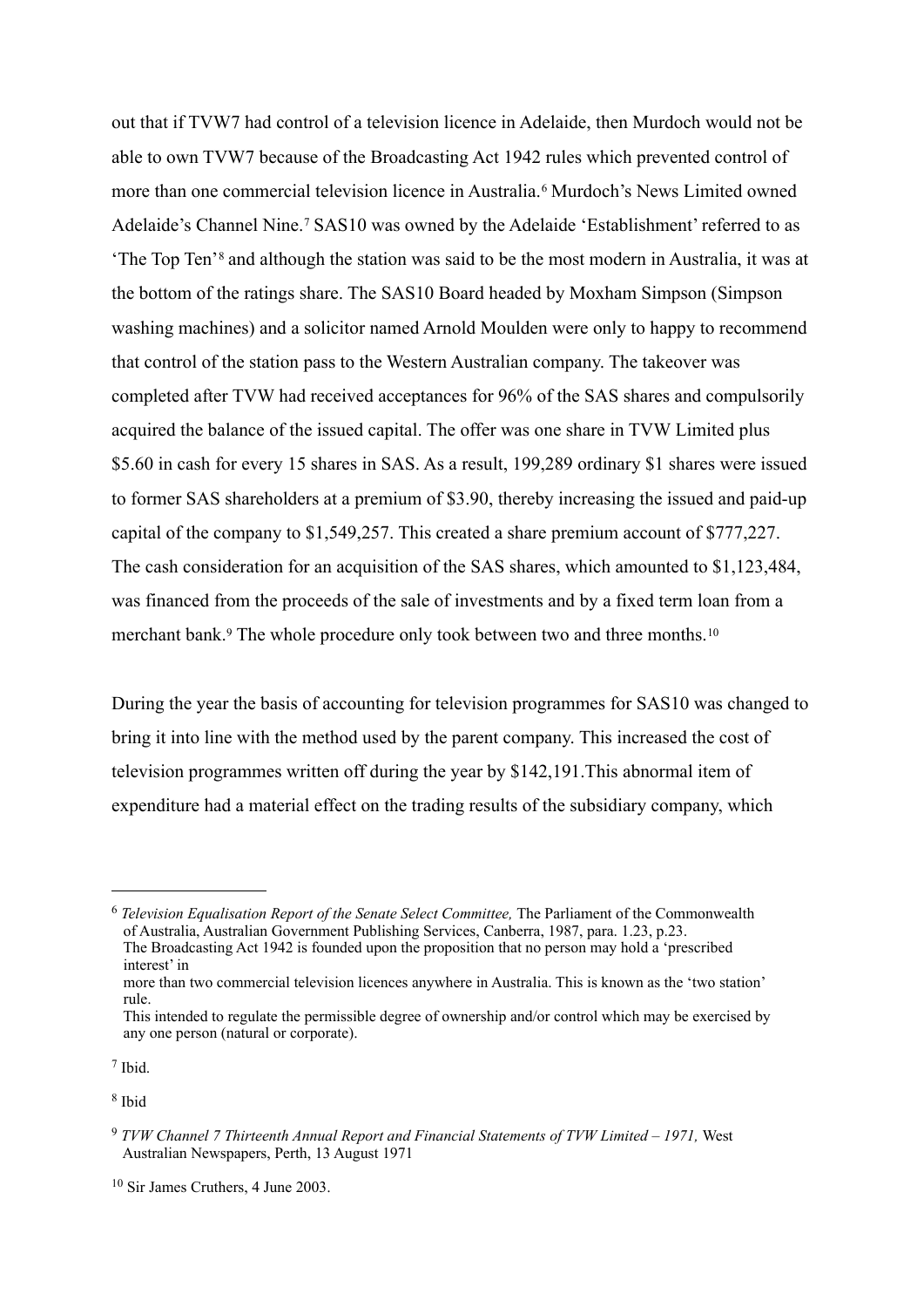otherwise would have achieved a profit of \$111,822 for the full year. This figure compared with a profit of  $$66,284$  for the previous year.<sup>11</sup>

It was reported that the executive staff were to benefit from share grants. During the year ended June 1971 options in respect of 46,500 shares of TVW Limited were granted to James Winter Cruthers, managing director of TVW Limited (7,000 options) Brian Sydney Treasure, general manager (7,000) and senior staff members – Frank Archer Cecil Moss (7,000) Leslie Darcy Farrell (3,000) Maxwell Arthur Bostock (3,000) John Richard Quicke (3,000) William Hugh McKenzie (3,000) Gregory Vincent Byrne (3,000) Alfred Wesley Binks (3,000) Stanley Frederick Fildes (3,000) Geoffrey Raymond Mortlock (1,500) Ernest Gerald Taylor (1,000) Kenneth Newland Kemp (1,000) and Bernard John Roddy (1,000).These options expired on December 4, 1975 and could be exercised at a price of four dollars ten cents per share at any time between December 4, 1972 and December 3, 1975[.12](#page-3-1) There was an over-rider which stated that if the recipients left the employ of TVW7 the offers would lapse, excluding death, or retirement due to age or ill-health.[13](#page-3-2) The decision to reward the participants was made by an appreciative Board and further cemented the loyalty and endeavours of those who benefited.[14](#page-3-3)

On the cover of the Eighth Annual Directors' Report STW9 Limited 1971[15](#page-3-4) promotion of station personalities (the back-bone of local 'live' production) was again featured. There was a back cover montage of six photographs. 'Jenny Clemesha and Trevor Sutton on an O.B.['16](#page-3-5) 'Graham Farmer. Frank Bird and Bob Shields – 9's sporting team', 'Lloyd Lawson', 'Gordon

<span id="page-3-1"></span> $12$  Ibid.

<span id="page-3-5"></span>16 Ibid,

<span id="page-3-0"></span><sup>11</sup> *TVW Channel 7 Thirteenth Annual Report and Financial Statements of TVW Limited – 1971,* West Australian Newspapers, Perth, 13 August 1971

<span id="page-3-2"></span><sup>13</sup> Ibid, Notes on Account.

<span id="page-3-3"></span><sup>14</sup> Sir James Cruthers, 4 June 2003.

<span id="page-3-4"></span><sup>15</sup> *STW Swan Television Limited Annual Report 1971,* Jubilee Print, Perth, 16 August 1971, p3.

O.B. = Outside Broadcast.

Trevor Sutton was an Eastern States import to read News and do general presentation. He also compered *Junior Spotlight.* He was instructed by management to keep silent regarding his origins as people preferred local personalities [Personal Communication Hobart April 1982.]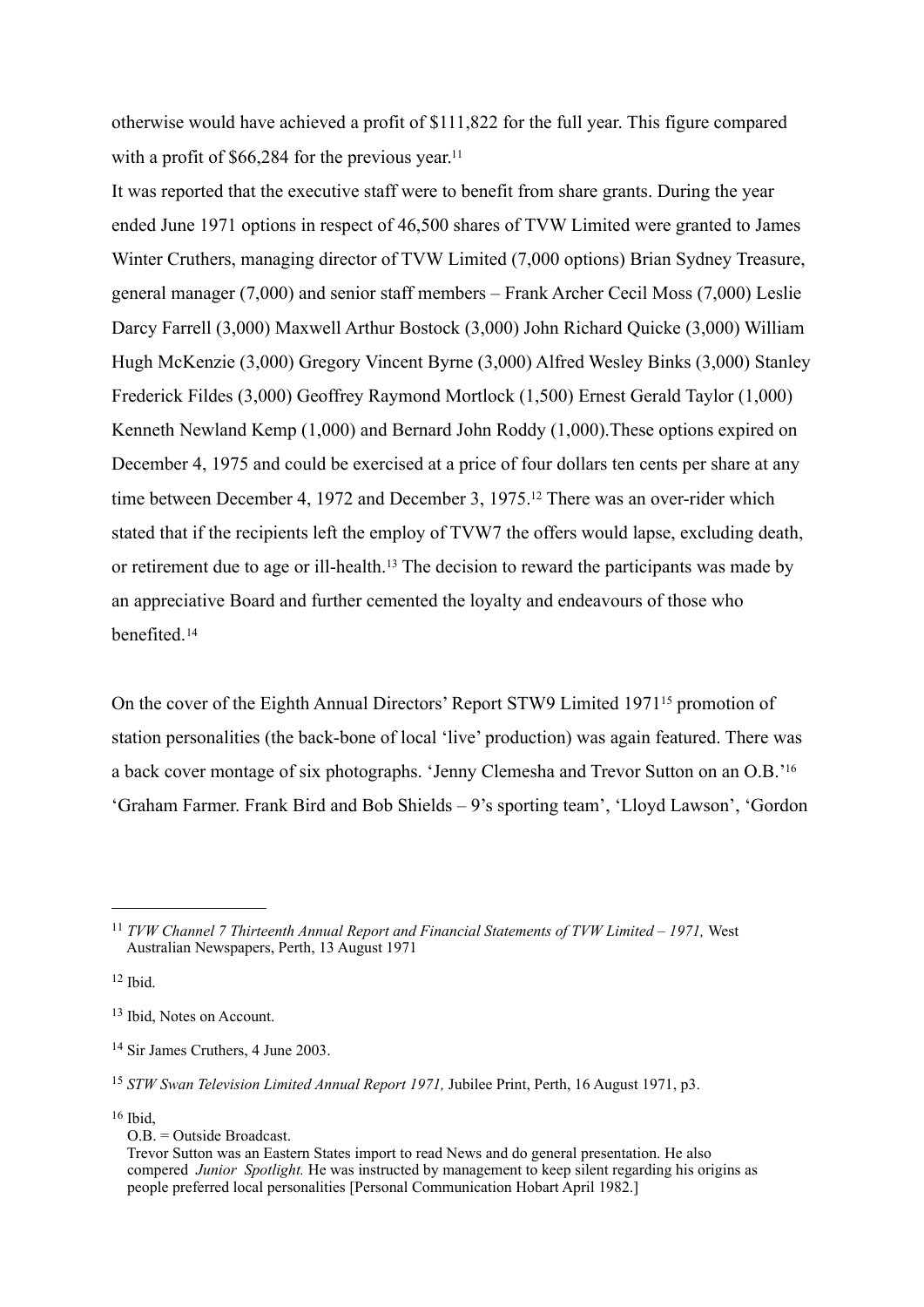Leed and Terry Spence Current Affairs and News Editors' and 'Jenny Clemesha and Kingsley with the children'<sup>17</sup>

Although not yet in the league of their older relation 'up the hill', STW9 returned a profit of \$320,671 after providing for depreciation of \$211,067 and taxation of just \$500. The advertising revenue increased on a monthly basis and costs were kept under control.

In order to make sure that the Company was in a position to vigorously service viewers, the opportunity was taken to purchase extra studio equipment at most advantageous prices…Micro-wave links, Videotape machines, news cameras, studio cameras and control equipment. During the year the Company's large outside broadcasting van came into operation. It has been given extensive use. It is a most versatile piece of equipment and has substantially assisted your Company in giving a full television service to the metropolitan area.<sup>[18](#page-4-1)</sup>

The first survey of 1971 brought a little joy for STW9 with two programs at No.14 and No.

| 15. |                |                               | Audience |         |
|-----|----------------|-------------------------------|----------|---------|
|     | 1              | Homicide                      | 39%      | 152,000 |
|     | $\overline{2}$ | My Three Sons,                | 38       | 175,000 |
|     | 3              | Australian Beach Girl         |          |         |
|     | $\overline{4}$ | <b>British Comedy Theatre</b> |          |         |
|     | 5              | Logies                        |          |         |
|     | 6              | Division Four                 | 37       | 143,000 |
|     | 7              | Tom Jones Special             | 35       | 145,000 |
|     | 8              | Flip Wilson Special           |          |         |
|     | 9              | <b>Bob Hope Special</b>       |          |         |
|     | 10             | <b>Sunday Theatre</b>         | 34       | 149,000 |
|     | 11             | <b>Bonanza</b>                | 34       | 137,000 |
|     | 12             | The Making of                 |          |         |
|     |                | The Nickel Queen              |          |         |
|     | 13             | Disneyland                    | 33       | 175,000 |
|     | 14             | [STW9] Doctor in the House    | 33       | 135,000 |
|     | 15             | [STW9] Father Dear Father     | 33       | 135,000 |
|     | 16             | Pick-a-Box.                   | 32       | 134,000 |

STW9 had introduced a children's talent search program called *Junior Spotlight* which, at 9 a.m. on Saturday rated a disappointing 4,4 against TVW7's *Football Replay* at 3,2. STW9's *Woman's World* at 3.15 p.m. on Friday rated 5,4,4, against the recorded Sydney program on

<span id="page-4-1"></span><span id="page-4-0"></span><sup>17</sup> *STW Swan Television Limited Annual Report 1971,* Jubilee Print, Perth, 16 August 1971, p3. See Appendices for photographs.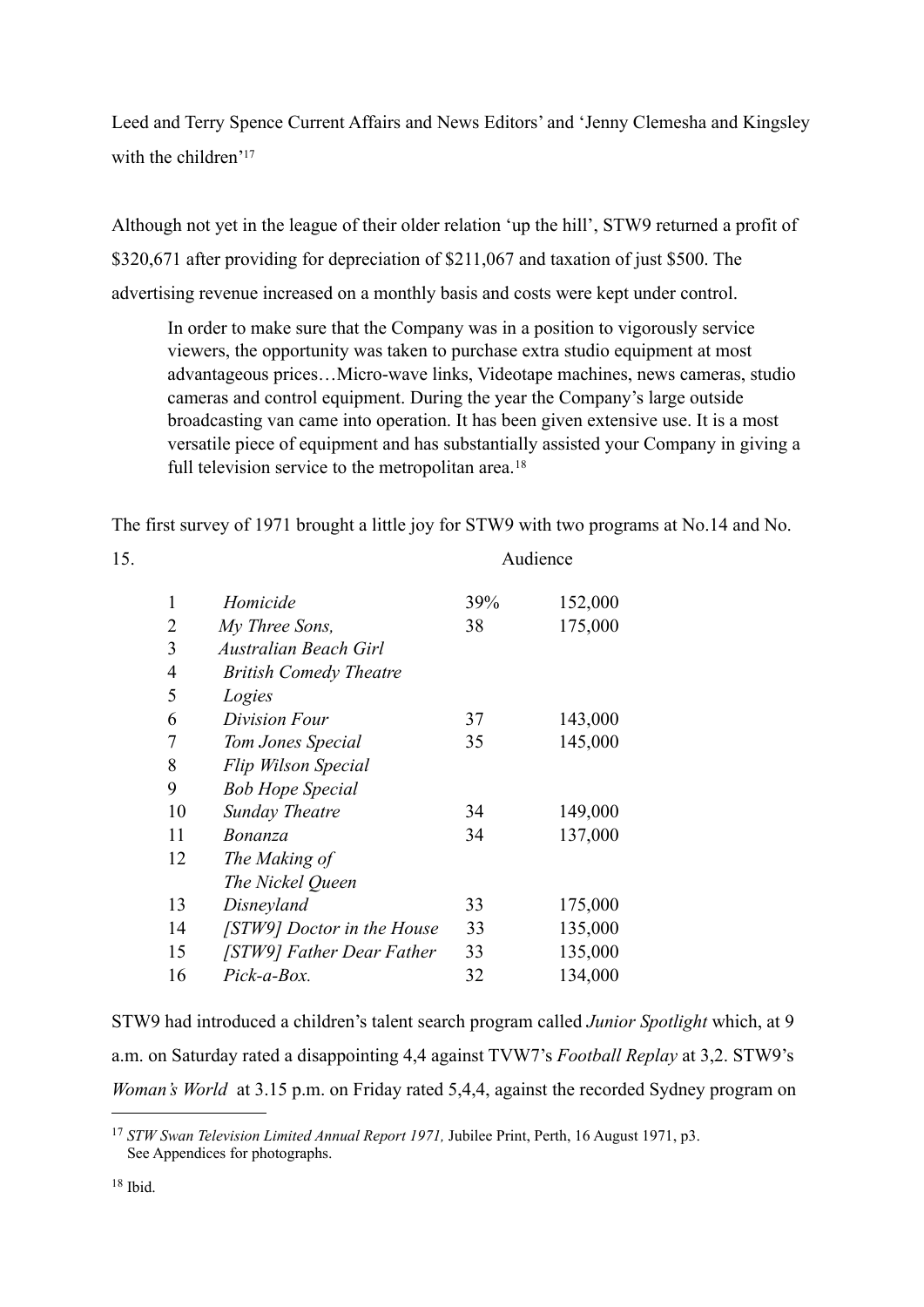TVW7 *Beauty and The Beast* 9,9,8. At TVW7 *Perth's New Faces* was now returning 20,20. STW9 News was doing better at 22,22 to challenge ABW2 on 24,24 but still trailing TVW7 at 31,31.Mark The survey conducted in July-August 1971 showed TVW7 to have the Top Ten including *Letterbox* a new 'live' local production which was aired on Sunday evenings. It was a quiz show which rated 36 with 169,000 viewers. *Stars of the Future* was No.10 with 34 and 152,000 viewers. *It's Academic* was still successful over four weeks with 34,31,38,32. These results were further consolidation of the proposition that viewers still saw TVW7 as their 'local' station and accepted their offerings of local production.

The three News sessions (TVW7 had by then joined STW9 for a 6 p.m., transmission.) were showing a quite distinct degree of levelling. These are very important comparisons as News is considered by all television stations to be 'the flagship' and the main measuring device for advertisers.[19](#page-5-0)

| STW9 News                    | Mon.   | 26, 26, 32, 25 Tues. |                | 23, 26, 28, 31 Weds. 24, 25, 31, 27 |
|------------------------------|--------|----------------------|----------------|-------------------------------------|
| TVW7 News                    |        | 29, 34, 33, 35       | 30, 33, 36, 30 | 29, 35, 34, 29                      |
| <b>ABW2</b> News             |        | 26, 28, 25, 23       | 26, 26, 24, 27 | 27, 26, 29, 26                      |
| <b>ABW2</b> This Day Tonight |        | 24, 26, 25, 20       | 29, 27, 29, 27 | 24, 21, 25, 24                      |
| STW9 News                    | Thurs. | 23,28,31,26 Fri.     | 23, 24, 27, 25 | 20, 25, 24, 22<br>Sat.              |
| TVW7 News                    |        | 31, 34, 37, 27       | 32, 34, 35, 30 | 28, 31, 23, 20                      |
| ABW2 News                    |        | 26, 26, 29, 28       | 22, 24, 25, 23 | 20, 23, 23, 21                      |
| <b>ABW2</b> This Day Tonight |        | 22, 22, 25, 24       | 21, 22, 26, 23 | [no program]                        |
| STW9 News                    | Sun.   | 17, 20, 16, 15       |                |                                     |
| TVW7 News                    |        | 7, 34, 30, 39        |                |                                     |
| <b>ABW2</b> News             |        | 21, 17, 20, 15       |                |                                     |

As an illustration of the way in which STW9 was gaining ground on its rival TVW7, it is interesting to note that when *Gilligan's Island* was first shown on STW9 in June 1967 its ratings were 17,17. When the same series (not a new version) followed *STW9 News* at 6.30

<span id="page-5-0"></span><sup>19</sup> See Chapter Six 'This Is The News'.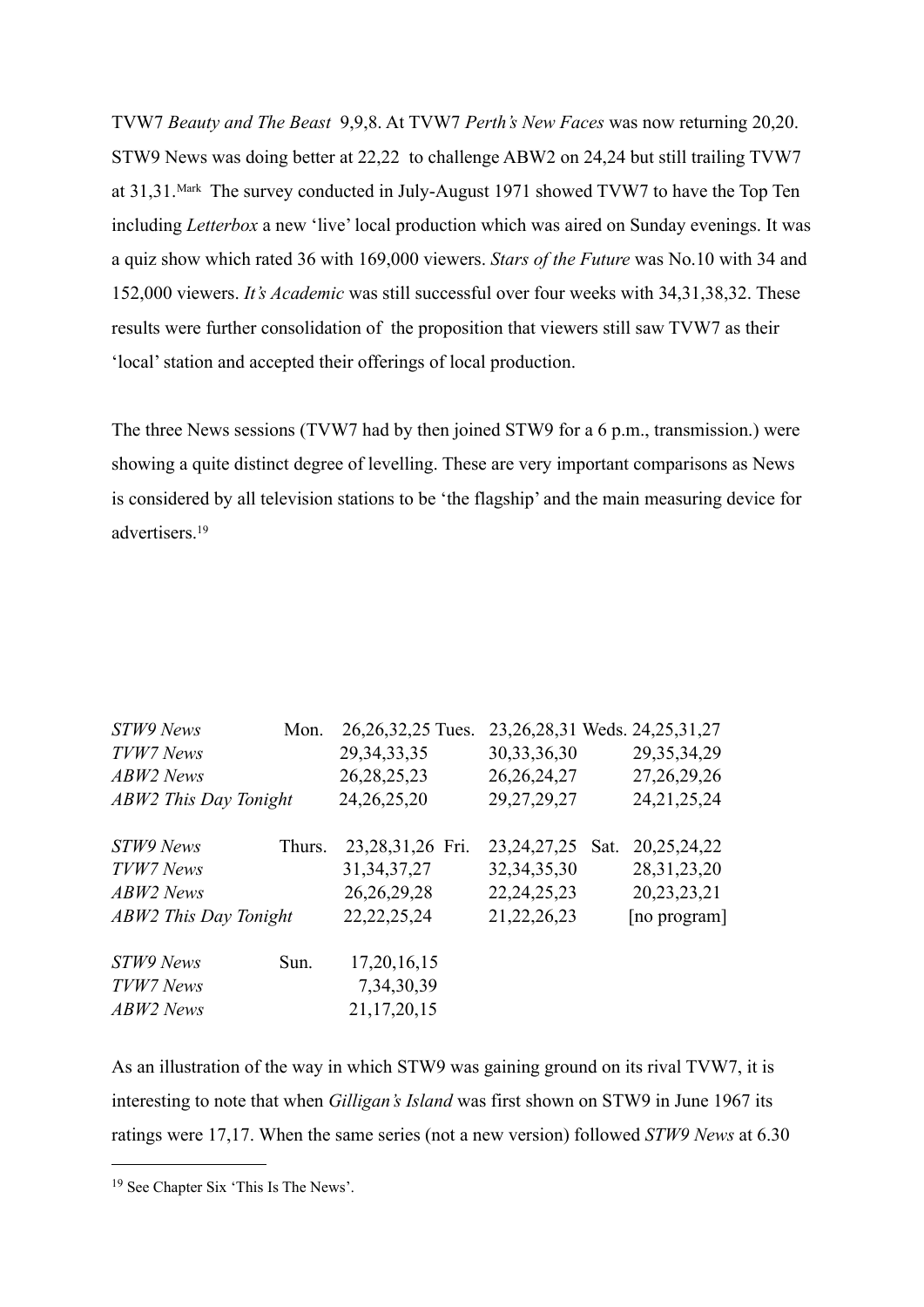p.m., four years later, it scored 27,26,28,27 over the four week period[.20](#page-6-0) This demonstrates the advantage of having good News ratings, as a 'sling-shot' effect is created for the following programs. The theory was that viewing audiences tended to stay with a particular station following its News presentation.[21](#page-6-1) This was evidence that STW9 was gaining acceptance in the wider viewing community. Despite this improvement the Top Ten for the following six Anderson Surveys were all on TVW7. However, McNair's survey for August 1970 showed one ABW2 program at No. 9 with 31% of TV Homes[.22](#page-6-2) STW9 was doing better in the afternoons with *Archie, Adams Family, Time Tunnel, Star Trek* returning figures of 43,45,53,48 against TVW7's *Children's Channel 7, Rin Tin Tin, Superman* and *Sea Hunt*  with 48,47,43,47. ABW2 were showing *Adventure Island, Cartoons, Captain Fathom* and *Life of Riley* with 9,8,6,6. The final survey period of 1971 showed that all of the Top Ten had returned to the TVW7 fold. Two of the new programs were British comedy. *On The Buses*  which rated well at No.3 with 40% and 161,000 viewers and *Please Sir!* Was No.6 with 36% and 158,000 viewers. Bad news for STW9's *Junior Spotlight* which had been moved to 4 p.m. on Saturday but was trounced by movies on TVW7, 2,3,3,3 to 14,15,15,14. The *STW9 News* was still gaining ground and Wednesday figures were their best,

| STW9 News | 29, 28, 22, 32 | Average: 27.75 |
|-----------|----------------|----------------|
| TVW7 News | 27, 31, 28, 33 | 28.75          |
| ABW2 News | 26, 29, 31, 27 | $28.25$ Mark23 |

Telethon, the epitome of local 'live' production was programmed to occur in a ratings period and returned the highest survey figures of 42 at 9.45 p.m. on Friday 23 October 1971. On Saturday the average was 30[.24](#page-6-4) Another local production on TVW7 was *Miss Western Australia* which rated 38.[25](#page-6-5) The next survey showed that *Please Sir!* and *On the Buses* were now No.s 2 and 3 with 41% each and 190,000 and 185,000 viewers respectively.

<span id="page-6-0"></span><sup>20</sup> *Anderson Analysis, No.2,* 1971

<span id="page-6-1"></span><sup>21</sup> Bill Bowen, interview, 1999.

<span id="page-6-2"></span><sup>22</sup> *McNair Television Audience Survey, August 1970, Steptoe and Son.*

<span id="page-6-3"></span><sup>23</sup> *Anderson Analysis, No.3 1971, 17 Oct.-12 Nov,1971,* Sydney, 1971.

<span id="page-6-4"></span><sup>24</sup> See Chapter Ten – *Telethon* and *Appealathon.*

<span id="page-6-5"></span><sup>25</sup> *Anderson Analysis, No.1 1972, 20Feb-4Mar, 12-25 Mar.1972,* Sydney, 1972.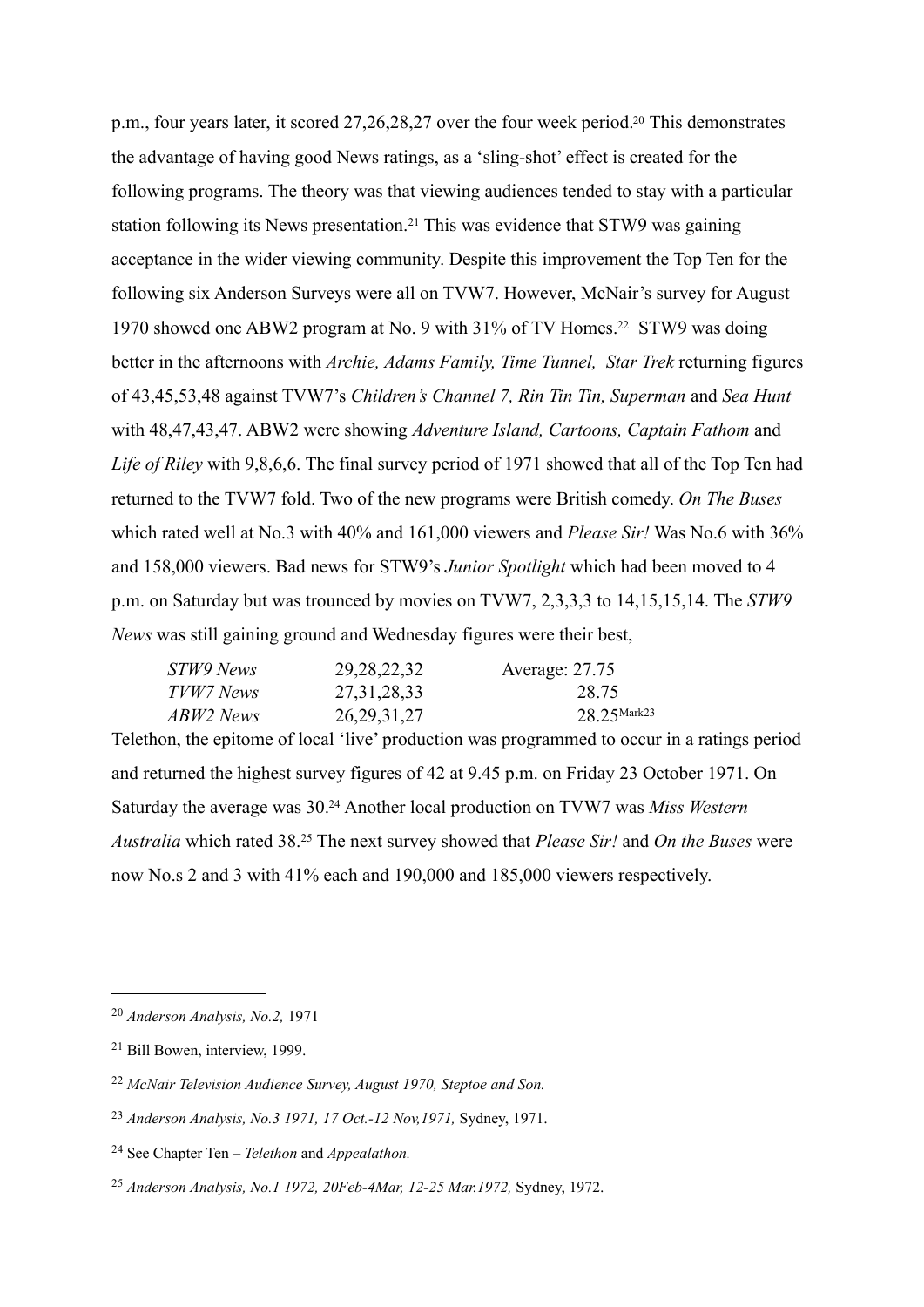The Fourteenth Directors' Report TVW7 1972<sup>26</sup> still featured the production side of television with photographs of 'The Mannequin of the Year Final is presented in TVW's Studio 1', 'About 20,000 people visited TVW's Fashion Festival at Perry Lakes [stadium] in April 1972' and 'Beatty Park is transformed into a tropic isle for the final of Miss West Coast 1972'[27](#page-7-1) In a full-page photograph Children's host Sandy Palmer was shown holding hands with Fat Cat, while 'John Fryer, Peter Dean and helpers present the top-rating programme Can We Help You.['28](#page-7-2)

The Stations operating profit exceeded the previous year by \$210,219 and a dividend was paid amounting to 24% for the term. TVW7's outside ventures now contributed about 30% of this profit. TVW7 shares were now \$5.20 and consequently returning about 5% to purchasers at that time. For comparison, National Bank shares were selling at \$4.20[.29](#page-7-3) Of course, those who held the original \$1 par shares were reaping an enormous return on their investment. Perth Building Society was paying 6.5% at call, the Atlas Investment Fund 11% on debentures and Norman L. Payton was still offering 8% at call.<sup>30</sup> The Company's issued capital was increased from \$1,549,257 to \$1,948,196 by the issue of 398,939 ordinary \$1 shares in a one-for-four premium issue. It was recorded that Mr. R.A. Long, one of the original Directors of the Board died.

TVW7 stated that the Station still attracted '…more than half the total television viewing audience in Perth.' [31](#page-7-5) This was an admission that STW9 was making inroads. Radio Station 6IX had moved to Tuart Hill and had consolidated its position as Number 1 in Western Australia.[32](#page-7-6) SAS10 in Adelaide returned a small profit for the year. The Company purchased a

<span id="page-7-0"></span><sup>&</sup>lt;sup>26</sup> TVW Channel 7 Fourteenth Annual Report and Financial Statements of TVW Limited – 1972, West Australian Newspapers, Perth, 13 August 1972, pp. 3 and 5.

<span id="page-7-1"></span> $27$  Ibid.

<span id="page-7-2"></span><sup>28</sup> See Appendices for photographs.

<span id="page-7-3"></span><sup>29</sup> *The West Australian,* Perth, 5 October 1952.

<span id="page-7-4"></span><sup>30</sup> Ibid.

<span id="page-7-6"></span><span id="page-7-5"></span><sup>31</sup> TVW Channel 7 Fourteenth Annual Report and Financial Statements of TVW Limited – 1972, West Australian Newspapers, Perth, 13 August 1972, pp. 3 and 5.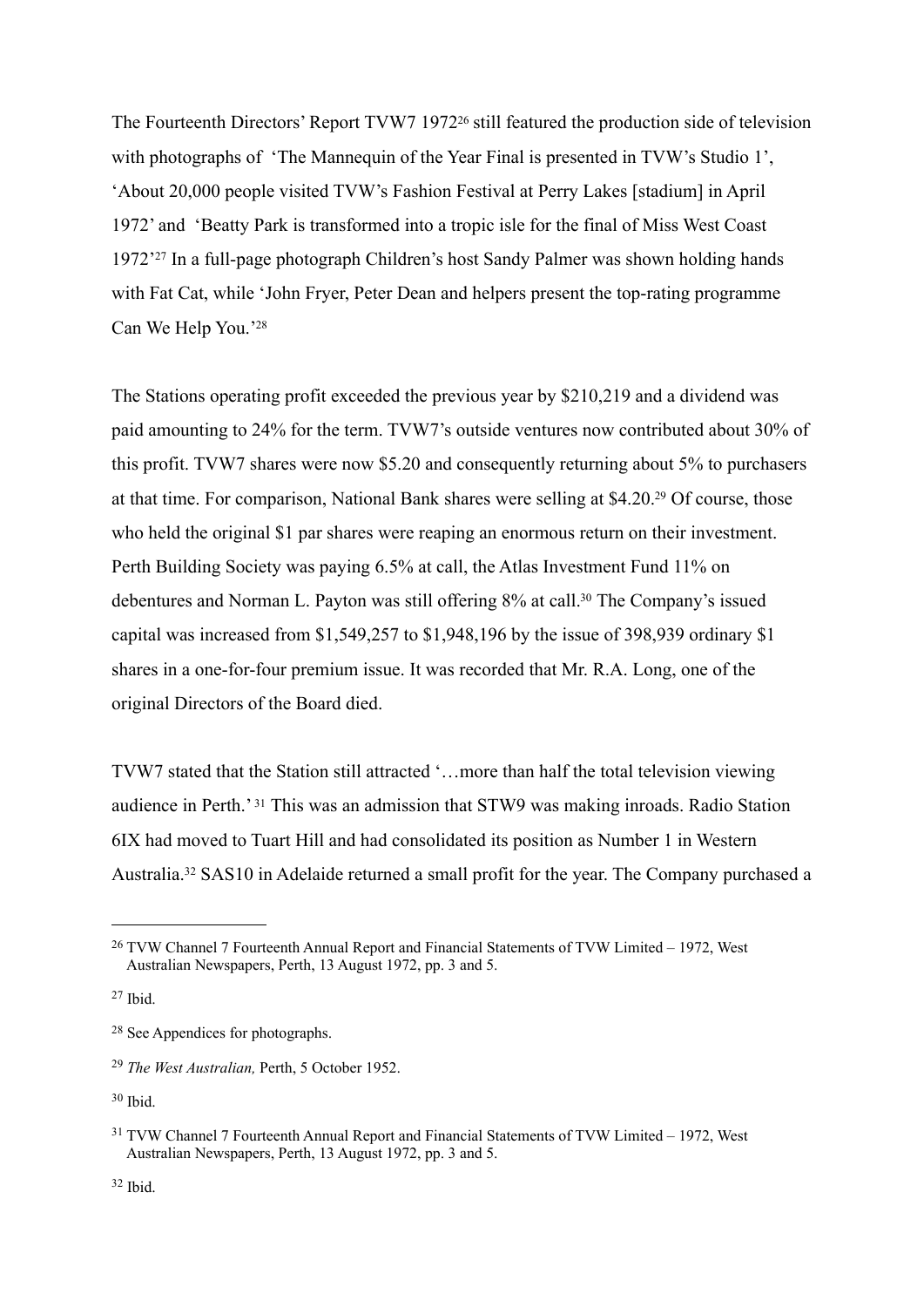controlling interest in Group Color (WA) Pty. Ltd., a local colour processing laboratory. *Disney on Parade* throughout Australasia was a great success with over one million attending. *The Nickel Queen* did well locally but 'died' in the Eastern States. Investment was made in Fauna Productions for the production of a 13 part colour series called *Boney* which was based on the popular novels of Neville Shute.

In the Ninth Annual Directors' Report STW9 Limited 197[233](#page-8-0) it was noted that increased Australian programme content had been introduced during the year and local 'live' production programs were increasing. These home-grown products included, "Junior World" a morning show for children, "Woman's World" a magazine type program, "I've Got A Secret" a panel-type quiz program, "Spotlight" an adult talent quest, "What's The Score" a sports panel show, "Cooking with Gas" a sponsored recipe presentation program, "Tell the Truth" another panel quiz show and the current affairs programme "The World This Week". As well, "Down to Earth" (an agricultural programme) was produced each Sunday.<sup>[34](#page-8-1)</sup> Accompanying photographs were 'Fashion Parade for Cinderella Quest (in aid of Civilian Maimed and Limbless Association)., 'Terry Spence, David O'Brien, Tony Clack – Part of News Team.' 'Young Exhibitors- Pal Pets Day at Studios', Jenny Clemesha with her 'Logie' voted Most Popular FEMALE PERSONALITY 1971.' and 'Peter Barlowe[35](#page-8-2) with guest Cilla Black during an appearance on '9'.'[36](#page-8-3) STW9 had definitely 'arrived' and their support of local 'live' was in the ascendancy. The Chairman, Dennis Cullity was pleased to announce,

The financial situation of STW9 continued to improve with a net profit of \$269,402 and a dividend of 12.5% was paid to shareholders. The Board acknowledged the introduction of colour in 1975 and stated, 'Colour will bring a new dimension to television entertainment. News, sporting events and current affairs will come alive and give the viewer a sense of involvement and personal participation lacking in monochrome.'[37](#page-8-4)

<span id="page-8-0"></span><sup>33</sup> *STW Swan Television Limited Annual Report 1972,* Jubilee Print, Perth, 16 August 1972

<span id="page-8-1"></span><sup>34</sup> Ibid.

<span id="page-8-2"></span><sup>&</sup>lt;sup>35</sup> Station newsreader, now deceased.

<span id="page-8-4"></span><span id="page-8-3"></span><sup>36</sup> *STW Swan Television Limited Annual Report 1972*, Perth, 16 August 1972. See Appendices for photographs.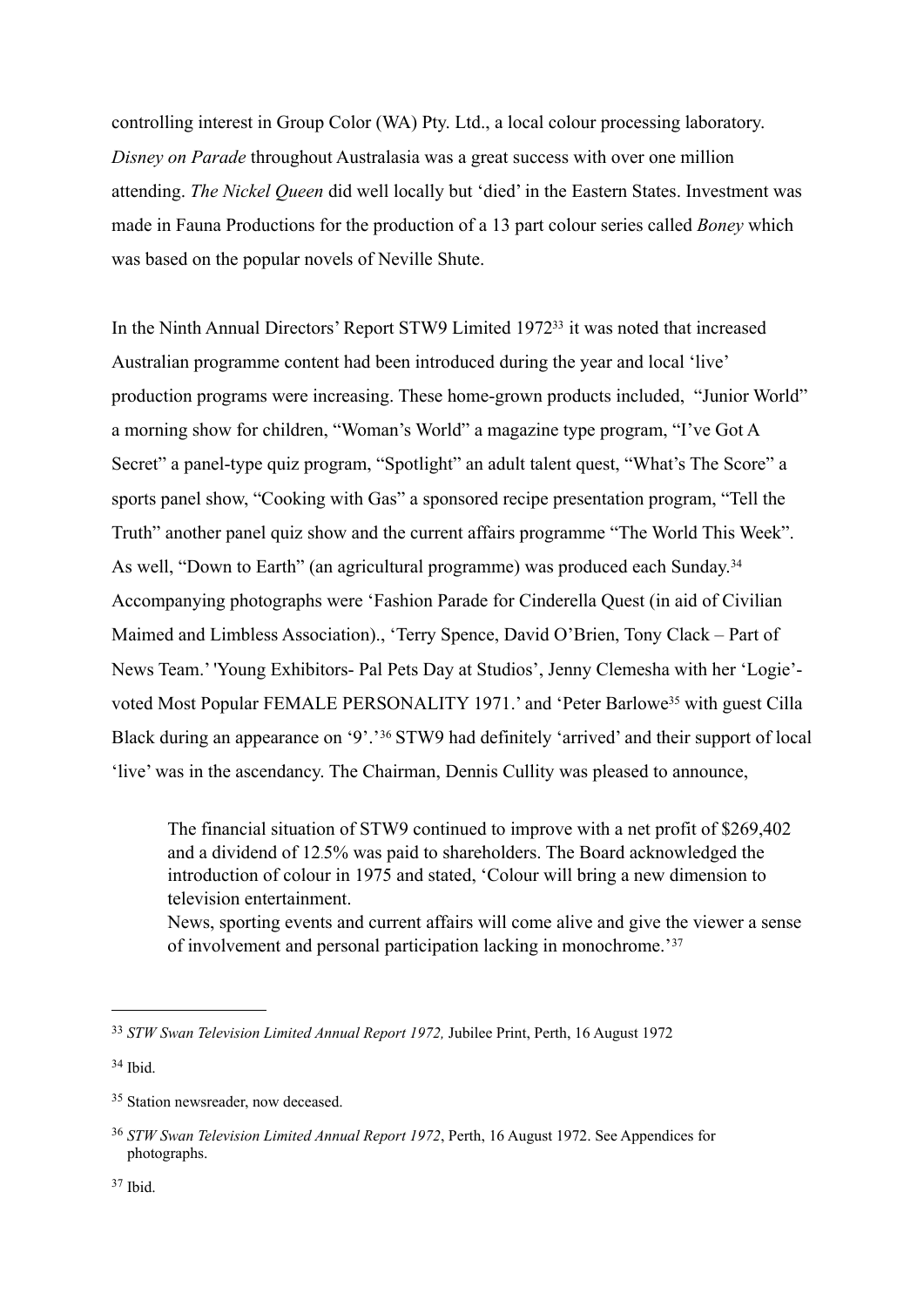During this year the Swan Television Board decided to follow a popular trend by changing their share structure to the effect of creating two 50cent shares for each par value one dollar share.<sup>38</sup> Cruthers thought that one reason for this move was to make a share purchase more attractive to small investors, by increasing the actual number of shares to be held by simply halving their value. Of course, those with the one dollar share holdings immediately had their holding doubled so the returns were the same.<sup>39</sup> The process also had the effect of halving future dividends percentages as will be seen in the following years. Swan Television shares were quoted at \$1.18 on the reported Stock Exchange figures.<sup>40</sup>

Ratings – 1972 showed that on a Sunday both ABW2 and TVW7 were telecasting the Sheffield Shield Cricket for 15 and 8 respectively against the STW9's 8 to 14 but on Tuesday the figures dropped to 12 against TVW7's 9 and STW9's 12,14,19,21. This improvement to the latter's figures was no doubt caused by children deciding what to watch and led to the cessation by TVW7 of their participation. However, the following Saturday ABW2 was 15, TVW7 10 and STW9's *Junior Spotlight* 7,4,3.[41](#page-9-3)

The long hoped for 'turn-around' in viewers' habits at last occurred when a Tuesday night showed , *STW9 News* 30,30,25,26 *TVW7 News* 29,27,29,25 *ABW2 News* 26,27,24,24[42](#page-9-4)

The program which followed on TVW7, *It's Academic,* suffered a fall to 25 against the *ABW2 News. This Day Tonight* was still performing strongly on *ABW2* with 22,25,17,24.Mark Six months later *It's Academic* with 26,32,32,32 was back at No.9 with viewer numbers of 141,000.Mark

|               | On The Buses              | 43% | 82,000  |
|---------------|---------------------------|-----|---------|
|               | Miss Australia Final      |     |         |
| $\mathcal{F}$ | \$25,000 Great Temptation | 41  | 182,000 |

<span id="page-9-0"></span><sup>38</sup> Frank Moss, personal communication, telephone, 12 June 2003.

<span id="page-9-4"></span> $42$  Ibid.

<span id="page-9-1"></span><sup>39</sup> Sir James Cruthers, personal communication, telephone, 12 June 2003.

<span id="page-9-2"></span><sup>40</sup> *The West Australian,* Perth, 5 October 1972.

<span id="page-9-3"></span><sup>41</sup> *Anderson Analysis, No.1 1972, 20Feb-4Mar, 12-25 Mar.1972,* Sydney, 1972.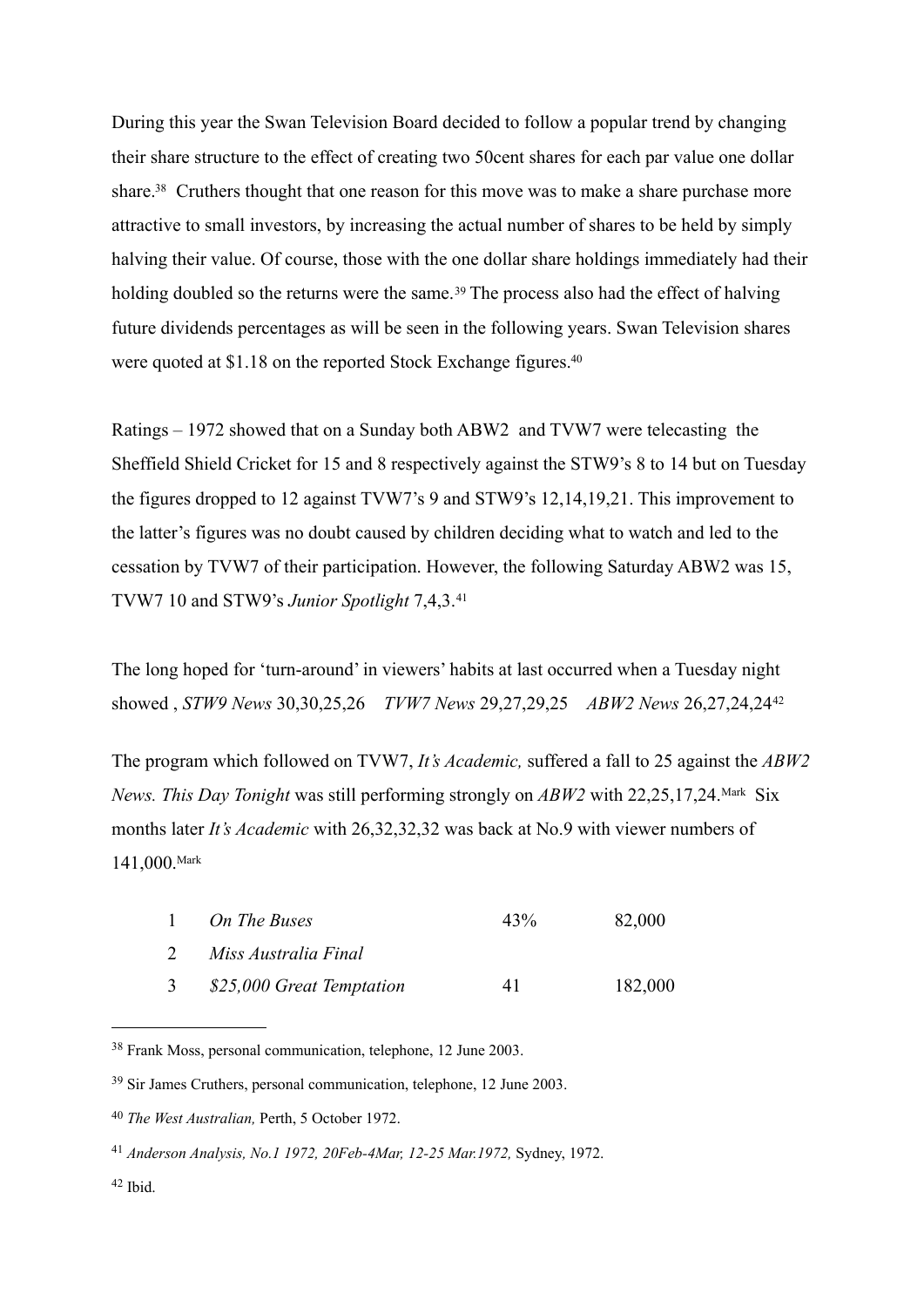| 4      | Please Sir!                                      | 39 | 175,000 |
|--------|--------------------------------------------------|----|---------|
| 5      | Benny Hill                                       | 39 | 157,000 |
|        | Wish Upon A Star<br>Peter Cooke and Dudley Moore |    |         |
| 6      | Division Four                                    | 38 | 145,000 |
| $\tau$ | Homicide                                         | 37 | 140,000 |
| 8      | <b>Stars of the Future</b>                       | 35 | 162,000 |
| 9      | Elizabeth Browning                               | 35 | 149,000 |
| 10     | The Immortals<br>Monday Movie                    | 34 | 149,000 |
| 10     | Mod Squad<br>Disneyland                          | 33 | 146,000 |

*Telethon* performed well again with a pre-midnight average of 26 and from 12-6a.m., the very good figures (based on each half-hour period) of

14,15,15,15,16,15,15,15,15,14,16,16.

 On a Sunday night the *STW9* News at 6 p.m. outscored *Reach For The Stars*  19,25,24,25 to 7,20,21,19. TVW7 had a new live local production with *Anything Goes,* a variety show hosted by John Fryer and Peter Dean. It went to air at 9.30 p.m. on Saturday nights with a small orchestra conducted by Terry Ingram,<sup>43</sup> interviews, plus visiting and local guest artists. The ratings were only fair with 18,15,11 against imported movies on STW9 with 18,16,18 and *The Forsythe Saga* repeated on ABW2 with 8,4,7[.44](#page-10-1) Peter Dean said that the biggest problem with the show was continuity, as the transmission was interrupted by 'crossing live' to Gloucester Park for each trotting race.Mark[45](#page-10-2) However, as will be later reported, a 'special' with Barry Crocker on STW9 did not draw away the TVW7 audience.

The Fifteenth Directors' Report TVW7 1973[46](#page-10-3) recorded that in December 1972 TVW7 mounted the first Christmas Pageant, a parade through the streets of Perth, and a monster

<span id="page-10-0"></span><sup>43</sup> Terry Ingram, excellent English pianist, vibraphonist, now deceased.

<span id="page-10-1"></span><sup>44</sup> *Anderson Analysis, No.1 1972, 20Feb-4Mar, 12-25 Mar.1972,* Sydney, 1972.

<span id="page-10-2"></span><sup>45</sup> Peter Dean, personal communication, interview, January 2001.

<span id="page-10-3"></span><sup>46</sup> *TVW Channel 7 Fifteenth Annual Report and Financial Statements of TVW Limited – 1973,* West Australian Newspapers, Perth, 28 August 1973.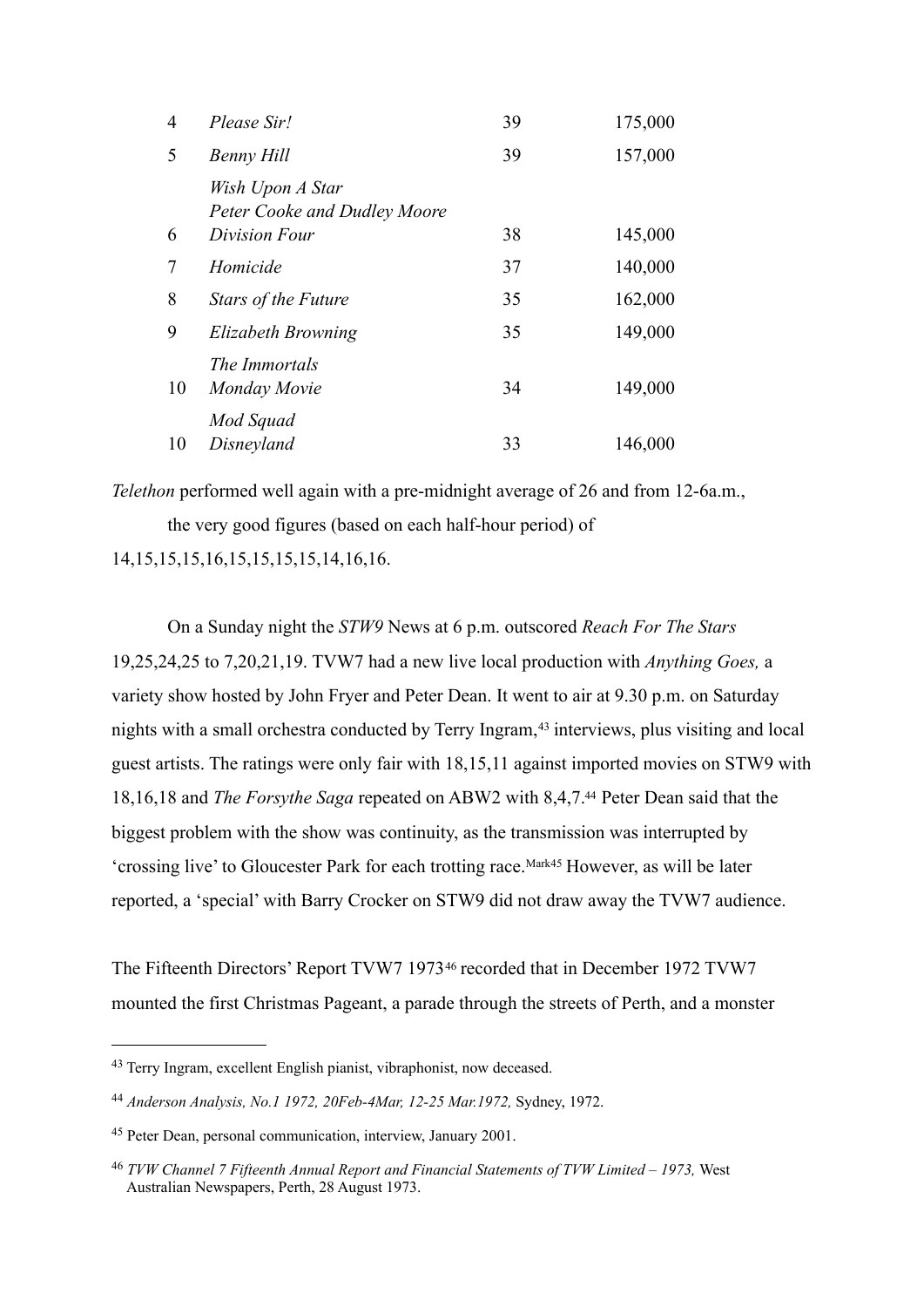local 'live' production to be video-taped and shown in prime time. It attracted a huge crowd and this report featured a full-page photograph of the first floats which included a large 'paddle-steamer' carrying 'the caption 'Ship Ahoy! With "Captain' Sandy and her crew, Fat Cat and Percy Penguin.' Other pages featured '6IX technicians at work during the top-rating programme Can We Help You.', "Outside broadcast units at SAS Channel 10, Adelaide.' And 'Group Color (W.A.) Pty. Ltd sales and business manager Adrian Orchard inspects colour aerial prints process for the Hong Kong Lands Department'. Between the Notice of Meeting and the Directors' Report was a page featuring seven bikini clad girls with 'Popular entertainer Johnny Farnham and Jeff Newman…Miss 1973 Australasian Beach Girl winner Sue Kay and other finalists at Beatty Park.' and 'On the set of Telethon, 1972.'[47](#page-11-0)

Consolidated net profit for the year was \$1,305,761 but bearing in mind the costs coming up in association with the change to colour, a total dividend of 13% was declared. This return was reflected on the Stock Exchange where TVW Limited shares were quoted at \$2.55. It should be remembered that the year before both TVW Limited and Swan Television changed their share

structures so that basic par values for both Companies was now 50cents per share. This meant that TVW7 shares in real terms were maintaining their value. Rates of interest being offered in other investments were, Intercontinental Development Corporation Pty. Ltd. 16% warranted; Mutual Acceptance 9.5% for 3 years, Mercantile Credits 9% for 3 years with 7.5% at call; R & I Bank 6% at call; Home Building Society 7.5% at call, 8% for 6 months; Aust. G'tee Corp. 9% for 4 years and Cambridge Credit 9.255% for 5 years.<sup>48</sup> General inflation associated with the change of Government after 24 years brought the comments that although revenue had increased 17%, the profit was only marginally better than the previous year. This could be sheeted home to rising wages and the cost of programs.

The Company no longer claimed a major percentage in the ratings surveys but said that they were '...being well operated by a keen and efficient staff.<sup>249</sup> 6IX continued to perform well

<span id="page-11-0"></span><sup>47</sup> Ibid. See Appendices for photographs.

<span id="page-11-1"></span><sup>48</sup> *The West Australian,* Perth, 2-6 October 1973.

<span id="page-11-2"></span> $49$  Ibid, p.7.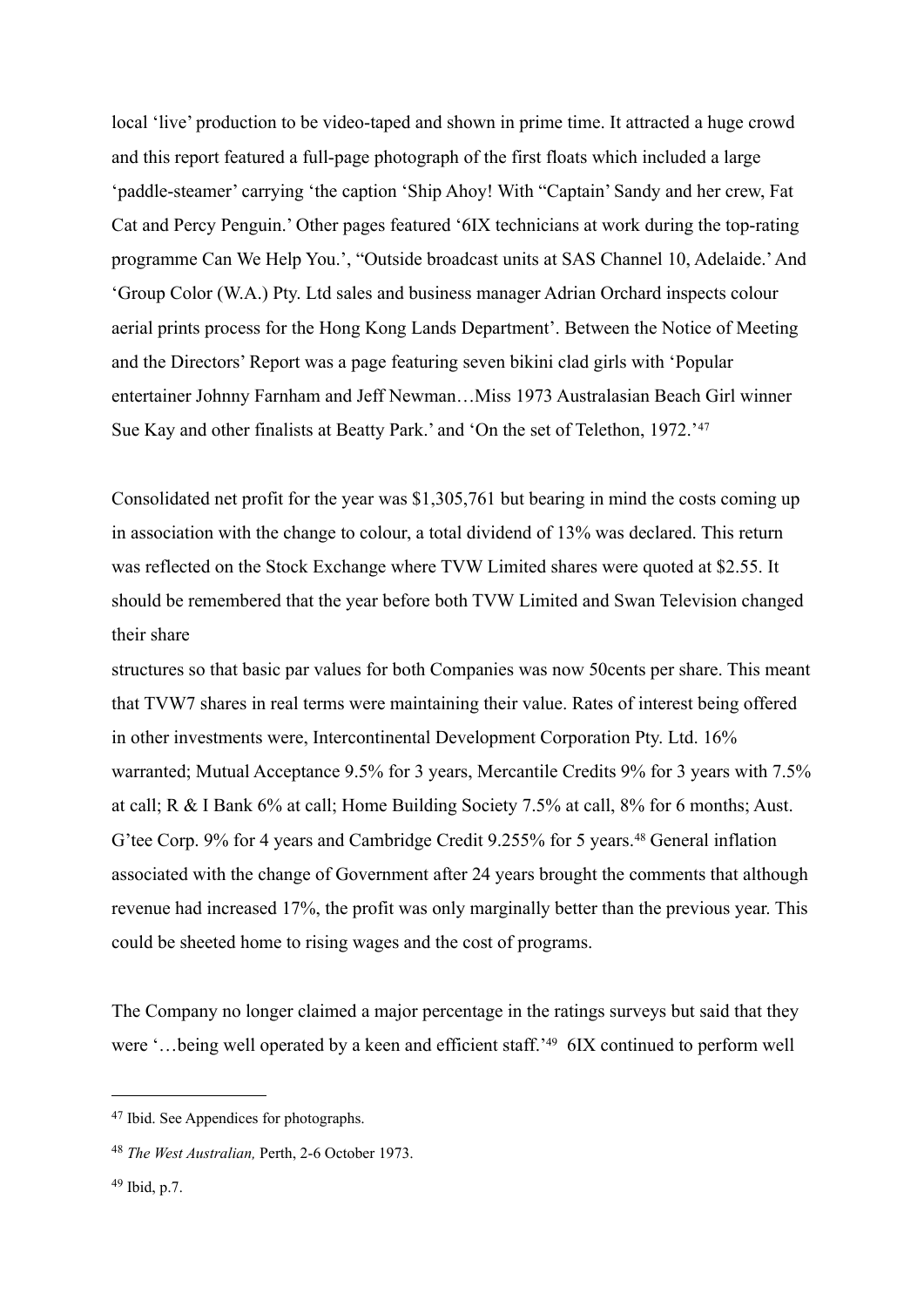and contribute to profits. SAS10 in Adelaide had increased its viewing audience and thereby picked up on advertising revenue. TVW7 acquired total ownership of Group Color (W.A.) Pty. Ltd., a company involved in producing large bill-board posters etc. TVW7 had also invested in the City Theatre group. It was estimated that the changeover to colour would cost both Stations (Perth and Adelaide) \$2.3 million each.

The Tenth Annual Directors' Report STW9 Limited 1973[50](#page-12-0) noted that with 52% of programs being Australian-made, the station was on-air for 100 hours per week. Local 'live' production was still flourishing with,

*Woman's World, Wonder World, Cooking with Gas, Cartoon Club, Wanneroo Car Racing, Junior Spotlight, Spotlight, What's The Score, Topline Basketball and the specials Time Capsule at Three Fathoms, Bazza McKenzie in Perth, Quest of Quests, Miss Crowning Glory* and the *Beautiful Baby Show.*

The Outside Broadcast Van had been busy covering such events as,

Winter Surf Lifesaving Championships, W.A. vs S.A. Basketball, Ampol Night Soccer, Offshore Powerboat Championships, State Surf Lifesaving Championships, Golden Gloves Awards, Australian Squash Championships, Rugby- France vs W.A. and 20th Annual Water Ski Championships[.51](#page-12-1)

Final photographs were 'Ray Shaw operating our latest colour video tape machine', "Kevin Cantelo (Chief Engineer) and Graham Cherry (Programme Manager) of 6KY', 'News and Weather Team', 'Peter Barlowe and assistants during vintage car drive for funds to aid Slow Learning Children's Group.', and Lloyd Lawson and Jenny Clemesha admiring latest colour control desk'.[52](#page-12-2) This held pointers to a future time when matters of technical interest would be considered more important than station 'personalities'.

Operating profit was \$622,500 (last year \$510,369) after providing \$252,455 depreciation (\$233,975). Taxation absorbed \$272,622 (\$241,067) leaving \$349,878 (\$269,402) available. A small capital profit of \$7,896 was not included. A dividend of 12.5% was paid for the year.

<span id="page-12-0"></span><sup>50</sup> *Tenth STW Swan Television Limited Annual Report 1973, Perth, 2 August 1973*

<span id="page-12-1"></span><sup>51</sup> Ibid.

<span id="page-12-2"></span><sup>52</sup> Ibid. See Appendices for photographs.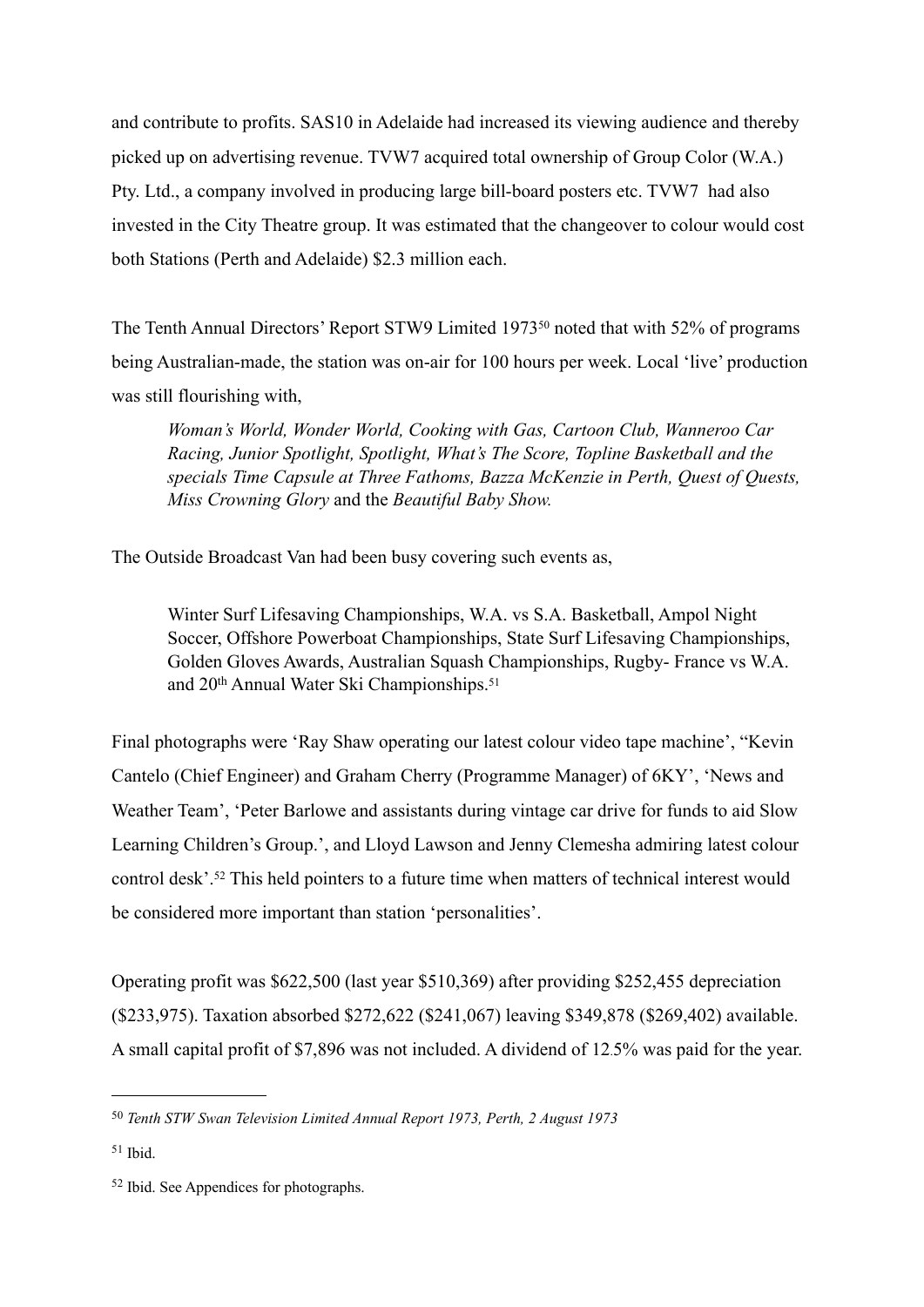Swan Television shares were selling for \$1.35, so their return was twice as good as those of TVW Limited[.53](#page-13-0)

STW9 purchased radio stations 6KY and 6NA for the sum of \$1,101,018 during the year and although they incurred a trading loss, future benefits were expected to accrue. The move into the associated medium was prompted by TVW7's acquisition of the 6IX group.<sup>54</sup> STW9 was also part of the consortium which took over City Theatres Group. The company operated the Skyline, Starline, Riverline, Beechline, Daleline, and Parkline drive-in theatres plus the Piccadilly, Grand and Royal city theatres. Once again this can be seen as copy-cat behaviour by STW9 and a wish to 'match-it' with their competition.

It was estimated that 224,000 families in Perth viewed television, up from 168,000 in 1970. There were approximately 3,450,000 homes in Australia with TV sets and 11.1 million radio receivers, equal to one set for every Australian over the age of six. 75% of new cars were equipped with radios. And portable TV sets were beginning to make their appearance.<sup>55</sup> It was recorded that STW9 repaid a large loan from the A.M.P. Society which stood in the books as \$547,844. This was an indication of the new liquidity gained by the Company.[56](#page-13-3)

# **Introduction of Australian Production 'Points Scoring System':**

It was during this period that the Federal Government introduced a new 'Points System' which was intended to boost Australian production. Types of programs were rated as scoring certain points depending upon classification and viewing times. The initial formula required the stations to score one point for each hour on air.[57](#page-13-4) In practice this worked to the detriment of Western Australian local 'live' production as it became cheaper to purchase an Eastern States syndicated program which fulfilled the provisions of the Act. This development in Government regulation would have been better if it had called for a certain amount of 'local' production in each State of the Commonwealth.

<span id="page-13-4"></span><span id="page-13-3"></span><sup>56</sup> Ibid.

<span id="page-13-0"></span><sup>53</sup> *The West Australian,* Perth, 2-6 October 1973.

<span id="page-13-1"></span><sup>54</sup> Bill Bowen, interview, 1999.

<span id="page-13-2"></span><sup>55</sup> *Tenth STW Swan Television Limited Annual Report 1973, Perth, 2 August 1973*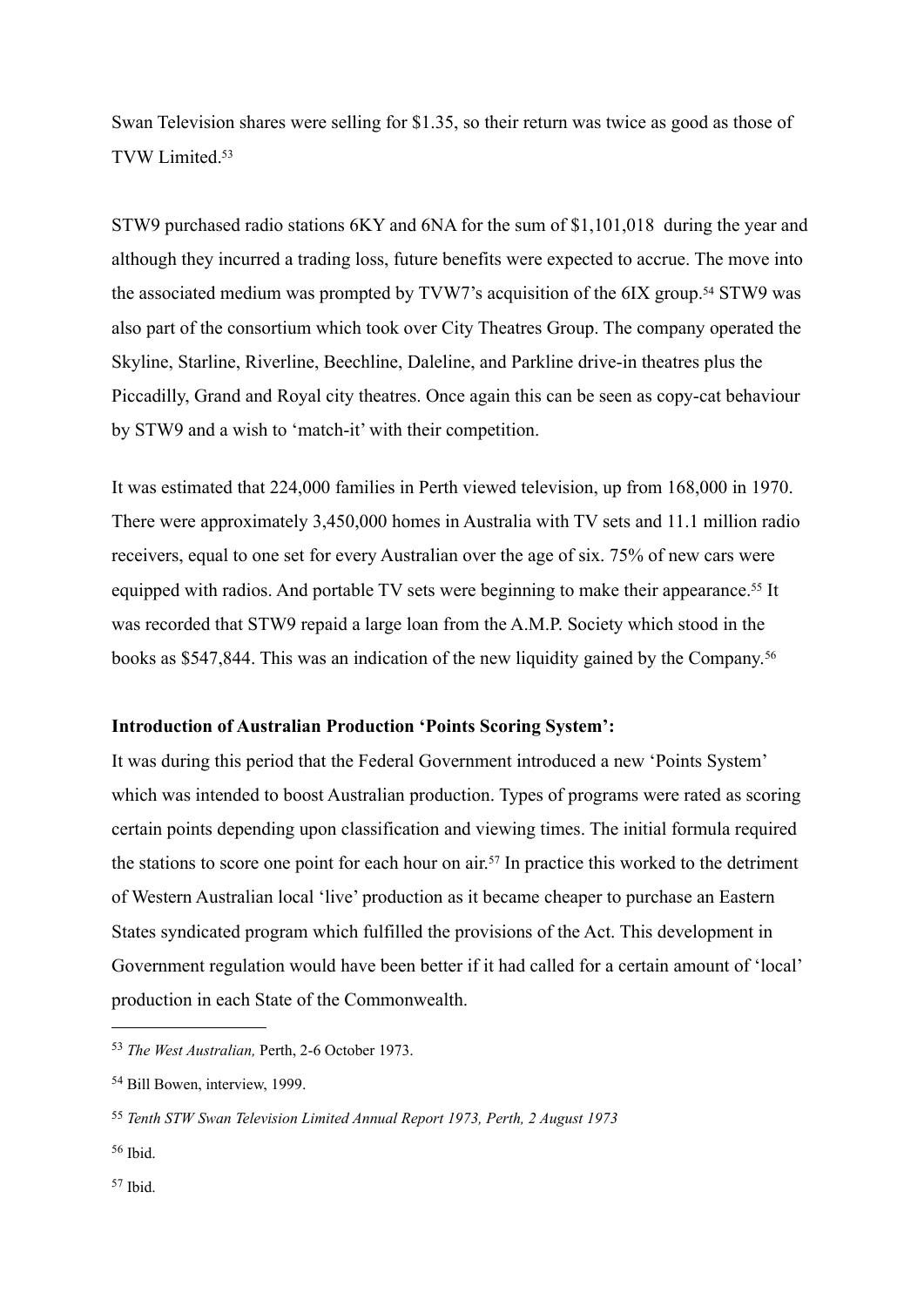The introduction of the Points System was another of the continuing addendums to the *Broadcasting and Television Act 1942.* When television commenced in 1956 it was regulated by section 114(1) which instructed operators to employ Australians to the greatest degree in production and presentation areas.[58](#page-14-0) After three years of operation the first Government instructions regarding programming were promulgated, requiring Australian content of at least 40% which rose to 50% in 1965. Stations had to telecast one hour weekly (rising to 2 hours after 1962) of material produced in Australia, between 7.30 and 9.30 p.m.<sup>[59](#page-14-1)</sup> The regulatory body was the Australian Broadcasting Control Board which became the object of criticism following a Senate Select Committee in 1963. This, the Vincent Committee criticised the small percentage of Australian production content on commercial television and the deleterious effects on Australian culture.<sup>[60](#page-14-2)</sup> An adjunct was the lack of opportunity for local talent in all creative spheres. By 1971, televised content had to be 45% (increasing to 50% in 1972) during prime time. A minimum of six hours of Australian produced drama was to be aired during each four week period.<sup>[61](#page-14-3)</sup> As well, in the same period the stations were required to show four hours of Australian content during viewing times for children of school age.

With an incumbent Labor Government in 1973 (greatly assisted in its election by the representatives of theatre and television production) there was a major change to the controlling body's attitude to the control and encouragement of local (Australian) content. This led to the withdrawal of 'quotas' and introduction of a 'points system'[.62](#page-14-4) Australian programs attracted 'points' varying from 0.5 to 10, the degree of which were assigned according to a complicated measuring system which took into consideration the amount of specialist input, money expended, work created for all sorts of people from carpenters to

<span id="page-14-1"></span><sup>59</sup> Ibid.

<span id="page-14-2"></span><sup>60</sup> Ibid.

<span id="page-14-3"></span> $61$  Ibid, p.57.

<span id="page-14-0"></span><sup>58</sup> Franco Papandrea, *Cultural Regulation of Australian Television Programs,* Australian Government Publishing Service, Canberra, 1997, p.56

<span id="page-14-4"></span><sup>62</sup> *Local Content – One Hour A Day,* Television Make It Australia, Law Faculty, University of NSW, 1997, p.16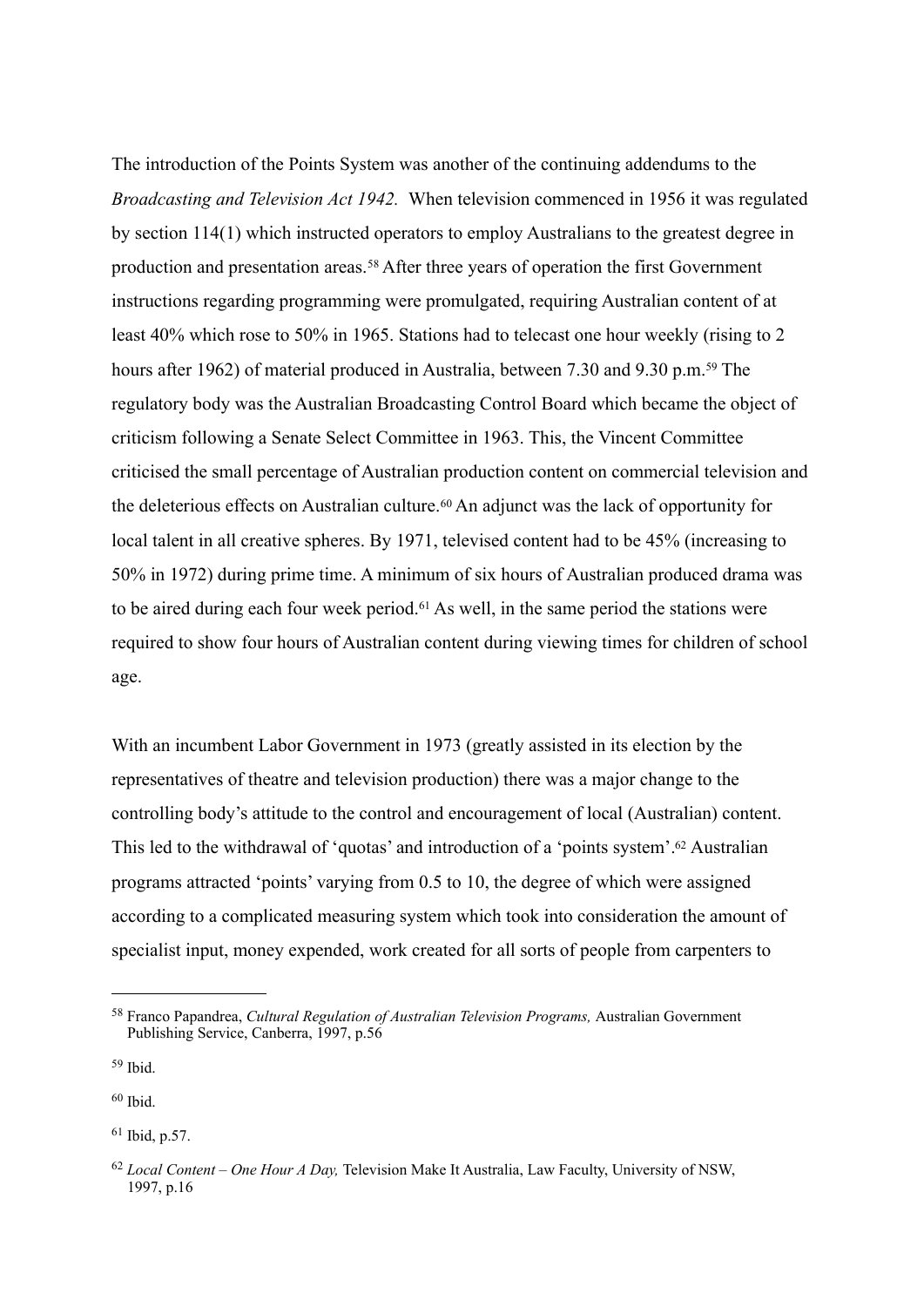actors and the specific timing of the transmissions. The number of hours that the station was on-air between 6 in the morning and midnight required at least a matching number of 'points' for a 28 day period. Another requirement was to telecast 'six hours of first release drama each 28 days during prime time (subsequently increased to 104 hours plus four 'big budget specials' per year).<sup>['63](#page-15-0)</sup> There was no points allocation for programs sourced from outside Australia.[64](#page-15-1) O'Regan said that while others had alleged that the Government's control was mostly symbolic, at least the television stations were forced to use 30% of Australian drama content[.65](#page-15-2) In 1996 a Federal Government publication reported criticism of Government functionaries,

In the 1970s, the bodies set up to regulate commercial television have increasingly been the targets of criticism. The critics hold that the stations have not been adequately supervised by these reluctant regulators. At the same time, the TV stations suggest that the Australian Broadcasting Control Board, and its successor, the Australian Broadcasting Tribunal, have tended to intrude too much into the conduct of the stations and have threatened the full and adequate development of the system.<sup>[66](#page-15-3)</sup>

Cunningham and Jacka reconciled the intrusion of Government policy with the impending pressures of sustained economic rationalism.

Until the late 1980s, there was very little public discussion on the costs of television content regulation and little disturbance to agreement on the cultural benefits of a local industry…However the winds of economic rationalism, which originated in the Thatcherite-Reaganite politics of the Northern Hemisphere began to blow strongly in Canberra.[67](#page-15-4) P.66

The points allocation for various types of programs were:

Drama one-shot – Indigenous and other forms of very high quality TV specials

<span id="page-15-3"></span><sup>66</sup> *Australian Commercial Television 1986-1995,* Bureau of Transport and Communications Economics, Australian Government Publishing Service, Canberra, 1996, p.33

<span id="page-15-4"></span>67 Stuart Cunningham and Elizabeth Jacka, *Australian Television and International Mediascapes,* Cambridge University Press, Melbourne, 1996, p.66

 <sup>20</sup> 

<span id="page-15-0"></span><sup>63</sup> Franco Papandrea, 1997, p.56

<span id="page-15-1"></span><sup>64</sup> *Local Content – One Hour A Day,* Television Make It Australia, Law Faculty, University of NSW, 1997, p.16

<span id="page-15-2"></span><sup>65</sup> Tom O'Regan, 'The Converging of Film and Television', in *Australian Television Programs, Pleasures and Politics,* Allen & Unwin, Sydney, 1989, pp.22-23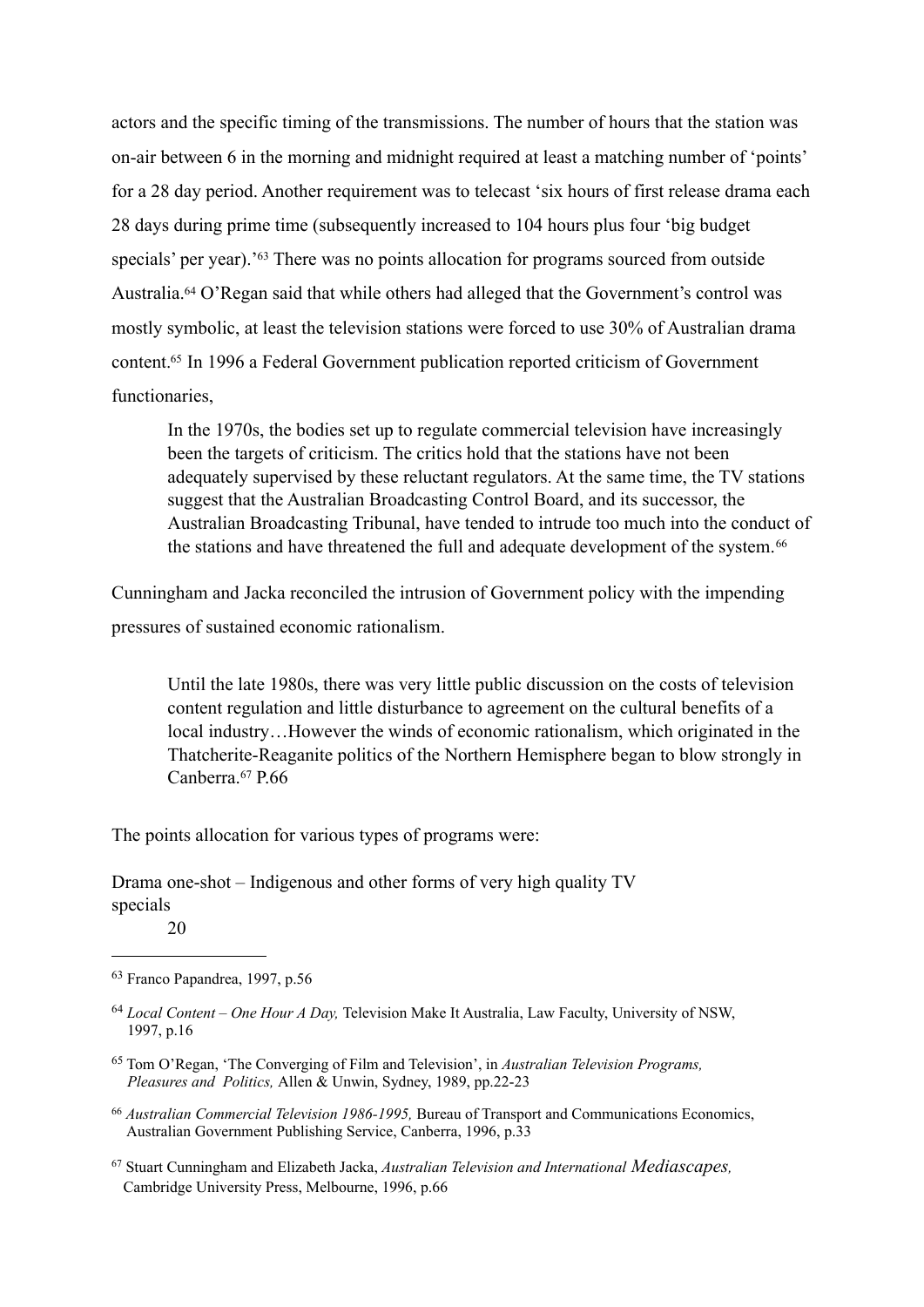| Indigenous means drama written, performed and produced by Australians.<br>Indigenous Drama series and Cinema films                                                    |                                  |
|-----------------------------------------------------------------------------------------------------------------------------------------------------------------------|----------------------------------|
|                                                                                                                                                                       | 5                                |
| $CC$ $CC$<br>Drama serials                                                                                                                                            | $\frac{1}{2}$                    |
| Drama part indigenous                                                                                                                                                 |                                  |
| As above but allowing a 'foreign' element.                                                                                                                            | from $3$ to $19$                 |
| The arts, education<br>Fine music, ballet, literature, classical drama. Serious reviews and criticis<br>of art forms. Education not specific to a course of<br>study. |                                  |
| 10                                                                                                                                                                    |                                  |
| <b>Light Entertainment</b><br>Variety, Tonight Shows, Quiz and Panel<br>Shows.                                                                                        |                                  |
| 10                                                                                                                                                                    |                                  |
| <b>Current Affairs</b><br>Social, Economic examination of newsworthy items.<br>Documentary - Past, Present and Future aspects of a particular<br>subject.             |                                  |
|                                                                                                                                                                       | 5                                |
| Children's C                                                                                                                                                          |                                  |
| Classified 'C' by the Children's Program Committee                                                                                                                    | 5                                |
| Kindergarten                                                                                                                                                          | 3                                |
| Pre-school.                                                                                                                                                           |                                  |
| Other than above for children.                                                                                                                                        |                                  |
|                                                                                                                                                                       | $\overline{2}$                   |
| Information<br>Cooking, Physical culture, Gardening, Direct Sporting<br>ABT 1981, pp.178-180] 68                                                                      | from $\frac{1}{2}$ to 5 [source] |
| In Western Australia the points system had little impact and both commercial stations easily                                                                          |                                  |
| fulfilled the demands of the regulation as evidenced by,                                                                                                              |                                  |
|                                                                                                                                                                       |                                  |
| Quota Hrs. Target Actual 'Specials' Australian 0600-2400 1800-2200<br>1600-2200                                                                                       |                                  |
| Points Points<br>Content %<br>Drama.                                                                                                                                  |                                  |

SWTW9 141.15 6552 16578 17 57.7 48.3 51,8

<span id="page-16-0"></span><sup>68</sup> Kirsten Schou, *The Structure and Operation of the Television Industry in Australia,* Australian Film and Television Scholl, North Ryde, 1982, p.36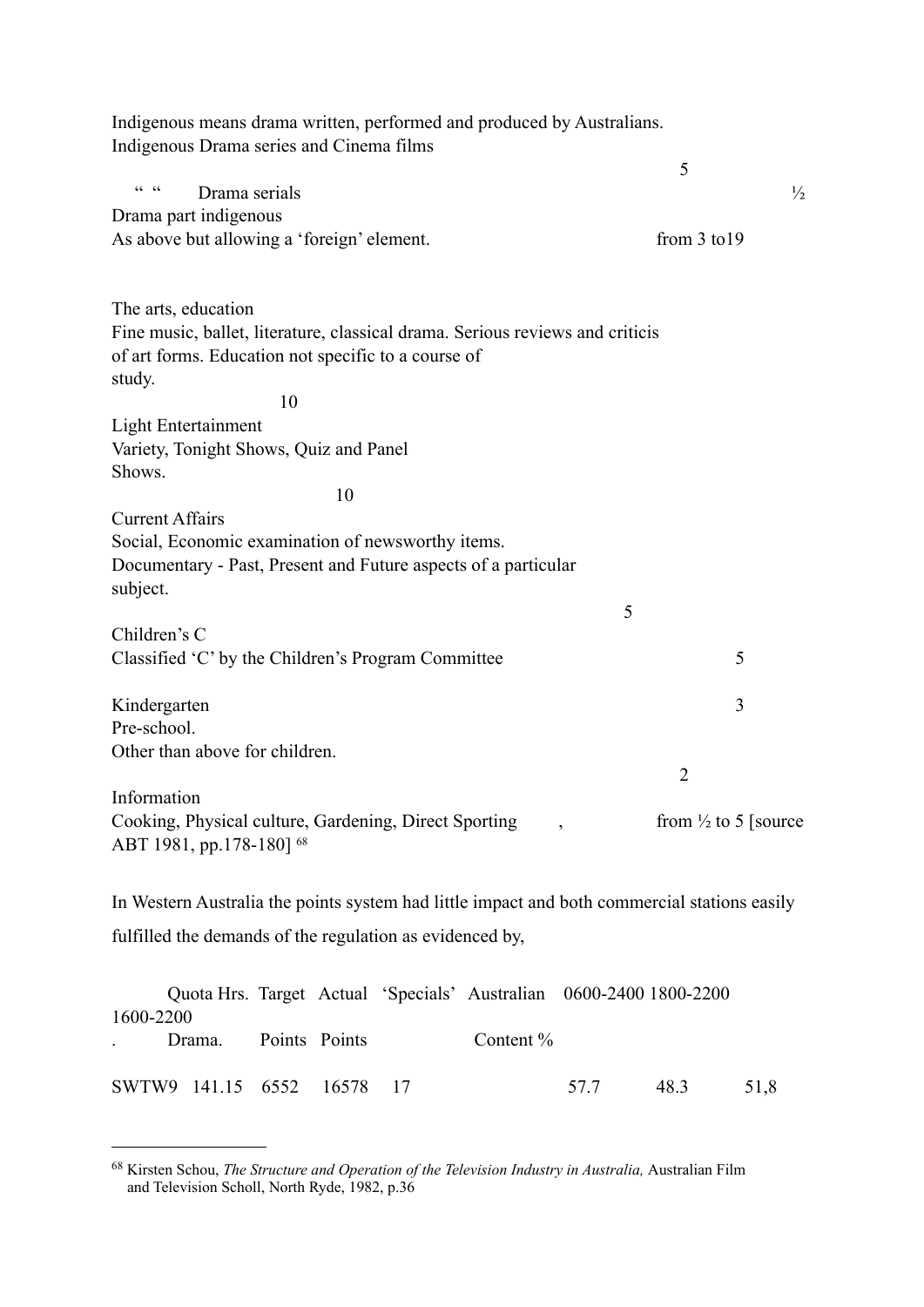The 1973 Ratings saw a 'new kid on the block' in a program produced in Sydney by Peter Bernados (former Producer of the unsuccessful *Tonight Shows* at STW9 in 1969/70) for ATN7. It was the all conquering *Number 96* which showed survey figures at No.1 of 42% with 191,000 viewers. The rest of the Top Ten were still with TVW7. As a new attempt at a local 'live' women's program on Tuesday early afternoons STW9 introduced *Cooking With Josephine Farley* a new program for women sponsored by a gas company*.* It languished with 5,6,5,5, against *Days Of Our Lives* on TVW7 with 16,18,23,20. On Thursdays STW9 tried an *Entertainment Guide* but it also failed at 5,5,5,5, against the same opposition with 15,14,20,20. *Anything Goes* was still going to air with 14,13,12,12 against the STW9 movies 19,10,11,8.[70](#page-17-1) The second ratings survey of that year showed a big increase in the number of viewers, probably accountable by the change in seasons.

| 1  | Number 96                           | 49% | 226,000   |
|----|-------------------------------------|-----|-----------|
| 2  | \$25,000 Great Temptation           | 45  | 245,000   |
| 3  | <b>Benny Hill Show</b>              | 43  | 210,000   |
| 4  | Morecombe and Wise<br>TVW7 Specials | 43  | 202,000   |
| 5  | <b>Barry Crocker Special</b>        | 42  | 202,000   |
| 6  | Disneyland                          | 40  | 250,000   |
| 7  | <b>TVW7 Sunday News</b>             | 40  | 218,000   |
| 8  | It's Academic                       | 40  | 205,000   |
| 9  | <b>Stars of The Future</b>          | 39  | 209,000   |
| 10 | TVW7 Sunday Movie.                  | 38  | 196,00071 |

All ten programs were on TVW7. New programs on STW9 included the Melbourne produced children's show *Young Talent Time* with Western Australian export Johnny Young as Producer and Compere. It rated poorly 14,17,11,12 against the *TVW7 News* with 40,42,42,39. *B.P. Showcase* returned to STW9 on Monday nights and TVW7 mounted big specials against that

<span id="page-17-0"></span><sup>69</sup> *Local Content – One Hour A Day,* Television Make It Australia, Law Faculty, University of NSW, 1997, p.26

<span id="page-17-1"></span><sup>70</sup> *Anderson Analysis No.1 1973 15Mar.-5April,1973*, Sydney, 1973.

<span id="page-17-2"></span><sup>71</sup> *Anderson Analysis No.2 4-25 May 1973,* Sydney 1973.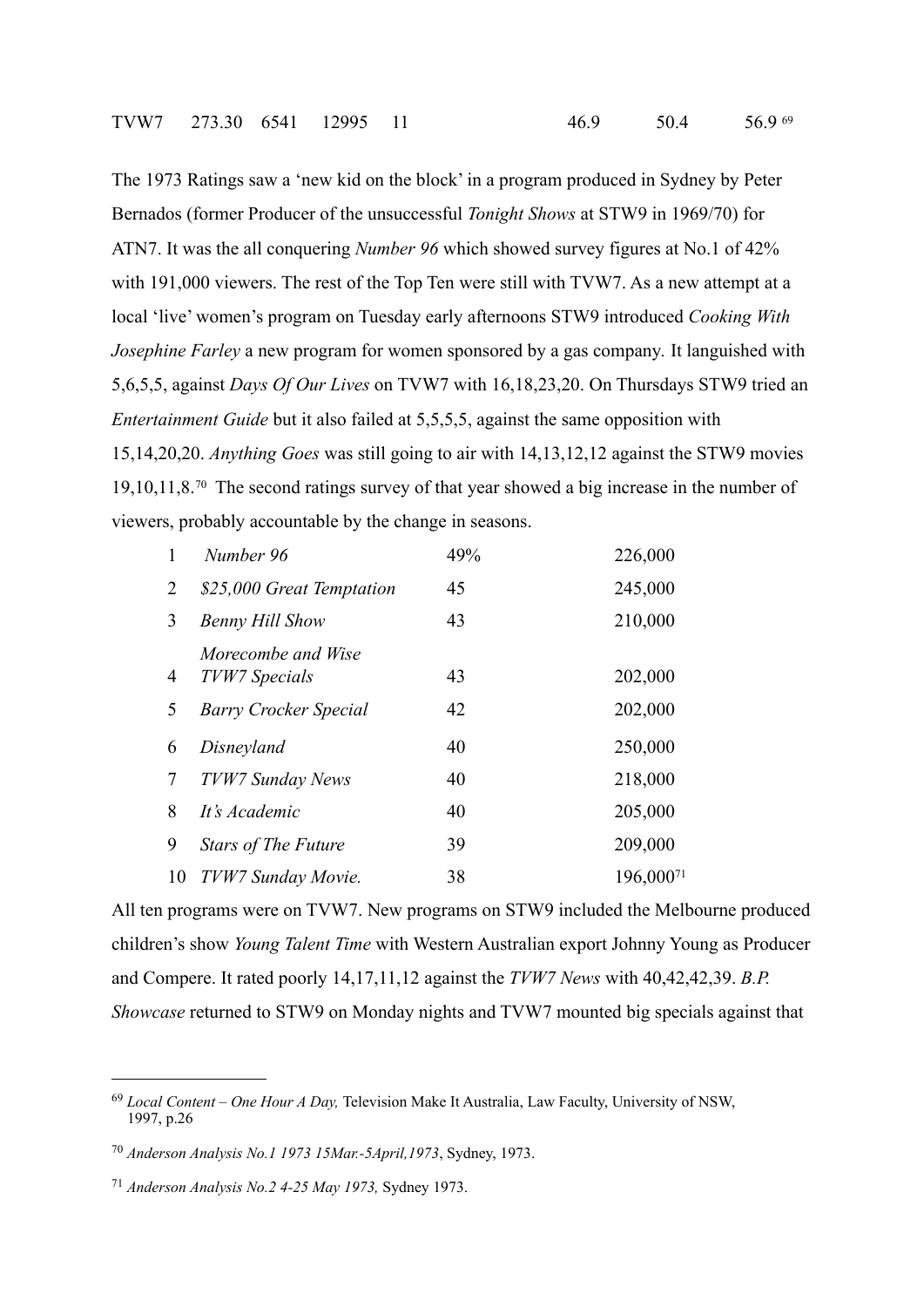show with the winning results of 40,39,42,41 to 21,24,23,19. The viewer's tastes had changed since the initial success of *Showcase.*

STW9 put on a locally produced program called *Bazza McKenzie in Perth* which rated 15,15 against *Anything Goes* with 21,19[.72](#page-18-0) The reason for this is a little difficult to fathom as Barry Crocker was well known in Perth through the movie *The Adventures of Bazza McKenzie*, appearances at local cabarets and *Telethon*. However, the viewers stuck with TVW7 and this was probably due to the fact that *Anything Goes* was a regular program as opposed to *Bazza McKenzie* being a 'one-off' special. It can also be surmised that the viewers of the TVW7 program did indeed follow the trotting telecasts.

The last survey of 1973 still showed TVW7 with the Top Ten including a locally produced 'live' special *Miss Western Australia* shown on a Wednesday night which scored 36% with 183,000 viewers. On Sunday evening *Telethon* scored 34 against *STW9 News* with 11 and *ABW2 News* on the same figure. At 7.30 the *Telethon* figure had swollen to 53! TVW7 instituted a new current affairs program late at night, 10.30 p.m., which rated 6,8,8,9 against STW9 movies of 5,6,8 and the end of a *Royal Variety Concert* which rated 25. At 8 p.m. on Thursday the ABW2 'cult-followed' show *Aunty Jack* did not have much appeal with 8, against TVW7's *On The Buses* with 42 and STW9's *The Persuaders* with 22.[73](#page-18-1)

The fact that all of the programs on commercial television came from a common 'pool' does nothing to supply the answer as to why, generally speaking, at this time they rated better on TVW7. In 1966, to obviate an auction system whereby the Distributors could exact the best price for their wares, the two commercial stations had formed a buying cartel[.74](#page-18-2) This meant that they negotiated the best price for programs then chose which they would have by ballot, with a simple coin-toss deciding first choice. However, the system had always favoured TVW7, as when it was instigated, James Cruthers insisted that his station should retain the rights to their already well established programs such as *Disneyland, Gunsmoke,* and *77* 

<span id="page-18-0"></span><sup>72</sup> Ibid.

<span id="page-18-1"></span><sup>73</sup> *Anderson Analysis, No.5 7Oct-5 Nov. 1972,* Sydney, 1972.

<span id="page-18-2"></span><sup>74</sup> Eric Fisher, personal communication, telephone conversation, 2001. The cartel was instigated at the request of STW9.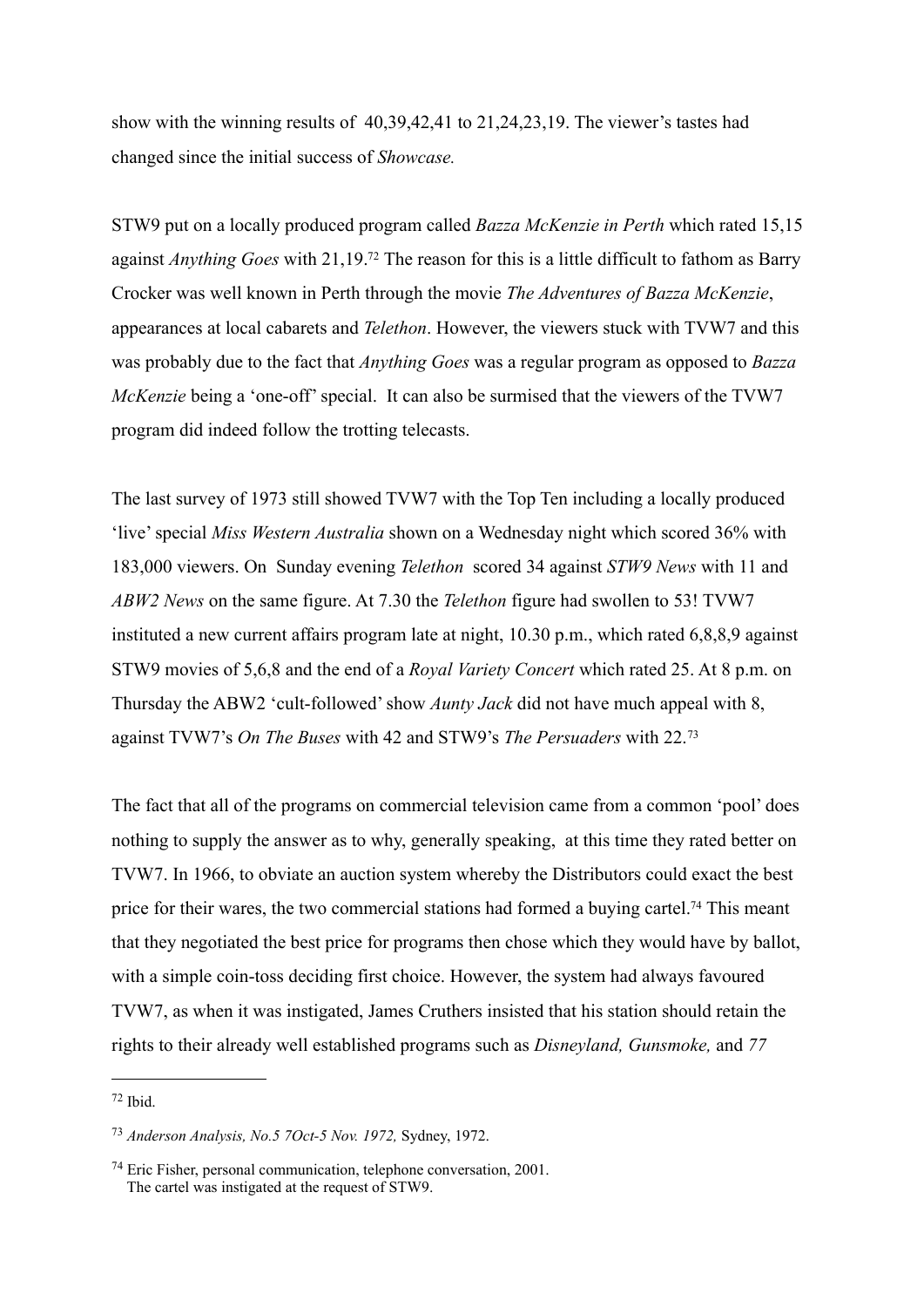*Sunset Strip* etc.<sup>75</sup> There was also the phenomenon that local productions always seemed to rate better on TVW7 than STW9. As mentioned on p.145, Jeff Newman claims that it was a matter of 'better production people'<sup>[76](#page-19-1)</sup> but even that seems to be a simplification. On many occasion I was approached by members of the public who would say 'We see you sometimes on the telly, but we wish you were on our channel!' This 'built-in' advantage persisted for at least six years.

The cover of Sixteenth Directors' Report TVW7 197[477](#page-19-2) had eleven small photographs of Humphrey B. Bear, Fat Cat and Percy Penguin trying for a Hole-in-One; Rolf Harris viewing a model of the proposed Entertainment Centre; The Christmas Pageant; Dorrie Evans from *Number 96* with Peter Dean and John Fryer, Stuart Wagstaff and friend, the Prime Minister Gough Whitlam, Barry Crocker; Sandy Palmer; the racing yacht 'Southern Cross and Lionel Yorke and guest on *Telethon*. Page 4 was a full colour photograph of Jeff Newman with newly crowned Miss Australia, Miss Western Australia Randy Baker. Newman was now TVW7 Production Manager and the direct telecast from Perth Concert Hall was seen around Australia.[78](#page-19-3)

Consolidated net profit for the year was up a little to \$1,326,222 but the Board bemoaned the fact that '…the rate of wage escalation is increasing rather than decreasing.['79](#page-19-4) With the cost of colour conversion estimated to be \$2.5 million and '…increases in the cost of costly Australian programming we are required to telecast...<sup>'80</sup> The Company was described as '... operating in an adverse economic climate.' However, this did not stop the Directors from declaring a total

dividend of 17% to the shareholders. The Stock Market showed that TVW Limited shares had dropped to \$1.57 and their return to new investors had consequently risen. By comparison

<span id="page-19-4"></span>79 Ibid, p.5

<span id="page-19-5"></span> $80$  Ibid.

<span id="page-19-0"></span><sup>75</sup> Eric Fisher, personal communication, telephone conversation, 2001.

<span id="page-19-1"></span><sup>76</sup> Jeff Newman, interview, 1999.

<span id="page-19-2"></span><sup>77</sup> *TVW Channel 7 Sixteenth Annual Report and Financial Statements of TVW Limited – 1974,* West Australian Newspapers, Perth, 28 August 1974, p.4.

<span id="page-19-3"></span><sup>78</sup> See Appendices for photographs.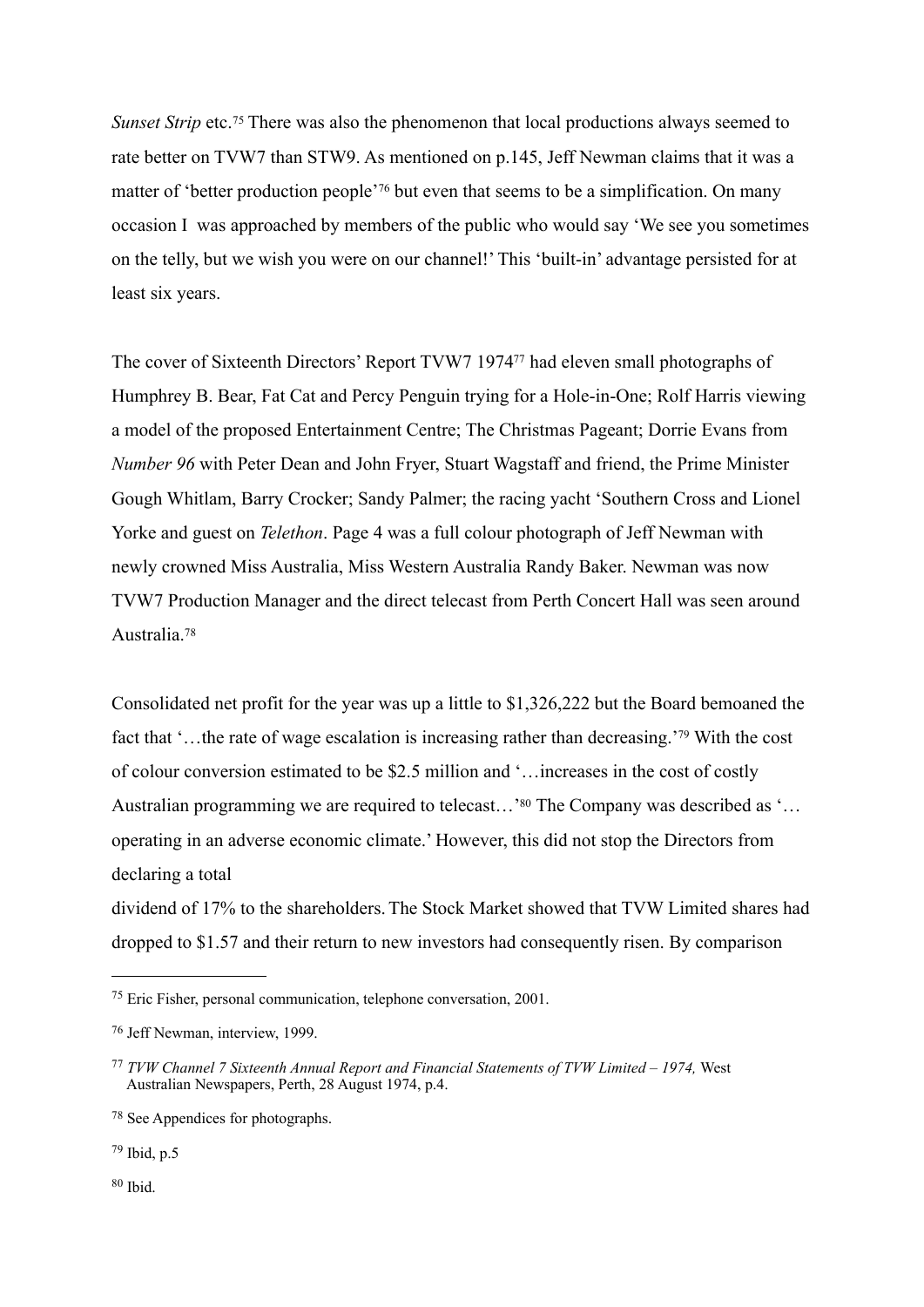shares in the National Bank had fallen to \$1.40. Money was 'tight' and other offerings were from General Motors Acceptance Corporation 12% for 180 days; Australian Guarantee Corporation 12% for 2-4 years; W.A. Building Society 10% at call, Norman L. Payton 12% at call[.81](#page-20-0) On 4 October 1974 the front-page headline was an announcement from the Federal Treasurer. Mr. Crean said 'The Credit Squeeze To Be Eased 'to restore business confidence.[82](#page-20-1) There was to be no bonus dividend as there had been in the past five years because of the need to conserve funds and the shareholders were asked to remember that those were paid from capital gains.[83](#page-20-2) A special item of business was to pass a resolution to grant 20,000 ordinary 50 cent share options to Joint Managing Directors J.W. Cruthers and B.S. Treasure. This was instigated by the Board as recognition for the work done by the two executives in maintaining the position and profitability of TVW7 Limited. They now occupied equality in the Company structure.<sup>84</sup>

Expenditure on Australian content increased by 69% in the year. The TVW7 Report said that wage increases amounted to a startling 45% over the past two years and there were no signs of this pattern changing. Over ten years the salaries and wages bill had risen 320%, program costs increased by 144% and overall operating costs had risen 226%.[85](#page-20-4) This was a reflection of the enormous blow-out in inflationary pressures brought about by the changes and reforms promoted by the Whitlam Labor Government, which was elected in 1972. Because of liquidity problems and a fear of the future, a proposal to extend the studios at a cost of \$500,000 was deferred. 6IX continued to earn money but SAS10 in Adelaide reported less profit. Group Color (W.A.) continued to trade profitably.

The big news of the year was that a new venue was to be built in Wellington Street Perth, to be known as the Channel 7- Edgely Entertainment Centre. Two new subsidiaries were

<span id="page-20-0"></span><sup>81</sup> *The West Australian,* Perth, 3-7 October 1974.

<span id="page-20-1"></span><sup>82</sup> Ibid, p.1

<span id="page-20-2"></span><sup>83</sup> *TVW Channel 7 Sixteenth Annual Report and Financial Statements of TVW Limited – 1974,* West Australian Newspapers, Perth, 28 August 1974, p.5

<span id="page-20-3"></span><sup>84</sup> Sir James Cruthers, personal communication, interview, 4 June 2003.

<span id="page-20-4"></span><sup>85</sup>*TVW Channel 7 Sixteenth Annual Report and Financial Statements of TVW Limited – 1974,* West Australian Newspapers, Perth, 28 August 1974, p.6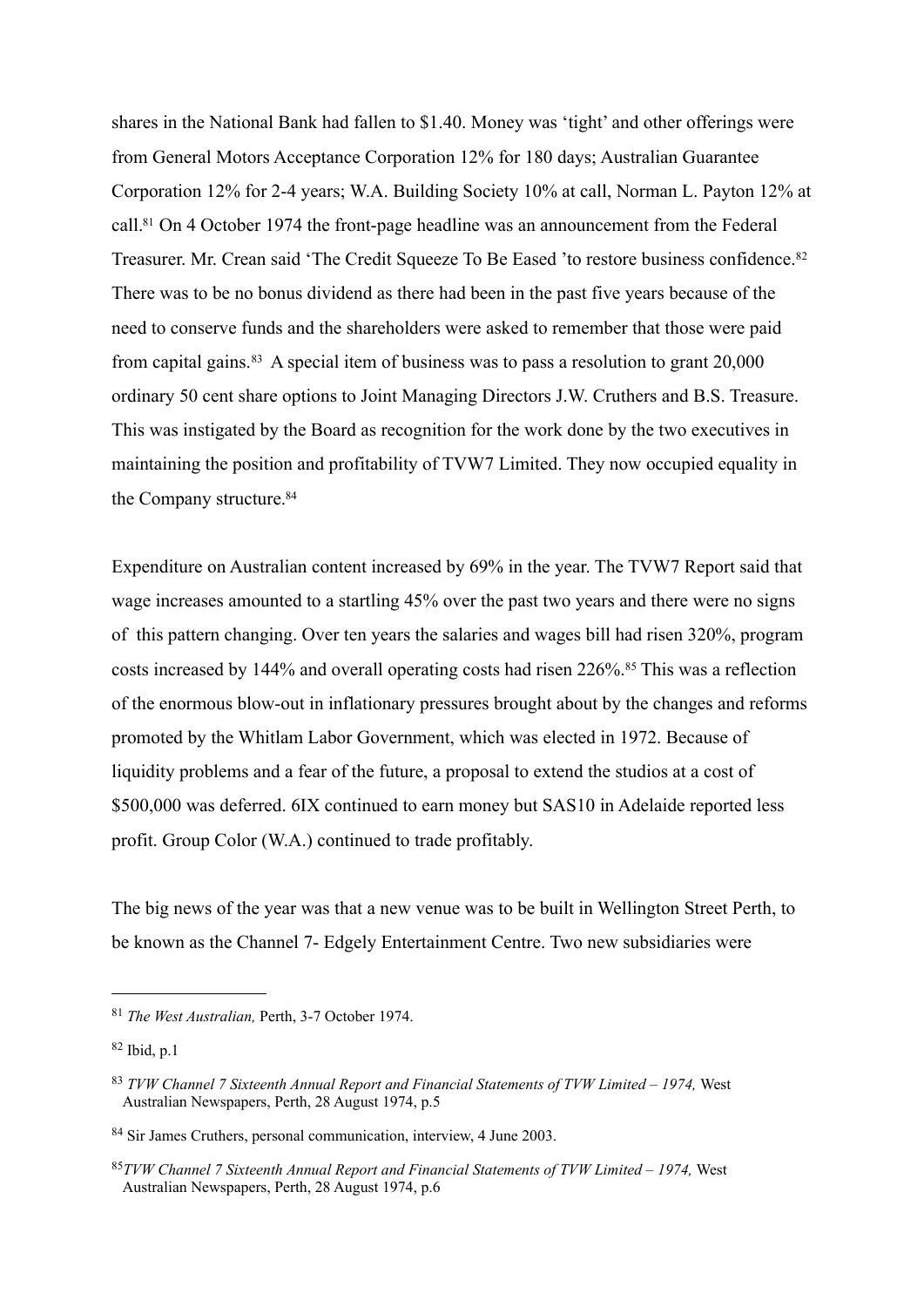registered to build and operate the complex which would include cinemas and a tavern. They were Academy Entertainment Pty. Ltd., and Academy Tavern and Restaurant Pty. Ltd. With a projected opening in December 1974 the first attraction would be *The Russian Gymnasts*  followed by *Disney on Parade* with an official opening on Boxing Day 1975. The total cost was expected to be about \$6.5 million and the Centre had a loss of \$45,953 in preliminary costs for the financial year under review[.86](#page-21-0) Other involvement with other enterprises not directly related to television included film distribution, management and promotion of stage productions and concerts, and merchandising. Group income rose by 68% in the period.[87](#page-21-1) Most of this entrepreneurial activity was due to Brian Treasure,<sup>[88](#page-21-2)</sup> although he was against the take-over of SAS10 in Adelaide and strongly opposed the introduction of *Telethon[.89](#page-21-3)*

STW9's first use of colour photographs was made in the Eleventh Annual Directors' Report STW9 Limited 1974<sup>[90](#page-21-4)</sup> but promotion of local 'live' or personalities was not in evidence. Management had a fear of 'creating monsters' who would want to be in proportion to their Eastern States counterparts. When I was getting \$70 a week for being a television 'star', Geoff Corke 'King of the Kids' in Melbourne was receiving at least five times that figure in Melbourne.**[91](#page-21-5)** The pictorial content was of Station vehicles, Sports Staff and a smiling Gough Whitlam on local production *Newsday.[92](#page-21-6)* Comment was directed at a new Government measure. In August 1973, the Australian Broadcasting Control Board introduced the first stage of the "points system". Management saw that it was a threat to local production.

In June 1974, the second stage commenced and we were disappointed that due recognition was not given to our efforts. It is the policy of the Government to encourage Australian production, and it was with this in mind, that STW9 produced twenty-two episodes of a half hour Australian Drama series called "the Drifter". At the same time we commenced a Current Affairs programme "Newsday" on a regular basis.

<span id="page-21-3"></span><sup>89</sup> Sir James Cruthers, 4 June 2002.

<span id="page-21-0"></span> $86$  Ibid, p.7.

<span id="page-21-1"></span><sup>87</sup> Ibid.

<span id="page-21-2"></span><sup>88</sup> James Haddock, former WA Newspapers associate of Treasure, personal communication, May 2003.

<span id="page-21-4"></span><sup>90</sup> *Eleventh STW Swan Television Limited Annual Report 1974*, Perth, 2 August 1974, p.3.

<span id="page-21-5"></span><sup>91</sup> Denzil Howson, personal communication, interview, Melbourne, Nov.2002.

<span id="page-21-6"></span><sup>92</sup> *Eleventh STW Swan Television Limited Annual Report 1974*, Perth, 2 August 1974, back cover.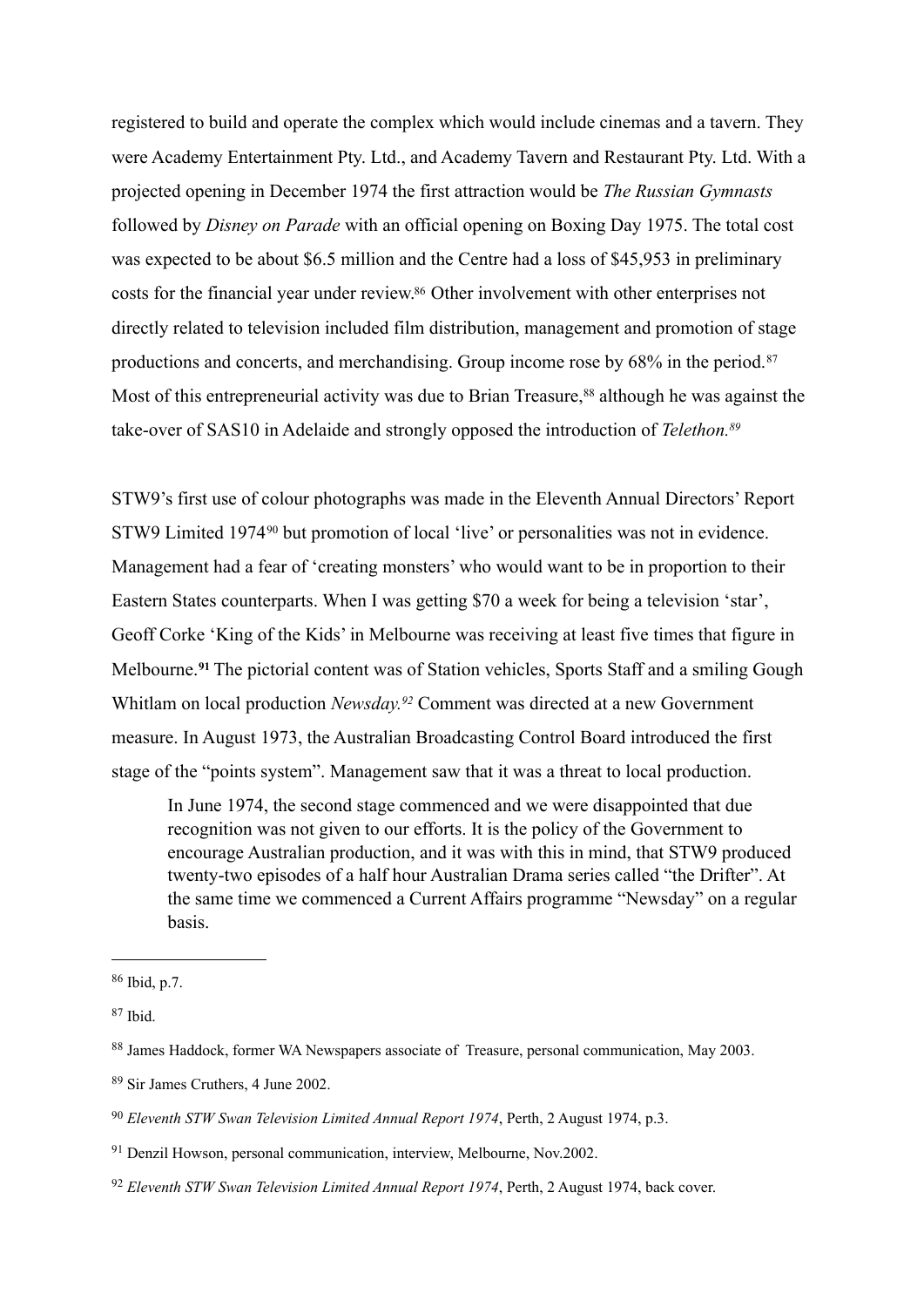These programmes are extremely expensive and if we are to produce them in our small market and generate local employment, the points system must recognise this special effort which is proportionately greater in comparison to our maximum achievable revenue than a similar effort in a larger market. Unfortunately this argument has not been recognised by the Broadcasting Control Board and we have discontinued the drama series.<sup>[93](#page-22-0)</sup>

The net profit was \$366,160 and a total dividend of 12.5% was made to the shareholders. Swan Television shares were trading at 90 cents.<sup>94</sup> The rising operating costs were echoed by the Board and salaries and wages increased by 30%. There were one hundred and seventy people employed at STW9 and the total wages bill was more than \$1.1 million.

The number of Outside Telecasts rose against the previous year and a number of colour 'specials' were produced and sold overseas. STW9 was on-air for 100 hours per week and Radio 6KY for 168 per week. The Station conducted a successful experimental colour transmission on 6 July 1974.

An STW9 Editorial was directed at the Australian Broadcasting Control Board and the Federal Govt:

We have not been successful in having the costs of the east/west broadband reduced, particularly for random access for News and Current Affairs and the benefits from this Commonwealth facility are not being made available to our viewers as much as we think it ought to be. Again our argument here is that given our small market, the cost of this service on a per viewer basis is much higher in Perth than in the Eastern States markets, and recognition must be made of this point if viewers in this State are to have the same access to News programmes as is possible in Sydney and Melbourne because of their larger populations. We believe that our argument is in harmony with the Government's policy of Urban and Regional Development. Two stages of the points scheme have been implemented and a third stage has been foreshadowed by the Australian Broadcasting Control Board. If this places further burdens on your station, they will be most difficult to bear. Television must first absorb the cost burdens of the color era[.95](#page-22-2)

<span id="page-22-0"></span> $93$  Ibid.

<span id="page-22-1"></span><sup>94</sup> *The West Australian,* 3-7 October 1974.

<span id="page-22-2"></span><sup>95</sup> Ibid, p.4. See Chapter 4, p.6 on the Points System.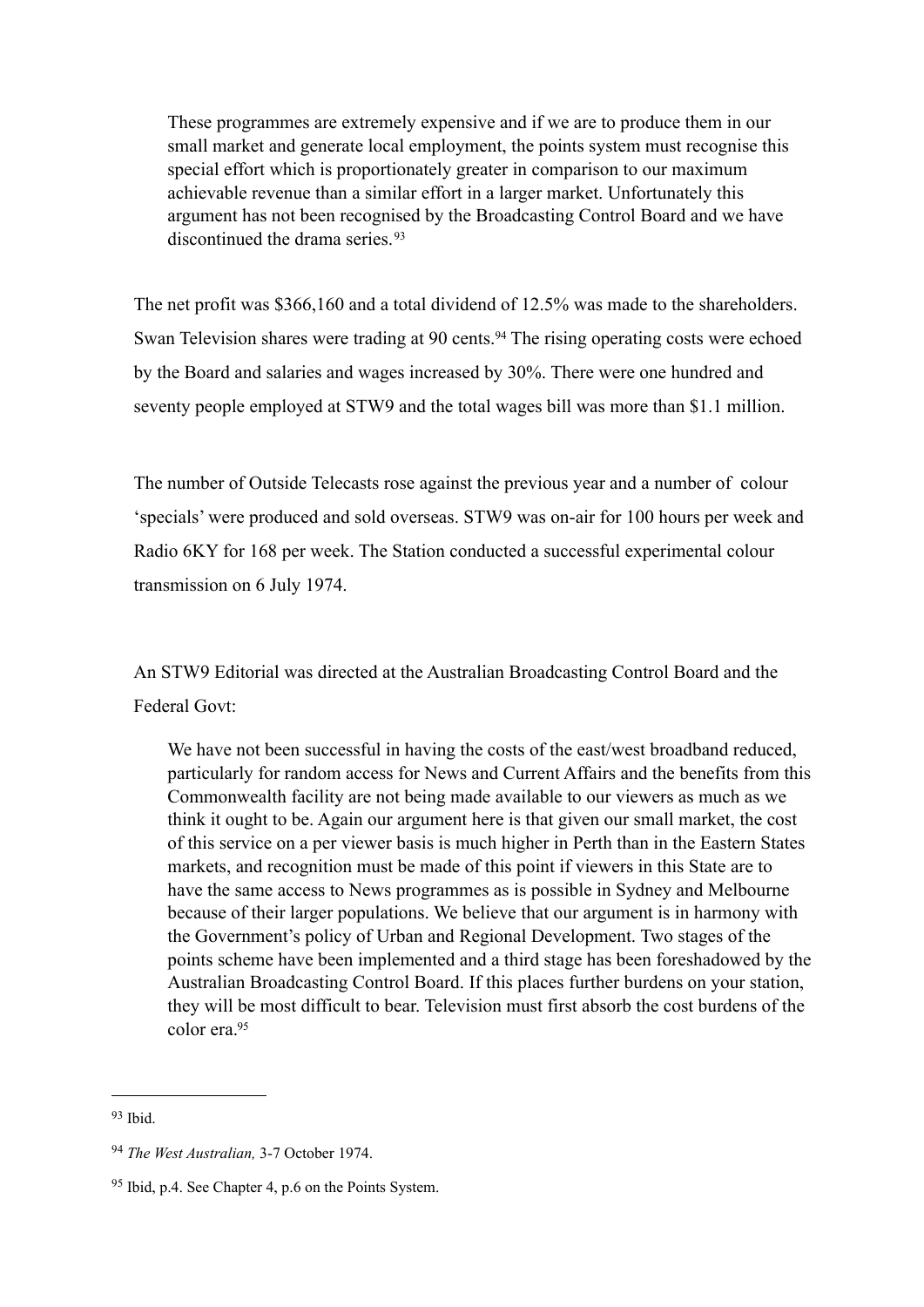The 'broadband' referred to was the facility operated by the Postmaster General's Department, which allowed the 'live' transmission of programs from the Eastern States to Perth. It was a limited service because there was only one channel of communication and this had to be 'booked' by television stations well in advance. Because of cost, it only catered to important events. The first of these was a 'live' telecast of the 1973 F.A.Cup Final from England.[96](#page-23-0)

It was recorded that Foundation Director David Bell O.B.E. had died in November 1973.

The *McNair Television Audience Survey No.1 1974 10 March-6 April* showed only one of twenty Top Shows to be on STW9. They had one Sunday night viewing audience of 147,000. Tuesday nights showed,

| STW9 News        | 25, 23, 25, 27               |
|------------------|------------------------------|
| TVW7 News        | 32, 33, 30, 35               |
| ABW2 News        | 25, 23, 26, 28               |
| This Day Tonight | 17, 17, 17, 21 <sup>97</sup> |

The second survey showed that *Number 96* was placed Nos.1,2 and 3 with 225,000 viewers on Monday, 217,000 on Tuesday and 202,000 on Wednesday.[98](#page-23-2) By the third survey of 1974 two STW9 programs were doing well. *Showcase* was at No.13 with 152,000 viewers and their *Sunday Movies* No.14 with 152,000 viewers. The remainder were all on TVW7.[99](#page-23-3) In the fourth survey *Disneyland* replaced *Number 96* in first place with 218,000 viewers. *Showcase*  was

No 9. The new program at 6.30 p.m. on TVW7, *The Brady Bunch* was No.13 with 138,000. Their *News* was back at 6 p.m. and beating that of STW9 27,26,26,20 to 15,13,11,11.[100](#page-23-4)

In 1992, Muir noted that 'Most stations and networks promote their programmes through the press in both paid advertising and editorially, through billboards and the radio. The most

<span id="page-23-0"></span><sup>96</sup> Sir James Cruthers, 4 June, 2003.

<span id="page-23-1"></span><sup>97</sup> *McNair Survey, no.1, 1974, 10Mar.-6April*, Sydney, 1974.

<span id="page-23-2"></span><sup>98</sup> *McNair Survey, No.2, 1974, 19May-15June,* Sydney, 1974.

<span id="page-23-3"></span><sup>99</sup> *McNair Survey, No.3, 1974, 28July-24Aug.,* Sydney, 1974.

<span id="page-23-4"></span><sup>100</sup> *McNair Survey, No.4 1974, 8Oct.-2Nov.,* Sydney, 1974.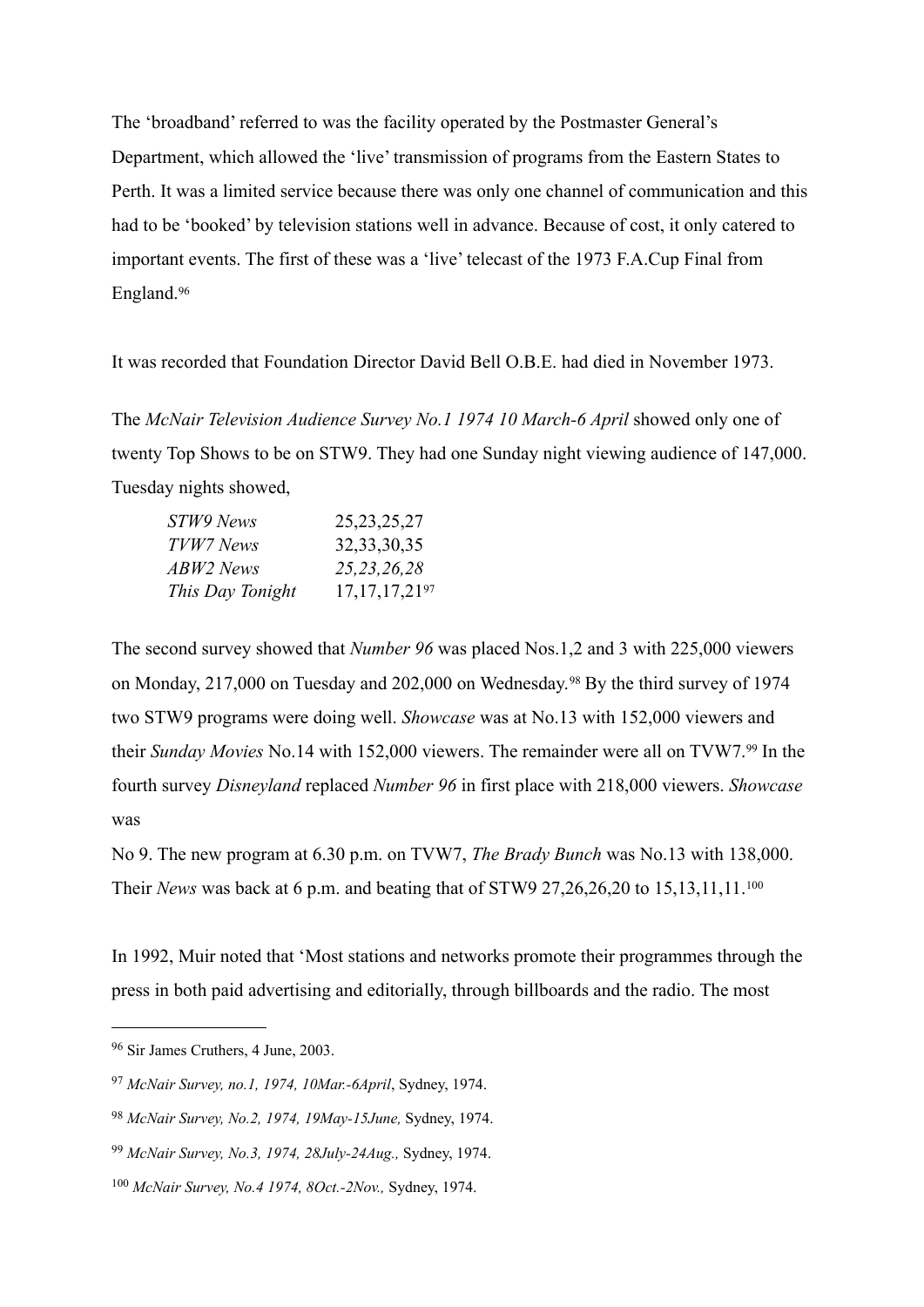powerful and common form is, however, on television "promos".['101](#page-24-0) Bill Bowen claims that the turn around was eventually accomplished by a magic formula whereby one 'strong' rating program was saturated with promotions for other shows.[102](#page-24-1) While the contribution of STW9 executive Len Downs was significant, the passage of time had eased the second station into a more acceptable position as far as the audience was concerned.

For the first time, in the Seventeenth Directors' Report TVW7 1975<sup>103</sup> there was a complete absence of photographic material but the following information evidences the first implications of economic rationalism. Emphasising as it does the necessity for the shareholders to profit, it opens the way for consideration of curtailing expenditure. One of the first areas to eventually fall victim to the 'eco.rats'[104](#page-24-3) would be local 'live' production.

The proclaimed socialist policies of the incumbent Labor Government drew the following blatant editorializing, a new trend in the television annual reports. It was argued that the general thrust of the Federal Government '…must be resisted and, if not destroyed, at least controlled to the greatest possible degree.['105](#page-24-4) It was implied that the projected attack on economic difficulties and unemployment would have to start with revitalisation of the private sector. Public perception that 'profits, investments – and even shareholders'<sup>106</sup> were unacceptable components of society had to be changed. The writer claimed an ally in the Treasurer Mr. Crean, who had said publicly in 1974 that company profits were contiguous with higher rates of employment and that the higher rates of wages were a threat to both.

<span id="page-24-0"></span><sup>101</sup> Ian Muir, 'Understanding and Managing Audience Demand', in *Case Studies in Australian MEDIA MANAGEMENT,* Elizabetyh More and Keith Smith (eds.), Macquarie University Graduate School of Management, North Ryde, 1992, p.166.

<span id="page-24-1"></span><sup>102</sup> Bill Bowen, interview, 1999.

<span id="page-24-2"></span><sup>103</sup> *TVW Channel 7 Seventeenth Annual Report and Financial Statements of TVW Limited – 1975,* West Australian Newspapers, Perth, 28 August 1975, p.1.

<span id="page-24-3"></span><sup>104</sup> Economic rationalists.

<span id="page-24-5"></span><span id="page-24-4"></span><sup>105</sup> *TVW Channel 7 Seventeenth Annual Report and Financial Statements of TVW Limited – 1975,* West Australian Newspapers, Perth, 28 August 1975, p.1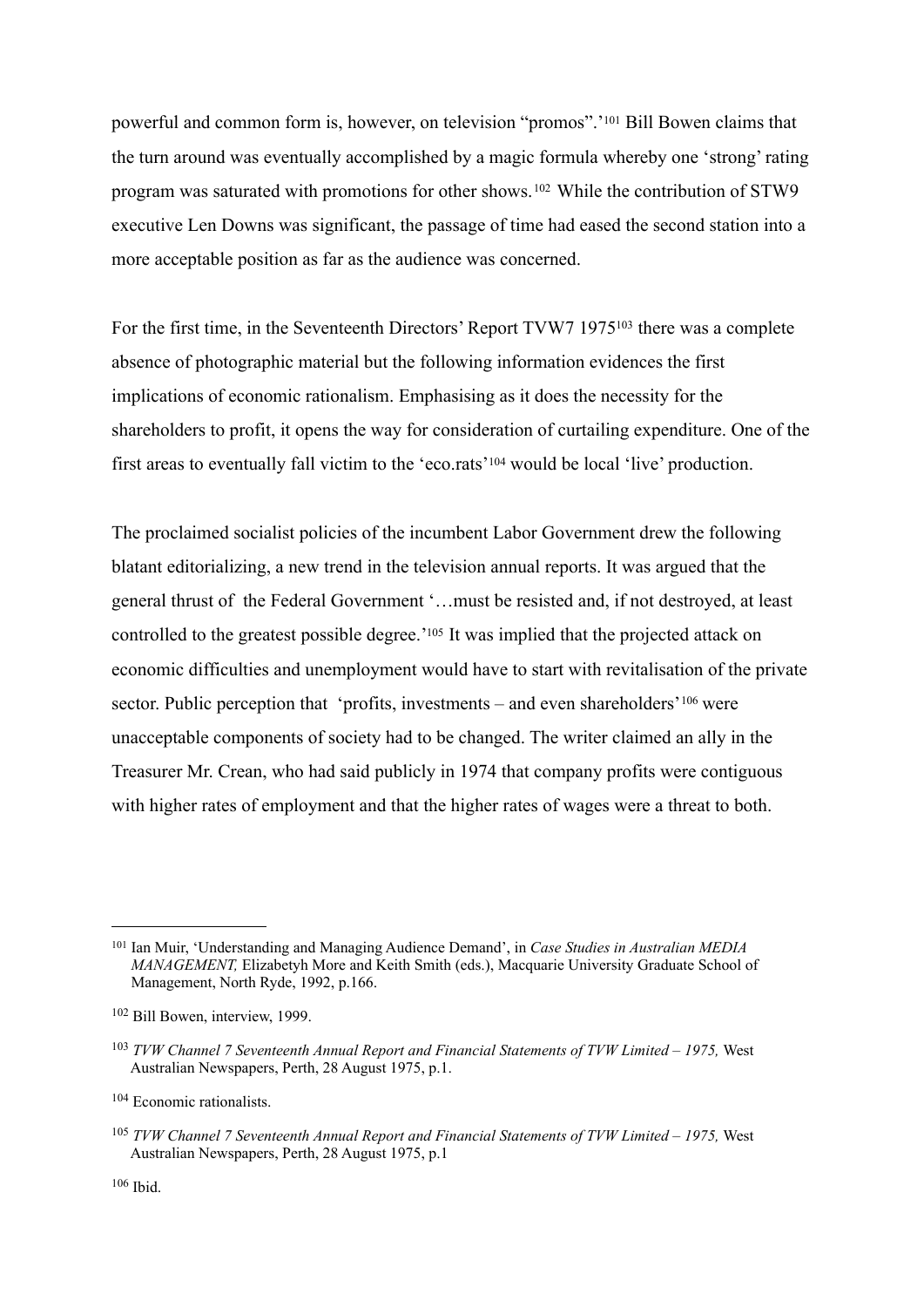However, one year later there was a generally stagnant Australian business economy, unemployment had doubled to 225,000 '…and profits, dividends, and shareholders, apparently are still regarded as undesirable.'[107](#page-25-0) The editorial then made the point that in the case of TVW7, most of the shareholders were,

what might fondly be referred to as "ordinary people", most of them holding only a few hundred shares. They rely on their dividends. This is particularly so of retired people – and many of our shareholders are retired – who need their dividends to bolster fixed incomes which are diminishing in value almost daily[.108](#page-25-1)

It was noted that 'ordinary wage earners' had enjoyed increases in their remuneration, some as much as a doubling of their wages, while shareholders were receiving less than they had three years previously and their capital base was eroding. The conclusion said that 'current value accounting' measures would add to investor's woes and unless '…something more significant is attempted soon to reduce the inflationary pressures and improve the earning capacity of the private sector, investment in private industry will continue to face a serious crisis<sup>['109](#page-25-2)</sup>

To consolidate the above complaints the TVW7 Annual Report said that because of the adverse economic climate and the costs of colour conversion, the net profit was down 9% for the year to \$1,207,284. However the Directors considered this to be a 'sound performance' in spite of their foregoing Prophet of Doom pronouncement. The dividend was set at  $11\%$ <sup>[110](#page-25-3)</sup> TVW Limited shares were at \$1.30 down 27c on last year. The National Bank had recovered to \$2.40 while the Bank of NSW shares were high at \$6.42 and the ANZ Bank was \$6.00.[111](#page-25-4) Despite the promises from the Whitlam Labor Government, Australia's financial situation had worsened and credit was still 'squeezed'. Chrysler Corporation was offering 13.5% interest on money invested for 3 years; Finance Corporation of Australia 12.75% for 5 years and the W.A. Building Society 9% at call. Housing loans from Perth Building Society were being offered at 10.5%, while Town and Country Building Society was charging 11%[.112](#page-25-5) TVW7

<span id="page-25-3"></span> $110$  Ibid

<span id="page-25-5"></span> $112$  Ibid.

<span id="page-25-0"></span> $107$  Ibid.

<span id="page-25-1"></span><sup>108</sup> Ibid.

<span id="page-25-2"></span> $109$  Ihid.

<span id="page-25-4"></span><sup>111</sup> *The West Australian,* 3-7 October 1975.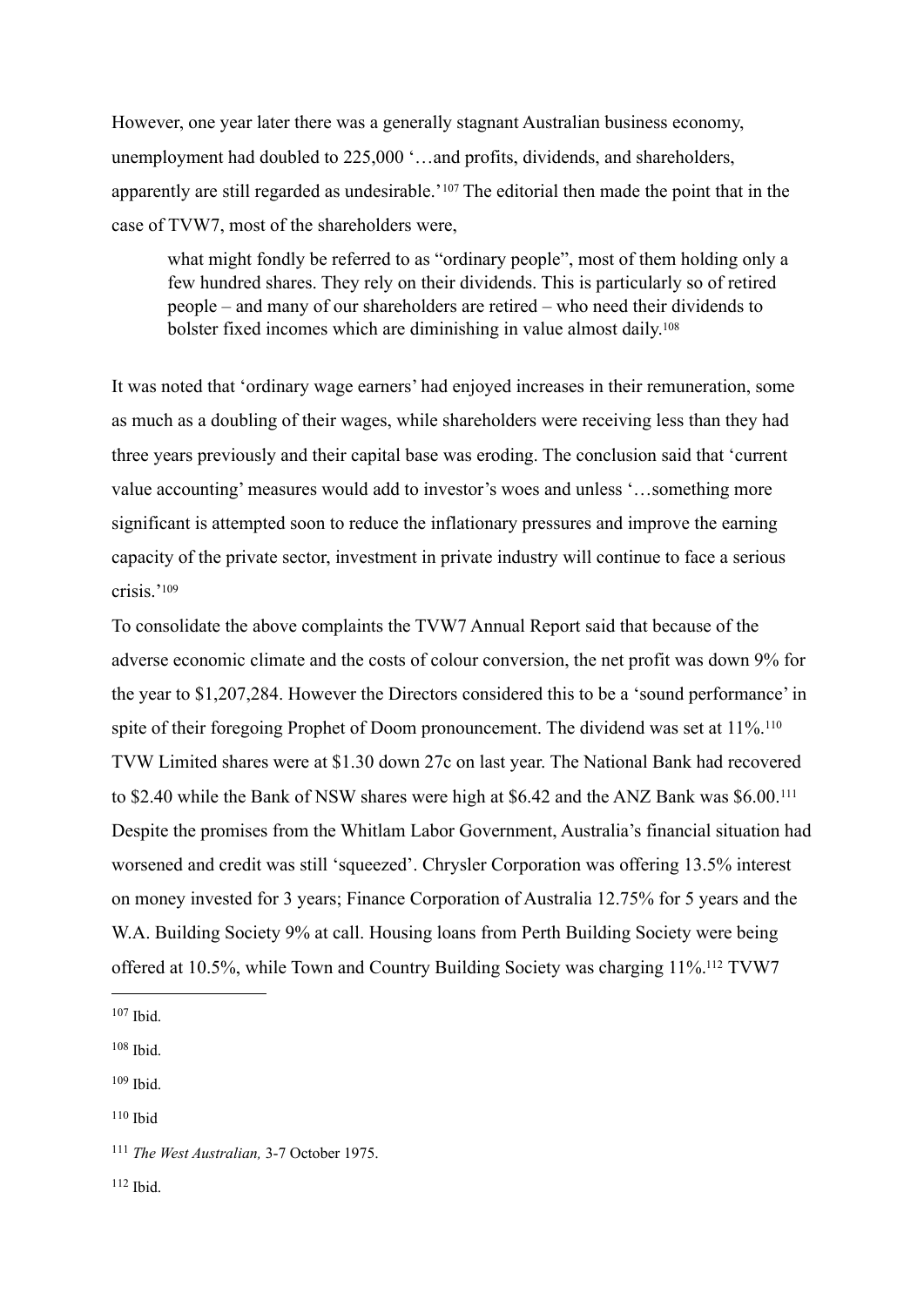continued as the cornerstone of the Group's activities. SAS10 had a disappointing year with interest on loan funds from the parent company for colour equipment being a major reason. Unused black and white programs to the value of \$80,003 were written off, but because the station's audience ratings improved they received a higher share of Adelaide's advertising expenditure. In June 1972 TVW7 purchased an investment company with big tax losses and transferred their Radio 6IX interests to it with the view of offsetting profits against accumulated losses. Shortly afterwards the Federal Government changed the taxation laws and submitted a revised tax bill for \$140,720. This information made the former bleating regarding loss of profits ring a little hollow. Group Color moved into new premises build adjoining the TVW7 studios at Tuart Hill and only achieved 'modest profits'[.113](#page-26-0)

The Entertainment Centre was completed and opened as planned after the contract building price of \$3,071,000, fit-out at \$1,745,000 and establishment costs of \$184,000 ( a total of \$5 million) blew out to almost \$8 million. Both Federal and State Governments provided loan funds 'at reasonable rates['114](#page-26-1) but the added interest costs would off-set profit returns for a long time. The Centre was not alone in suffering costs blow-outs and many other large capital works had met a similar fate during the preceding two years. [115](#page-26-2) There was a relatively smooth transition to colour with the estimated cost of \$2.5 million for TVW7 proving to be correct. Surveys showed that colour TV sets were selling at a faster proportional rate in Perth than anywhere else with the exception of Sydney.[116](#page-26-3) TVW7 followed the lead by STW9 in their last annual report and gave themselves an extended pat on the back for community activities.

The Ninth Annual Directors' Report STW9 Limited 1975[.117](#page-26-4) sported photographs promoting both technical areas and non-studio local 'live' production. 'One of the station's new colour cameras', 'Part of new master control centre', 'Appealathon telephone room', 'Laurie

<span id="page-26-1"></span>114 Ibid, p.3.

<span id="page-26-2"></span> $115$  Ibid.

<span id="page-26-3"></span>116 Ibid.

<span id="page-26-0"></span><sup>113</sup> *TVW Channel 7 Seventeenth Annual Report and Financial Statements of TVW Limited – 1975,* West Australian Newspapers, Perth, 28 August 1975, p.2

<span id="page-26-4"></span><sup>117</sup> *Swan Television Ltd., Twelfth Annual Report 1975*, Perth, 20 November, 1975, p.4.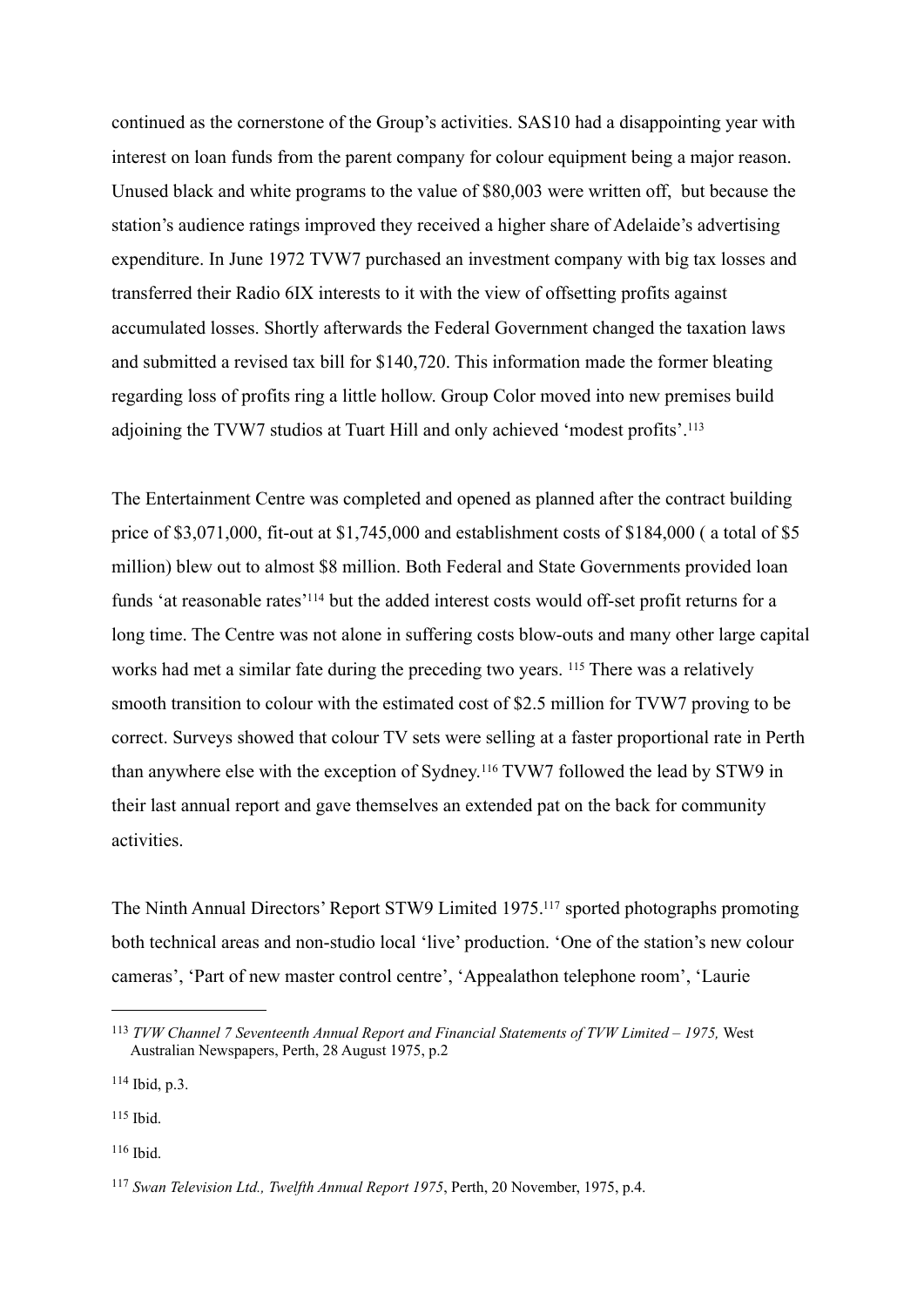Kiernan (Managing Director) announces final figure at end of Appealathon telecast.', '6KY on air', 'Part of huge crowd at Ascot for "Colorfest" marking start of colour outside broadcasting', 'White Water classic- The Avon Descent', 'Filing of documentary on Bishop Salvado of New Norcia, "Outside the Walls' and 'Early stage of this year's Fun Run'. Station 'personalities' were nowhere to be seen!<sup>118</sup>

Although the net profit was only up \$21,678 on last year to \$357,938, the Directors considered the result to be a good one as 'colourisation' increased both depreciation and interest charges on borrowings. The dividend for the year was 14% being 7.5 cents for each 50 cent share. Swan Television shares were at 80cents[.119](#page-27-1) The cost to change to colour was \$2.1 million which would spread over a number of years. The Report made this fairly obvious and non-arguable announcement, ' "Once you have seen colour transmission it is pretty hard to go back to the old black and white" seems to be the universal attitude." '.[120](#page-27-2) In contrast to the start of television in Western Australia when most people purchased their sets on Hire Purchase, large retailers estimated that 95% were paying cash for their colour sets, a fair indication of the improvement in Australian standards of living. The penetration was reckoned to be already 12.5%. The Australian Broadcasting Control Board received a bouquet for choosing the PAL 625 line colour system for Australia.<sup>121</sup>

At STW9, Director's fees which had stood at \$7,000 for ten years were increased to \$15,000. Through their subsidiary companies D.M. Cullity, W.J. Hughes, W.J. Hughes (Junr.), L.J. Kiernan, B.F. Prindiville, P.B. Young and G.R. Young had full control of the Company.[122](#page-27-4)

The first audience survey of 1975 showed that six of the Top Twenty programs had been aired by STW9. They were *Hogan's Heroes* at No.8 with 125,000 viewers, Thursday *News* at No. 12 with 120,000 viewers. *The Streets of San Francisco* and *The Box* (set in an Eastern States

<span id="page-27-4"></span> $122$  Ibid, p.7

<span id="page-27-0"></span><sup>118</sup> Ibid. See Appendices for photographs.

<span id="page-27-1"></span><sup>119</sup> *The West Australian,* Perth, 3-7 October 1975.

<span id="page-27-2"></span><sup>120</sup> *Swan Television Ltd., Twelfth Annual Report 1975*, Perth, 20 November, 1975, p.5

<span id="page-27-3"></span> $121$  Ibid.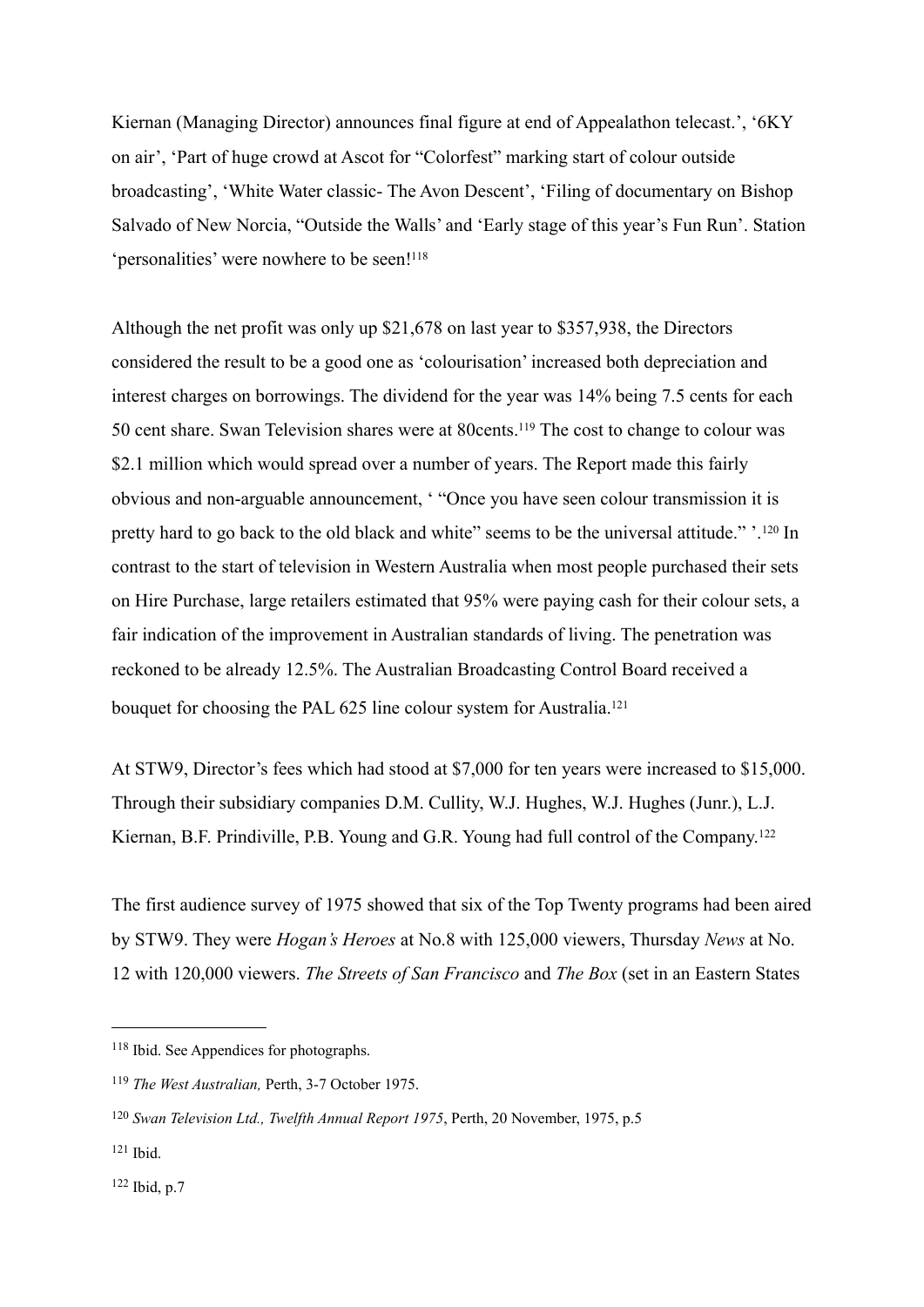television station, one of the stars was Barrie Barkla, who later worked with STW9) at No.14 with 116,000 viewers, *Matlock Police* (a Crawford Production) at No.15 with 114,000, *Saturday Movies* at No.17 with 109,000 and *Adam 12* at No.19 with 106,000[.123](#page-28-0) Despite the fact that with one exception they were all in the lower Ten, the overall picture was surely changing. In the afternoon time slot the perennial *Bugs Bunny Show* had finally been overtaken by STW9's *Land of the Giants* 9,8,9,10 to 9,4,5,5. The older *Dobie Gillis* on TVW7 8,5,8,8 was being beaten by *Gilligan's Island* on STW9 with 12,11,15,12. The second survey provided another upset when STW9 for the first time rated No.1 with the Monday movie *Planet of The Apes* with 213,000 viewers. One of their Sunday movies was No.2 with 191,000 viewers[.124](#page-28-1)

| 1              | STW9 Mon. Movie                  | 213,000 viewers |
|----------------|----------------------------------|-----------------|
| 2              | STW9 Sun. Movie                  | 191,000         |
| 3              | STW9 Little House on the Prairie | 188,000         |
| $\overline{4}$ | TVW7 Number 96.                  | 182,000         |
| 5              | STW9 Hogan's Heroes              | 175,000         |
| 6              | TVW7 Benny Hall                  | 173,000         |
| 7              | TVW7 News Mon                    | 166,000         |
| 8              | TVW7 Kojak.                      | 156,000         |
| 9              | TVW7 News                        | 152,000         |
| 10             | STW9 Doctor At Sea               | 144,000         |
| 11             | <b>TVW7</b> Flintstones          | 143,000         |
| 12             | TVW7 Stars of The Future         | 140,000         |
| 13             | TVW7 Please Sir!                 | 140,000         |
| 14             | TVW7 On The Buses                | 139,000         |
| 15             | TVW7 W.W. of Disney              | 138,000         |
| 16             | TVW7 News. Sun.                  | 136,000         |
| 17             | STW9 Adam 12                     | 135,000         |
| 18             | TVW7 Little People               | 135,000         |
| 19             | TVW7 Brady Bunch                 | 131,000         |

<span id="page-28-1"></span><span id="page-28-0"></span>*McNair Anderson Television Audience Survey, Perth, TV1, 1975.*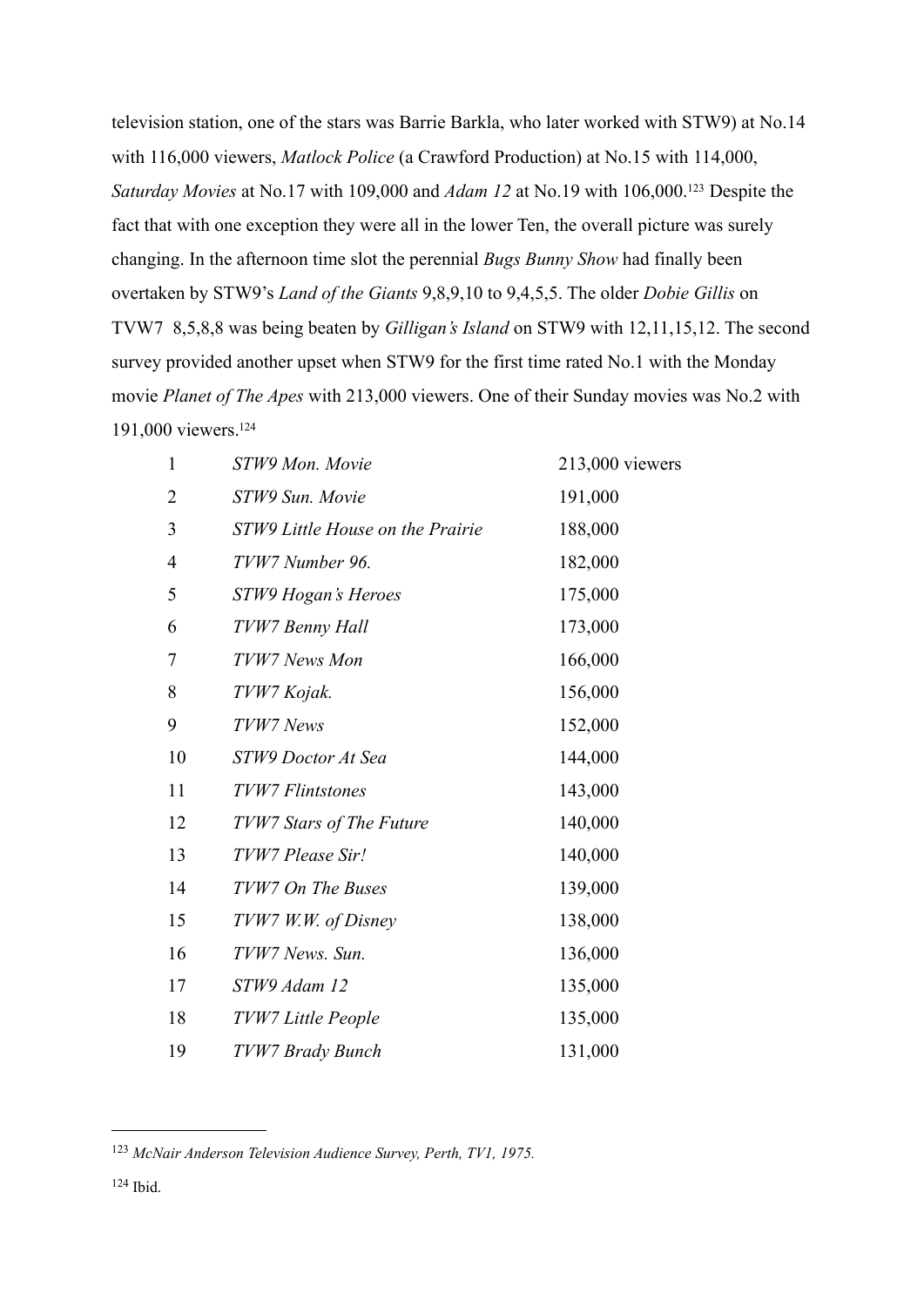There was an important change to the status quo when *It's Academic* lost its superiority to an American comedy set in a German Prisoner of War Camp - Stalag 13. It lost 24,21,21,23 to *Hogan's Heroes with 29,29,36,30.*<sup>126</sup> The third survey for 1975 showed that *Cooking with Josephine Farley* was still on air but only rating 4,4,3,2. *Gilligan's Island* [see 1967 comparison] was being repeated again at 5.30 p.m. out-rating TVW7's *Tarzan,* 22,19,17,20 to 16,16,16,16. *It's Academic* had been returned to its time-slot of 7 p.m. and with 31,25,21,19 was close to the *ABW2 News* figures of 17,23,21,19. On one Thursday the latter program, following *Test Cricket* rated 36 ,31 and the following night *This Day Tonight* enjoyed similar figures of 31 and 36.[126](#page-29-1)

#### **Australia's Change to Colour Transmissions:**

The biggest change since the start of television transmissions in 1956 was the 1972 announcement by the Federal Government that colour TV would commence in 1975. Jones and Bednall commented that 'In 1974 there was a development that seemed destined to make all of the former content of television obsolete at a stroke. That was the coming of colour.'[127](#page-29-2) The essence of this cannot be overstated. In 1990, Tom O'Regan described the introduction of colour television as '…a clear technical marker…' of '… the third phase…' of Australian television.[128](#page-29-3) O'Regan stated that 'Colour television provided a new burst of interest in the medium. A second marker of this third phase was a great leap forward of the social, cultural and industrial importance of local product.'<sup>129</sup> It was also said that 'This change (to colour] was in its own way as profound a change as the coming of sound to the movies in the late

<span id="page-29-0"></span> $125$  Ihid.

<span id="page-29-1"></span><sup>126</sup> *McNair Anderson Television Audience Survey, Perth, TV3, 1975.*

<span id="page-29-2"></span><sup>127</sup> Colin Jones and David Bednall, *Television in Australia Its History Through the Ratings,* Australian Broadcasting Tribunal, Government Print, Canberra, 1982, p.32

<span id="page-29-4"></span><span id="page-29-3"></span><sup>128</sup> Tom O'Regan, 'Towards a High Communication Policy: Assessing Recent Changes within Australian Broadcasting' *Continuum,* vol.2, no, 1, pp.135-58. Revised versions in *Media Information Australia* no.58, November 1990, pp.111-24 and as 'The Background to TV Networking', in *Australian Communications Technology and Policy,* More & Lewis (eds.) 1988.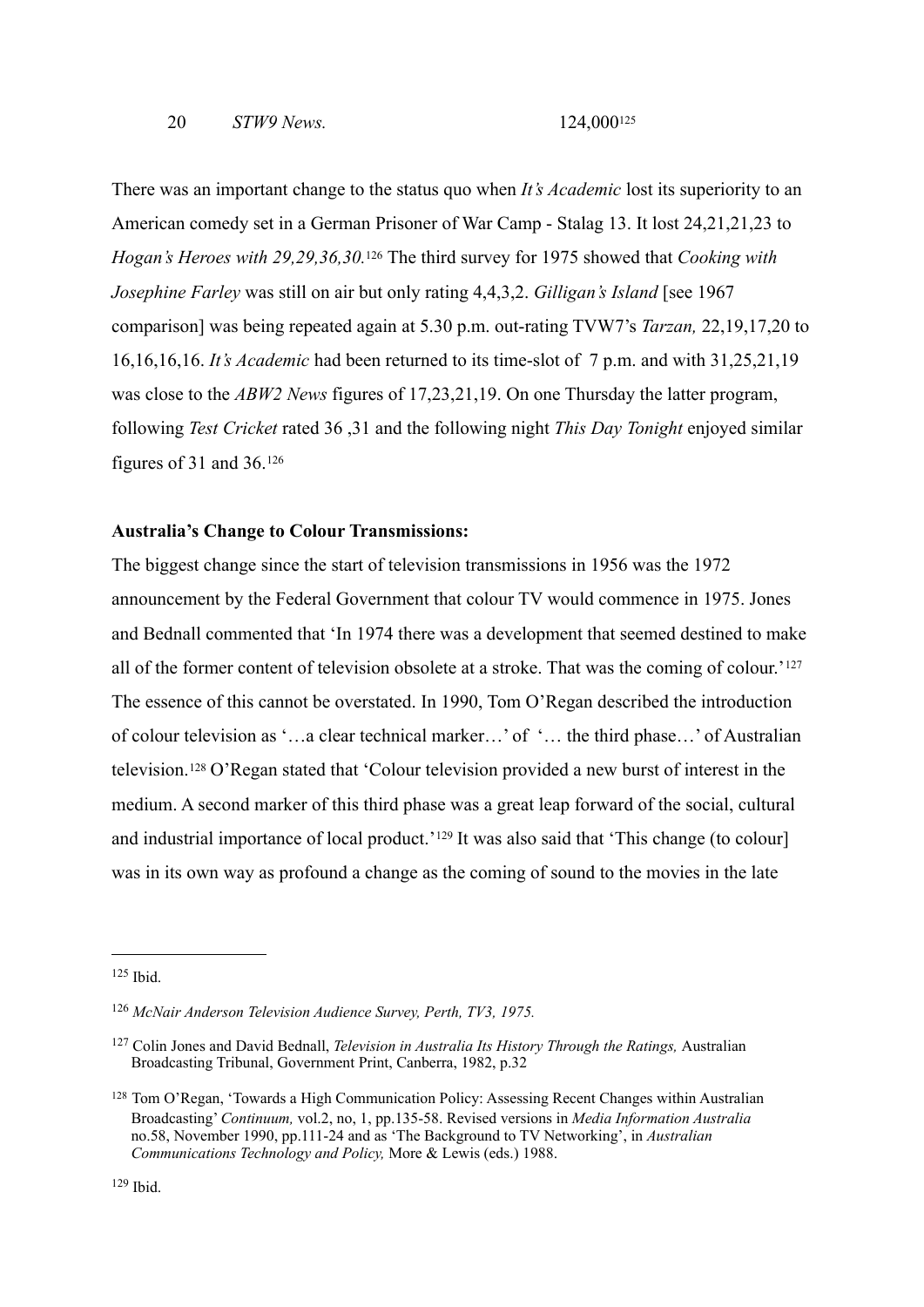1920s'[130](#page-30-0) Without doubt these observations are correct and the change to colour provided a clear sign-post which still can be read. It says, *Australia Went That A'Way!* Australian viewers in 1974 were quite enthralled with the impending novelty of colour television When the change took place, surveys showed that people with colour sets watched more television than those with monochrome. By the late 1970s there were few homes in Australia without colour television<sup>131</sup>

In Martin Koffel's 1970 report entitled *The Impact of Colour Television in Australia,*  Committee for Economic Development of Australia, Sydney, 1970[,132](#page-30-2) the Foreword was written by Charles Moses, the former General Manager of the Australian Broadcasting Commission said,

If I were asked my opinion today I would be inclined to say that we will have colour TV before the Sydney Opera House is completed. Martin Koffel's paper "The Impact of Colour Television in Australia", sets out forcefully the reasons why the Government are not likely to hold back the introduction of this exciting development very far into 1972, a year in which the Opera House is not likely to be in operation.[133](#page-30-3)

Colour TV in the US commenced in 1953. 'It had a slow and painful start, taking 10 years to achieve 3% of home saturation' After 4 years it had risen to 30%[.134](#page-30-4) In Australia it was decided to adopt the Phase Alternating Line system (PAL)[135](#page-30-5) and the McMahon Government had promised an eighteen months' notice of a starting date. This timing was expected to coincide with an anticipated upswing in the economy in 1971/72[.136](#page-30-6)

Koffel was optimistic about the introduction of colour television but noted, 'On the other hand, poor colour or poor programmes, unreliable receivers, lack of skilled servicemen or

<span id="page-30-4"></span><sup>134</sup> Ibid, p.1

<span id="page-30-5"></span><sup>135</sup> Ibid, p.2

<span id="page-30-6"></span> $136$  Ibid, p.5

<span id="page-30-0"></span><sup>130</sup> Albert Moran, 'Three Stages of Australian Television' in *Australian Television Programs, Pleasure and Politics,* John Tulloch and Graeme Turner (eds.), Allen & Unwin, Sydney, 1989.

<span id="page-30-1"></span><sup>&</sup>lt;sup>131</sup> Colin Jones and David Bednall, 1982, p.12

<span id="page-30-2"></span><sup>132</sup> Martin Koffel, *The Impact of Colour Television in Australia,* Committee for Economic Development of Australia, Sydney, 1970.

<span id="page-30-3"></span><sup>133</sup> Ibid, Foreword, p.ii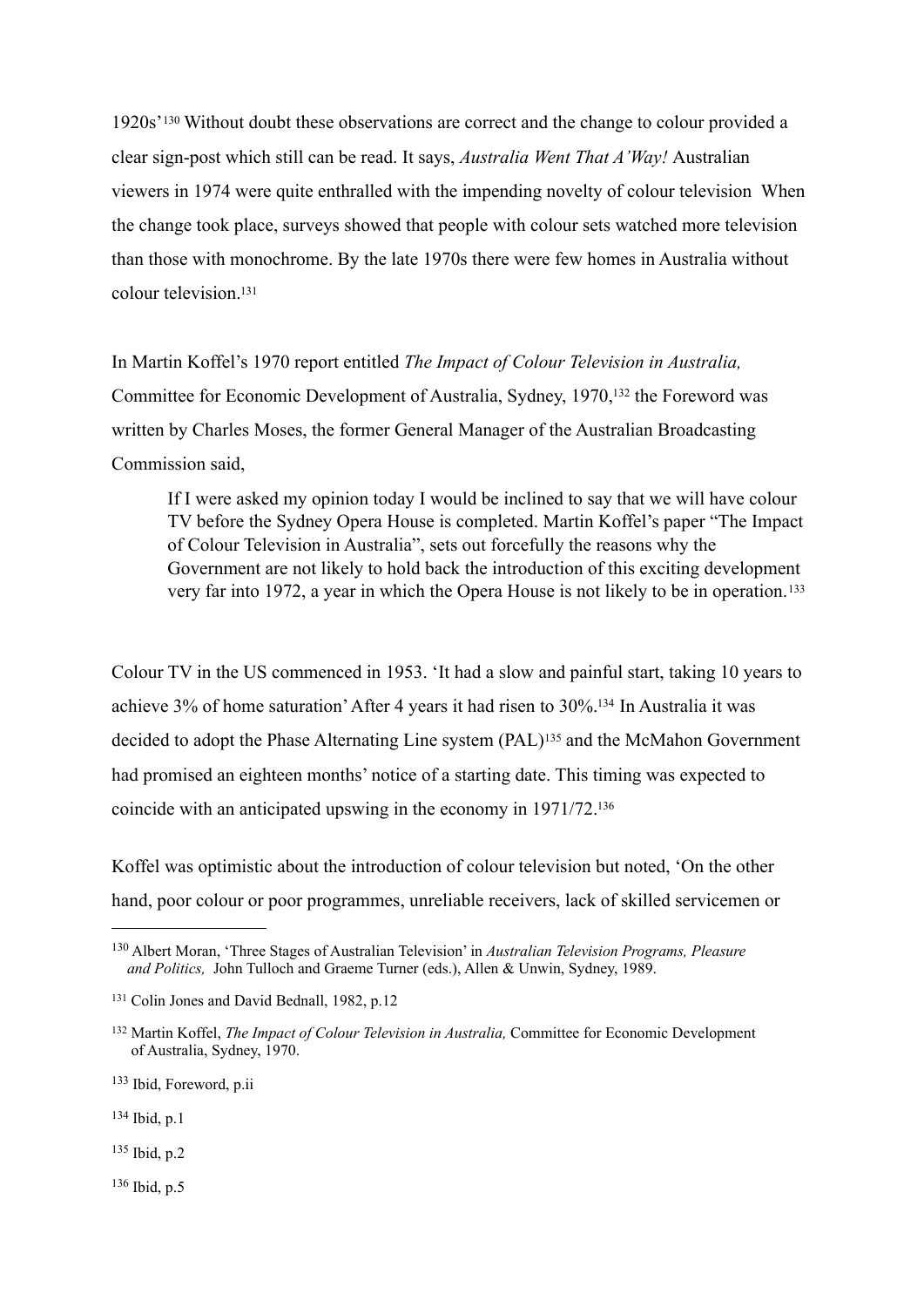uninterested retailers could keep demand depressed.'[137](#page-31-0) His association with the medium was made clear in the statement, 'Obviously we in the advertising agency business are vitally interested in the health of the medium but the most direct effect colour television will have on us will be on our creative talent – the writers and producers who make the television commercials<sup>138</sup>

The availability of colour would open up new areas in the field of advertising and considerable changes would be observed in forms of packaging and the choice of their colours. They would of necessity have to be compatible with public acceptance and changes would have to be made to the presentation of many items already advertised on monochrome television.[139](#page-31-2) Koffel concluded his report with, 'Speaking subjectively, I believe that most of us want colour television and given a firm date by the Government, we could all work to a concrete goal for providing a first class, well-rounded, technically expert colour service months after the announcement.<sup>[140](#page-31-3)</sup>

Two years later the Australian Broadcasting Control Board brought out a report on colour television.[141](#page-31-4) The scope of the study was to look at the future demand for both colour and television receivers in Australia. Market saturation by black and white television had almost been reached and many sets, of upwards of nineteen years were due for replacement.<sup>142</sup> TV receiver prices have shown a downward trend. Between 1956-57 and 1971-72 average weekly earnings rose 143.5 % being an annual increase of 6.1 %. Consumer prices rose by just 2.75 % p.a. The price of TV receivers dropped from over \$500 to less than \$100. Whereas the price of a TV equalled 10 weeks' work in 1956/57, by 1970 only it was only 3 weeks.[143](#page-31-6) It was expected that Hire Purchase would be the winner if sets cost more than

<span id="page-31-3"></span> $140$  Ibid.

<span id="page-31-5"></span>142 Ibid, p.5

<span id="page-31-6"></span> $143$  Ibid, p.8

<span id="page-31-0"></span><sup>137</sup> Ibid, p.6

<span id="page-31-1"></span><sup>138</sup> Ibid, p.7

<span id="page-31-2"></span><sup>139</sup> Ibid, p.11

<span id="page-31-4"></span><sup>141</sup> *Report on Colour Television,* Australian Broadcasting Control Board, Sydney, 1972.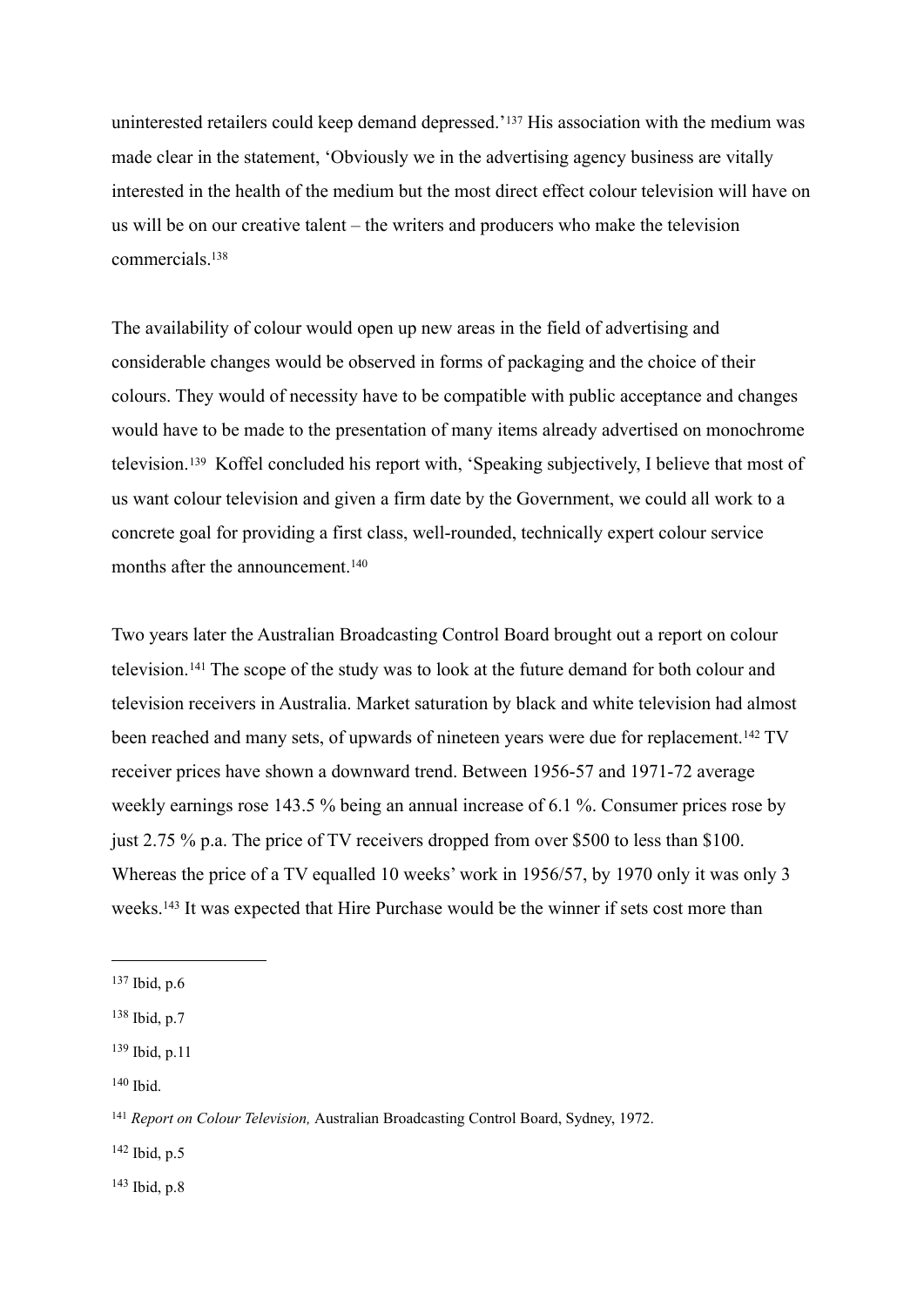\$550<sup>144</sup> but in fact, when the time came, most people paid cash.<sup>145</sup> In general terms it was supposed that, 'The main effect of the introduction of colour television will be to depress sales of other electrical goods. This effect will be greater the lower the price of colour television receivers.'[146](#page-32-2)

It was correctly prophesied that the introduction of colour television would increase the profitability of stations brought about by larger audiences, leading to an upturn in advertising revenue.[147](#page-32-3) On 15 February 1972 the Federal Government announced a starting date for colour television in Australia of 1 March 1975 and TVW7 ordered a complete colour Outside Broadcast Van[.148](#page-32-4)

In the Eighteenth Directors' Report TVW7 1976<sup>149</sup> the Company limited photographs to just one, when its only 'star' depiction was a full-page colour picture of Fat Cat. Local 'live' production was losing its 'face'!

With The Entertainment Centre still having been a financial problem, the Group's net profit was down \$51,671 on the year before at \$1,155,613. The dividend was set at 11%. TVW Limited shares were quoted at \$1.73. The Bank of NSW was at \$6.08 and the National Bank was \$2.90. A Telecom Loan was offering 10.6% interest for a 15 year term; Perth Building Society was paying 10% on pass-book savings; Statewide Building Society 11% and Australian Guarantee Corp., 12% for 4 years.<sup>150</sup> It was recorded that the Entertainment Centre had been sold to the State Government but TVW7 had retained the operating rights for five years.

<span id="page-32-0"></span> $144$  Ibid n 15

<span id="page-32-1"></span><sup>145</sup> See p.21 this chapter.

<span id="page-32-2"></span><sup>146</sup> *Report on Colour Television,* Australian Broadcasting Control Board, Sydney, 1972, p.22

<span id="page-32-3"></span><sup>147</sup> p.23

<span id="page-32-4"></span><sup>148</sup> *TVW Channel 7 Fourteenth Annual Report and Financial Statements of TVW Limited – 1972,* West Australian Newspapers, Perth, 13 August 1972, p.5

<span id="page-32-5"></span><sup>&</sup>lt;sup>149</sup> Eighteenth Annual Report and Financial Statements of TVW Limited 1976, Tuart Hill, 7 October 1976, p.2.

<span id="page-32-6"></span><sup>150</sup> *The West Australian,* Perth, 2-6 October, 1976.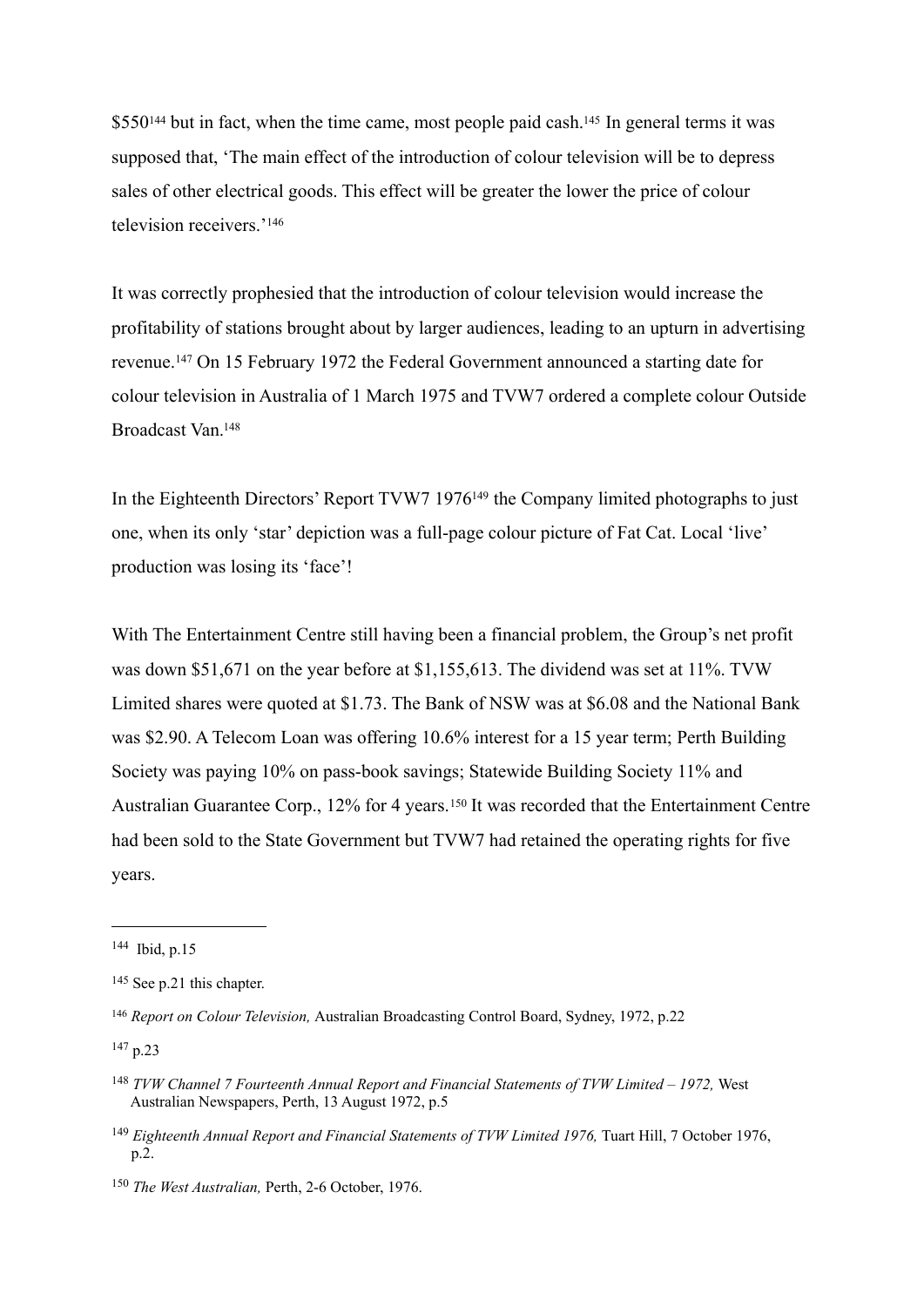There was a further homily directed at inflation.

Investors have been warned over the past year or two of the effect of inflation and what it means to the community. In the past five years Australia has suffered more than 70% inflation and there seems little doubt this is crippling some businesses. As mentioned earlier it has distorted the relevance of the conventional historical cost accounting basis which does not enable sufficient funds to be retained through depreciation charges to adequately provide for the replacement of plant and other assets used for business purposes.[151](#page-33-0)

This was fair comment for the times in regard to the relatively small proportion of the community with shares in industry. It must be recognised that in general, 'ordinary' people were better off than they had been previously. I was fortunate in early 1972 to open a Theatre Restaurant based on a low-cost/high-turnover formula. Most of the customers were experiencing their first taste of a dinner-dance situation at affordable cost. The greatest asset that I possessed was the fact that I was well known from television appearances. Previously, 'night clubs' had been pretty much the domain of the more affluent members of society. The Labor Government not only brought a bigger share of the nation's wealth to the workers, but it gave them the confidence to go out and spend it. This major change in the perception by the working people of Australia as to their 'place' in the overall structure of the nation persisted after the removal of the Whitlam Government and remains the same today.

TVW Enterprises sold its interests in the Lion Parks. The expectations for sales of colour TV sets had exceeded the most optimistic estimates with about 35% of Perth homes now so equipped. With two other Perth Radio Station following the 6IX lead in 'middle-of-the-road' music formats, the competition was much stronger. 6MD was sold to a syndicate of Merredin businessmen. Executive Management at TVW7 had decided that their business was indeed local broadcasting and where they could do so fairly easily, they divested their interests in peripheral businesses[.152](#page-33-1) It had nothing to do with the arrival of colour, but the basic reason was to provide a retention of cash funds above the effects of depreciation.<sup>[153](#page-33-2)</sup>

<span id="page-33-0"></span> $151$  Ihid.

<span id="page-33-1"></span><sup>152</sup> Sir James Cruthers, 4 June, 2003.

<span id="page-33-2"></span> $153$  Ihid.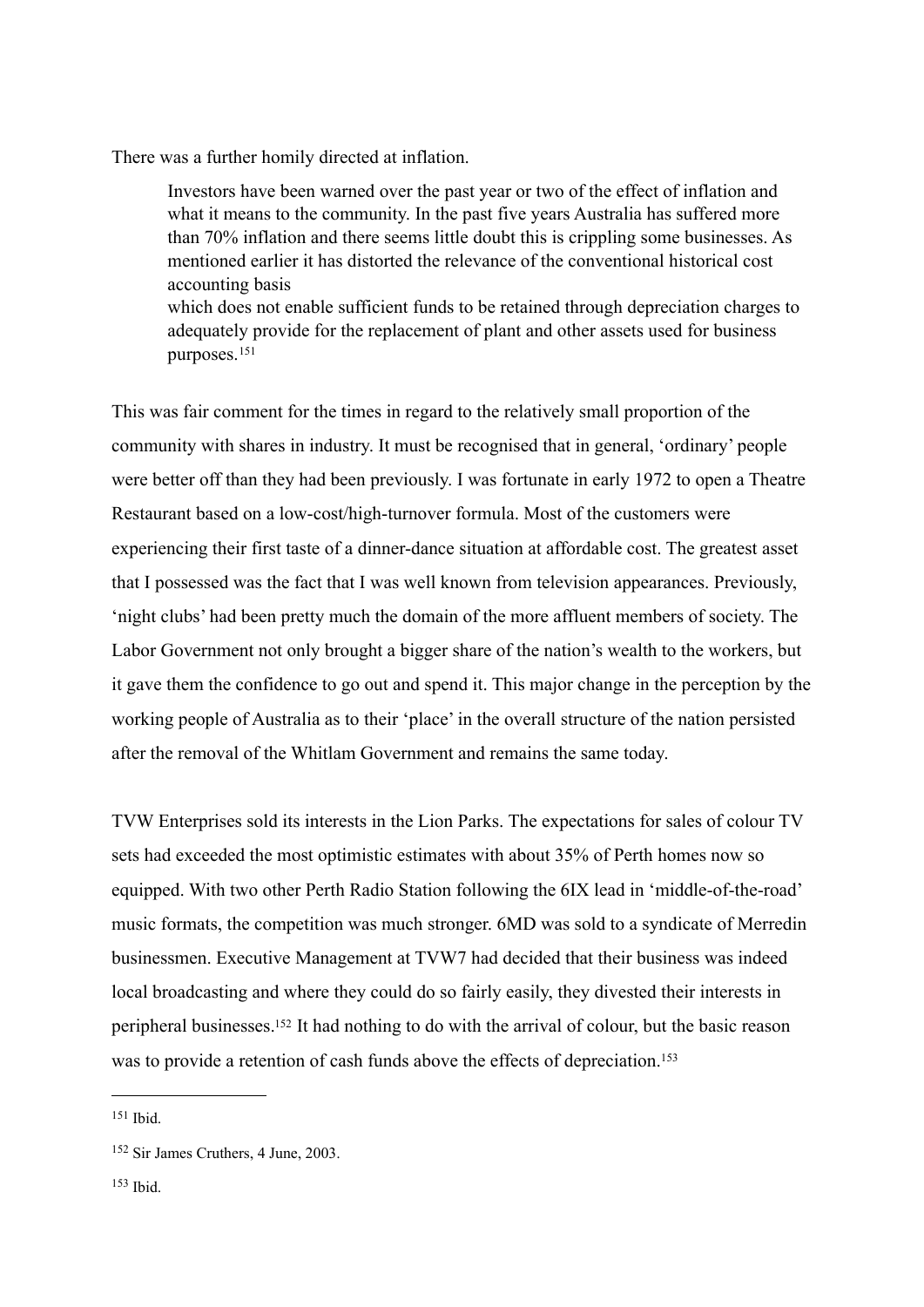The Thirteenth Annual Directors' Report STW9 Limited 1976[154](#page-34-0) reported that a number of news-type documentaries were produced including "Darwin City in Limbo", and "Earthquake- the Italian Tragedy" which involved travel by a News team to both places. Also there were "Outside the Walls", "Jawsmania", "Supernatural Influence" and "Avon Descent" and a series of historical productions regarding this State.<sup>155</sup> Photographic contributions were 'Program Team selecting programs', 'Entrance- Television and Radio Studios.', 'Channel 9 News Desk with Peter Barlow.'[156,](#page-34-2) 'Mini O.B. Unit – a recent acquisition', 'Anxious moment – Avon descent', 'Jenny Clemesha – a last minute touch' and 'Ampex A.C.R. 25 Video Cassette machine'.[157](#page-34-3) 

STW9 Net profit was \$497,000 and a dividend of 15% was declared. Share prices for Swan Television had increased to \$1.32.[158](#page-34-4) Staff numbers had risen to in excess of 200 persons. The Station was transmitting 100 hours per week and the News coverage had been increased through greater use of satellite and broadband facilities.

The first survey of 1976 showed that TVW7 had again taken the No.1 position with the introduction of *Six Million Dollar Man* which attracted 213,000 viewers and *The Brady Bunch* No.2 with 187,000. These were followed by,

| 3  | <b>STW9 Movies</b>               | 179,000 viewers |
|----|----------------------------------|-----------------|
| 4  | TVW7 Paul Hogan Special          | 179,000         |
| 5  | STW9 Little House on the Prairie | 176,000         |
| 6  | TVW7Benny Hill Show              | 173,000         |
|    | STW9 News                        | 163,000         |
| 8  | TVW7 Number 96                   | 158,000         |
| 9  | TVW7 W.W. of Disney.             | 154,000         |
| 10 | TVW7 News                        | 146,000         |
| 11 | TVW7 Columbo                     | 140,000         |
| 12 | TVW7 Specials                    | 137,000         |
| 13 | $T V W 7 M^* A^* S^* H$          | 135,000         |
| 14 | STW9 World at War                | 134,000         |
|    |                                  |                 |

<span id="page-34-0"></span><sup>154</sup> *Swan Television & Radio Broadcasters Limited, Annual Report 1976*, Perth, 2 September, 1976, p.3-4

<span id="page-34-1"></span> $155$  Ibid.

<span id="page-34-2"></span>156 Ibid, p.3.

<span id="page-34-3"></span> $157$  Ibid.

<span id="page-34-4"></span><sup>158</sup> *The West Australian,* Perth, 2-6 October 1976.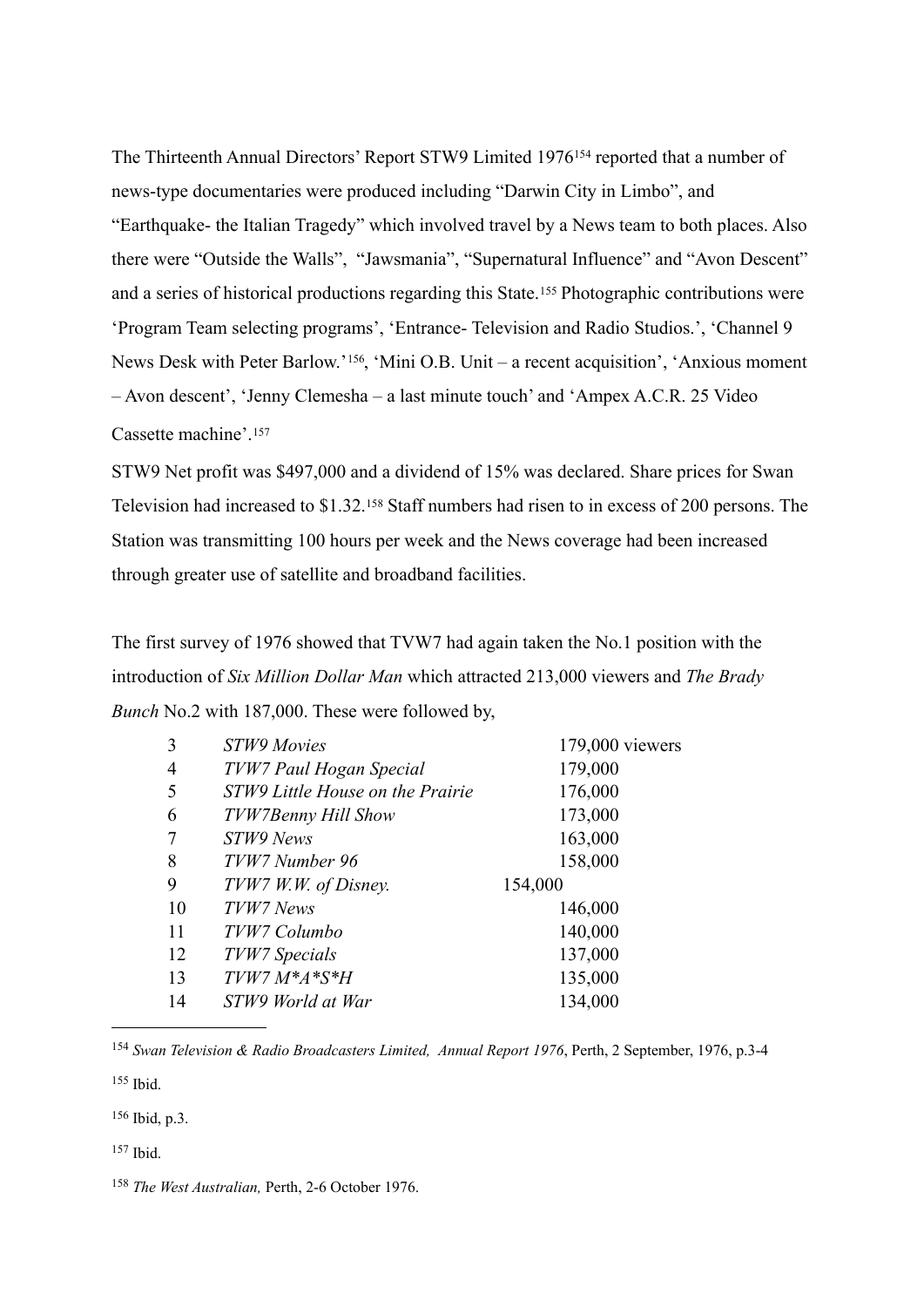| 15 | STW9 Movies                       | 126,000    |
|----|-----------------------------------|------------|
| 16 | <b>TVW7 Division Four Special</b> | 124,000    |
| 17 | TVW7 All In The Family            | 123,000    |
| 18 | STW9 Carry on Laughing            | 123,000    |
| 19 | STW9 Streets of San Francisco     | 123,000    |
| 20 | STW9 This Is Your Life.           | 120,000159 |

Although TVW7 was an overall winner of this survey with twelve programs in the Top Twenty, there was one notable victory for their commercial competitor.STW9 now had eight of the Top Twenty and most importantly their *News* was leading TVW7[.160](#page-35-1) The absence of local 'live' programs is due to the fact that they were 'seasonal' and in summer nothing additional to *News* was produced. There was disappointment at STW9 when the second survey gave them only five of the Top Twenty. The American productions of *Police Woman, The Rookies* and *Beverley Hillbillies* were all doing well for TVW7 and the Sydney program *Bandstand* was No.13 with 142,000 viewers on a Saturday afternoon. A live coverage of the Anzac Day March on the same channel only rated 3,9.[161](#page-35-2) The third survey showed that TVW7 once more led with the six top programs.[162](#page-35-3) The Sydney based *A Current Affair* was following the *STW9 News,*

| STW9 News        | Mon. |                |                              | 33, 35, 31, 30 Tue. 36, 32, 30, 31 Wed. 32, 33, 29, 29 |
|------------------|------|----------------|------------------------------|--------------------------------------------------------|
| A Current Affair |      | 25, 22, 22, 20 | 25, 21, 21, 23               | 24, 23, 23, 24                                         |
| TVW7 News        |      | 36, 37, 33, 35 | 34, 36, 38, 33               | 35, 35, 30, 31                                         |
| ABW2 News        |      | 20, 20, 23, 21 | 20, 18, 21, 19               | 17, 18, 20, 23                                         |
| This Day Tonight |      | 18, 17, 18, 17 | 13, 18, 21, 19               | 16, 19, 18, 14                                         |
|                  | Thu. |                | 35,29,30,28 Fri. 30,29,26,23 | 21, 16, 20, 23<br>Sat.                                 |
|                  |      | 25, 22, 22, 21 | 22, 19, 18, 19               | no program                                             |
|                  |      | 34, 33, 32, 30 | 31,28,26,24                  | 22, 23, 26, 16                                         |
|                  |      | 18,21,21,21    | 15, 18, 19, 17               | 17, 17, 20, 19                                         |
|                  |      | 19, 19, 18, 20 | 12, 16, 15, 18               | $*15, 13, 18, 15$                                      |

<span id="page-35-0"></span><sup>159</sup> *McNair Anderson Television Audience Survey, TV1, Perth, 1976.*

<span id="page-35-2"></span><sup>161</sup> *McNair Anderson Television Audience Survey, TV2, Perth, 1976.*

<span id="page-35-3"></span><sup>162</sup> *McNair Anderson Television Audience Survey, TV3, Perth, 1976.*

<span id="page-35-1"></span> $160$  Ibid.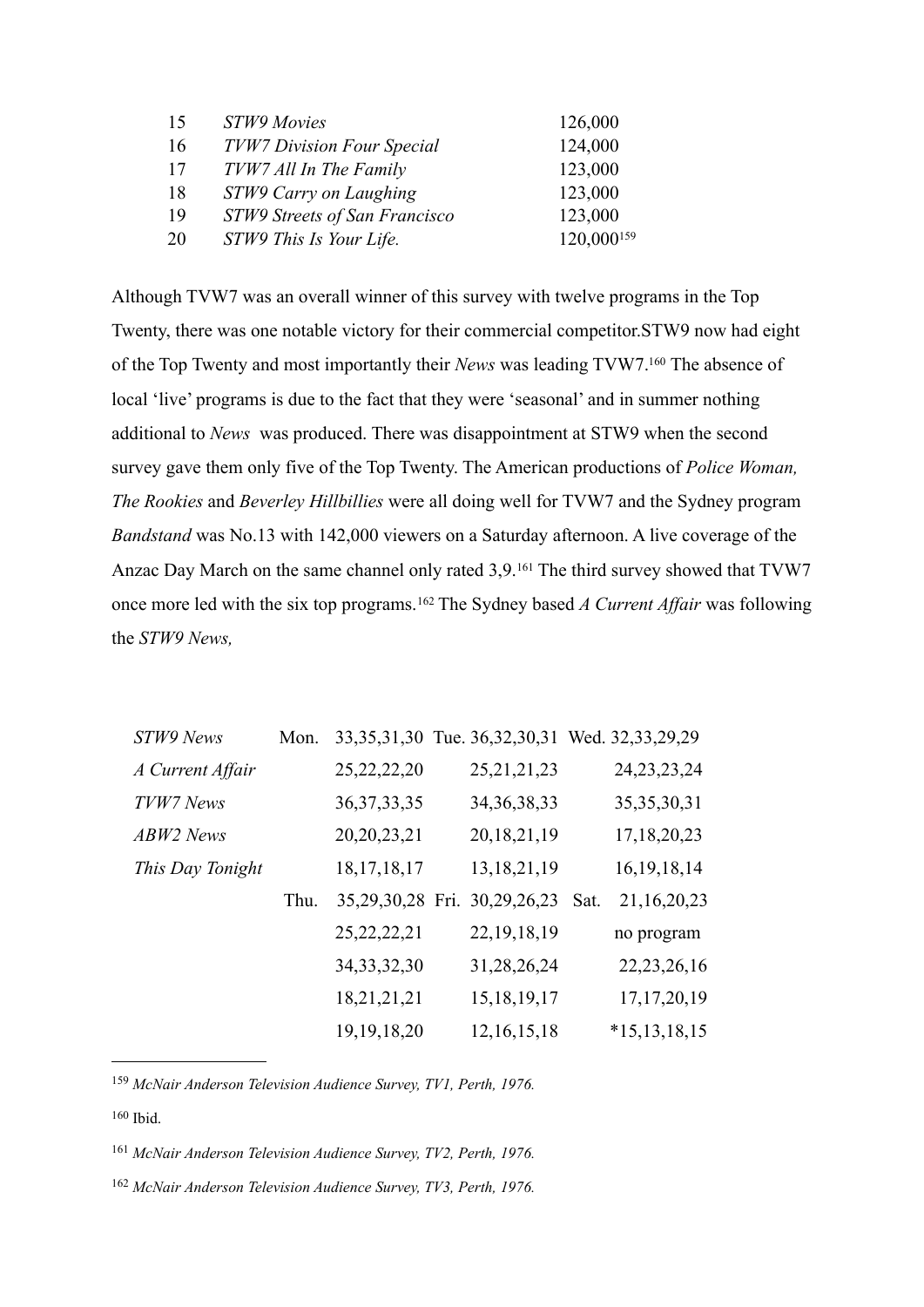The fourth survey brought no surprises. STW9 maintained its challenge with eight of the Top Twenty including a new panel show from Sydney called *Celebrity Squares.* Hosted by Graham Kennedy it immediately went to No.7 with 166,00 viewers.<sup>163</sup> In the next survey it had dropped to No.12 with 146,000 viewers[.164](#page-36-1) In the 6th Survey *TVW7 News* regained supremacy and commanded No.5 with a Monday audience of 196,000. The big surprise of the round was the success of the British comedy on ABW2 *George and Mildred*. [165](#page-36-2)

| 1  | TVW7 M*A*S*H               | 258,000 viewers |
|----|----------------------------|-----------------|
| 2  | TVW7 Happy Days            | 217,000         |
| 3  | TVW7 News                  | 202,000         |
| 4  | TVW7 6 Million Dollar Man  | 201,000         |
| 5  | TVW7 W.W. of Disney        | 183,000         |
| 6  | TVW7 Invisible Man         | 180,000         |
| 7  | TVW7 Sun. Movies           | 176,000         |
| 8  | STW9 This Is Your Life     | 176,000         |
| 9  | STW9 Wed. News             | 172,000         |
|    | 10 STW9 Movies             | 168,000         |
| 11 | TVW7 Brady Bunch           | 165,000         |
| 12 | TVW7 Movie/The Rookies     | 164,000         |
|    | 13 STW9 Hogan's Heroes     | 163,000         |
|    | 14 STW9 Sun. Movies        | 157,000         |
|    | 15 TVW7 Benny Hill         | 157,000         |
|    | 16 ABW2 George and Mildred | 150,000         |
|    | 17 TVW7 Paul Hogan         | 148,000         |
|    | 18 TVW7 Early Movies       | 146,000         |
| 19 | "<br>STW9                  | 144,000         |
|    | 20 TVW7 Number 96          | 141,000166      |
|    |                            |                 |

Apart from *News* there was no local 'live' production in the Top Twenty. Emulating the famous Beatles' *White Album*, the cover of the Nineteenth Directors' Report TVW7 1977<sup>[167](#page-36-4)</sup> was unadorned but the inside revealed many small shots depicting various local productions, 'The world's biggest tent pitched on Perth's Esplanade to house the 1977 Western Australia

<span id="page-36-0"></span>*McNair Anderson Television Audience Survey, TV4, Perth, 1976.*

<span id="page-36-1"></span>*McNair Anderson Television Audience Survey, TV5, Perth, 1976.*

<span id="page-36-2"></span>*McNair Anderson Television Audience Survey, TV5, Perth, 1976.*

<span id="page-36-3"></span>Ibid.

<span id="page-36-4"></span> *TVW Enterprises Ltd. 19th Annual Report and Financial Statements 1977,* Tuart Hill, 6 October 1977, various pages.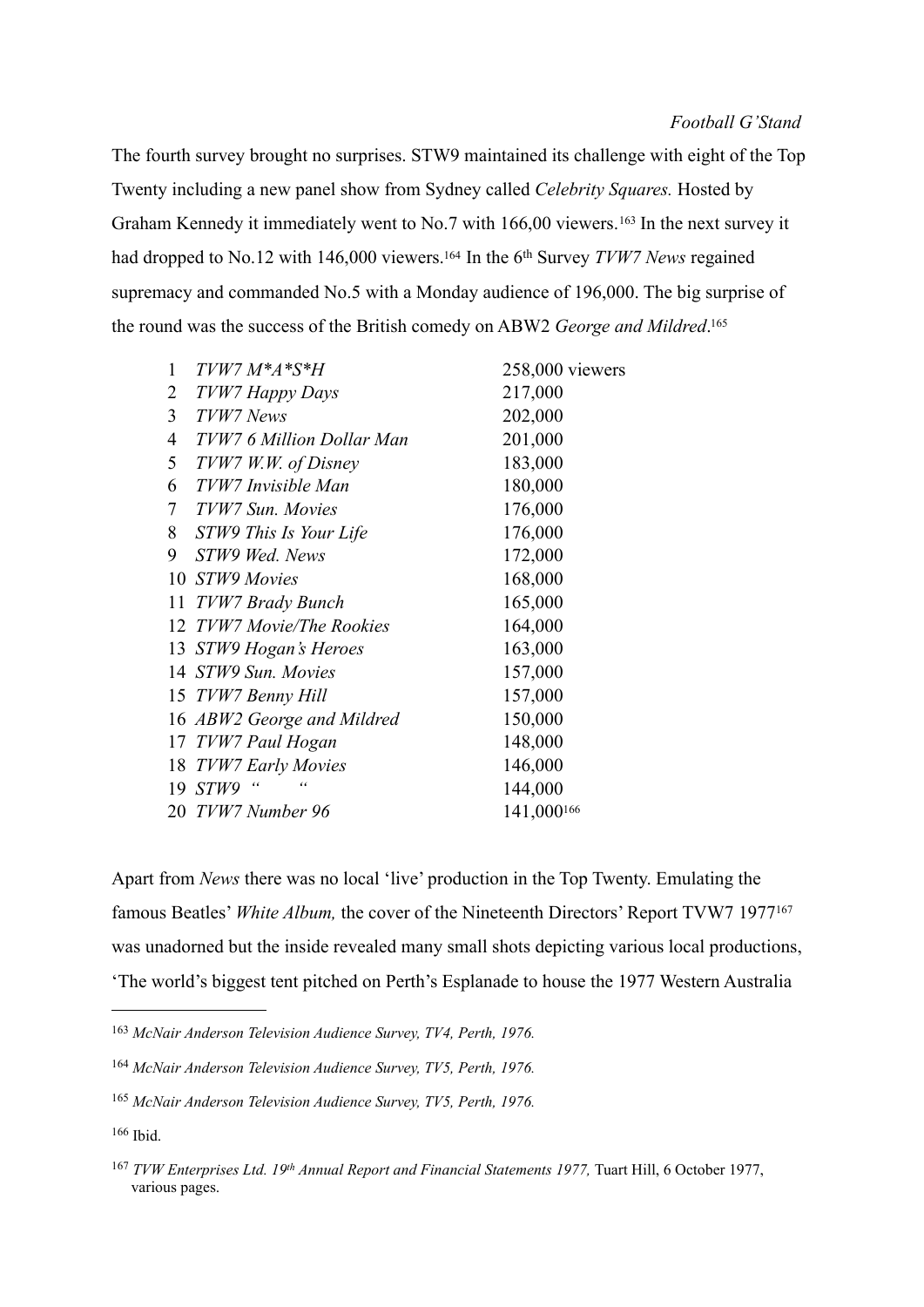Week.', 'The inaugural meeting (of the board) of the Telethon Foundation', 'Breathing fire, a dragon delights children during the annual Christmas Pageant through central city streets.' and 'The road to international success began here for our Miss West Coast winner Karen Pini'.<sup>168</sup> [Jeff Newman pictured supporting two of the bikini-clad girls was not named.] There was a acknowledgement of local production in the claim that TVW7 had increased its local programming significantly and the long running children's' program *What In The World* won the award for the best such program on Australian television. It was a general interest half hour which looked mainly at the natural world and its effect on the lives of juveniles. The format was extended in the 1980's by the Sydney based *Simon Townsend's Wonderworld.*  Other local productions included *Hey! Jude* a teenage program hosted by newcomer Judy Thompson, *It's Academic,* children's participation program *Zippadeedoodah* and holiday mornings' *Earlybirds Show.* The locally produced *Family Feud* hosted by Tony Barber had been produced in the Eastern States but 'canned' due to poor ratings. Max Bostock of TVW7 picked up the rights to relocate the production to Perth and after two years it was being shown in three States. It was so successful that TVW7 on-sold the production to the Grundy Organisation and it shifted back 'East' to give the program a more 'national' feel. As well as receiving a cash settlement, TVW7 had a no-cost arrangement to retain showing rights in Perth and Adelaide.<sup>169</sup> The circumstances reflected the production capabilities of TVW7 in a good light. The increase in activities had necessitated an expansion program and \$3.7 million dollars was to be spent on capital works. Since 1970 the Company had invested more than \$500,000 in Australian movie-making ventures.<sup>[170](#page-37-2)</sup> The participation in The Young Film Makers' Awards and Young Artists Awards continued with prizes to the value of \$2,000. TVW7 conducted the final of *Youth Speaks for Australia* national debating competition. Earlier perceptions of cut-backs had not eventuated and the future of local 'live' production looked good.

TVW Limited changed its corporate name to TVW Enterprises Ltd. It was the idea of James Cruthers and although they were cutting back involvement in some non-related to TV areas,

<span id="page-37-0"></span><sup>168</sup> Ibid. See Appendices for photographs.

<span id="page-37-1"></span><sup>169</sup> Sir James Cruthers, 4 June 2003.

<span id="page-37-2"></span><sup>170</sup> *TVW Enterprises Ltd. 19th Annual Report and Financial Statements 1977,* Tuart Hill, 6 October 1977, various pages.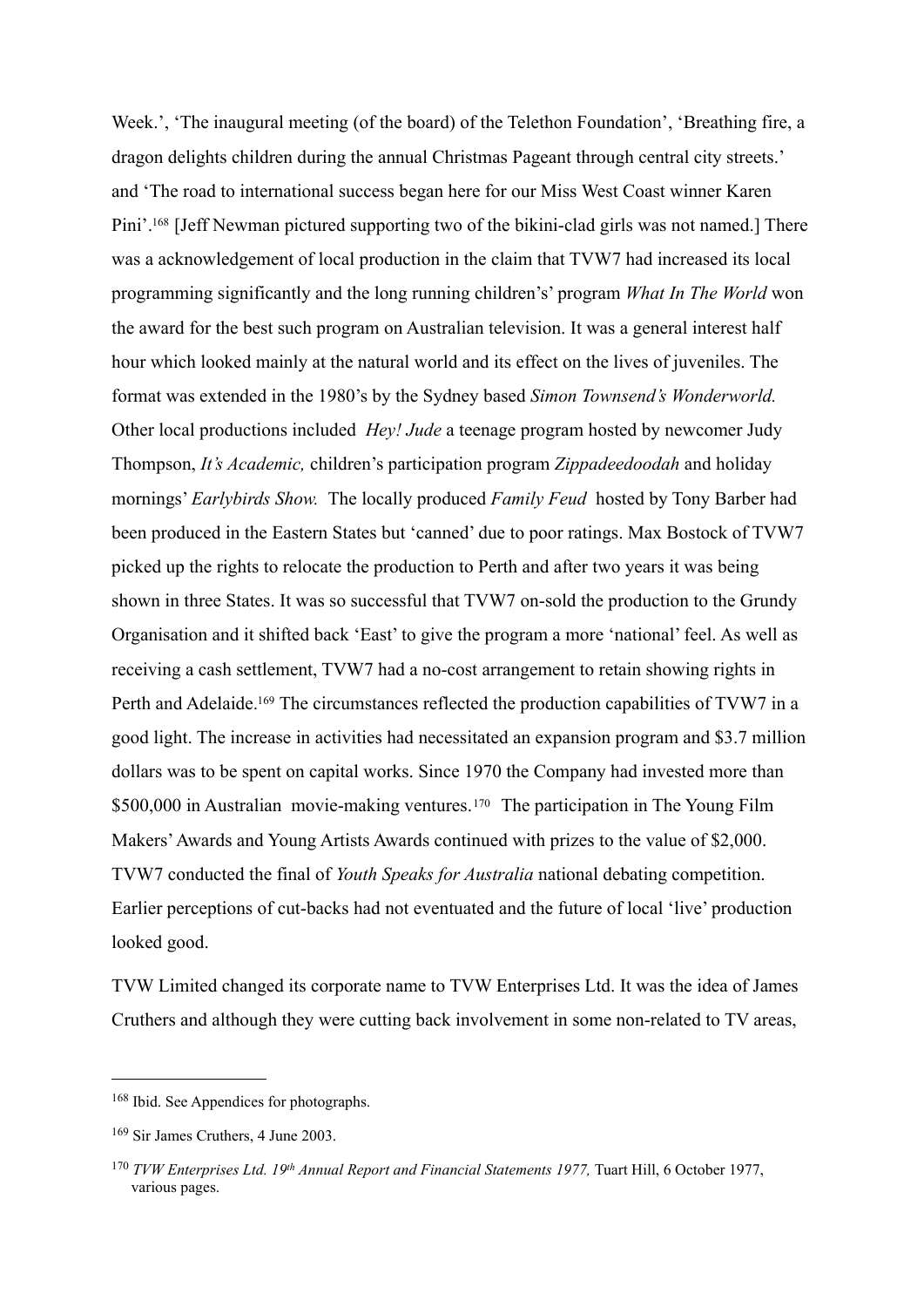he thought that it better expressed the standing of the Company[.171](#page-38-0) The Annual Report said that 'The introduction of color television in March 1975 sparked a recovery in commercial television revenues around Australia…'[172](#page-38-1) An understatement as net profit jumped from \$1,374,000 to \$2,482,000 and the shareholders received a dividend of 24%. TVW shares were up 36cents to \$2.09. Investments in other areas showed that Lensworth Finance was offering 12.5% for 4 years; Home Building Society 10.5% for 12 months; Bank of NSW 9% for term deposits of six months; Lombard 12.75 for 3 years and General Credits 12% for the same term.<sup>173</sup> TVW7 purchased the remaining 66% of City Theatres Group on 2 June 1977 and also what was purported to be the biggest tent in the world to be used as a venue for huge stage spectaculars in the Eastern States, as unlike Perth with The Entertainment Centre '…the Eastern States are devoid of venues suitable for such…'[174](#page-38-3) There was room for some self congratulation.

Channel 7, with its policy of public service and community involvement, is a clear leader in Perth television and support from viewers and advertisers continues to be strong. The most recent audience survey (at the time of the printing of this report) shows that TVW7 had almost 50% of the total audience, with the other two stations [STW9 and ABW2] sharing the remaining 50%.[175](#page-38-4)

In the Fourteenth Annual Directors' Report STW9 Limited 197[7176](#page-38-5) production, revenue, and ratings results were all considered successful. 650 hours of local product was created including 180 hours of children's *Zoom* and *Magicat.* A woman's program entitled *Open House* went to air 'live' one hour each day. The Station boasted three different production units in John Izzard's Film Unit One, Guy Baskin's Special Program Unit and Terry Willessee's Unit. Some of the shows produced were *The Land We Love, Speck in The Sky, Deepwater, The Great Air Race, Karen Pini - loser or winner, The West Exposed, Conflict,* 

<span id="page-38-0"></span><sup>171</sup> Sir James Cruthers, interview, 1999

<span id="page-38-1"></span><sup>172</sup> *TVW Enterprises Ltd. 19th Annual Report and Financial Statements 1977,* Tuart Hill, 6 October 1977, p.7.

<span id="page-38-2"></span><sup>173</sup> *The West Australian,* Perth, 4-8 October 1977.

<span id="page-38-3"></span><sup>174</sup> Ibid, p.8.

<span id="page-38-4"></span> $175$  Ihid.

<span id="page-38-5"></span><sup>176</sup> *Swan Television & Radio Broadcasters Limited,* Tuart Hill, 27 October 1977, p.3.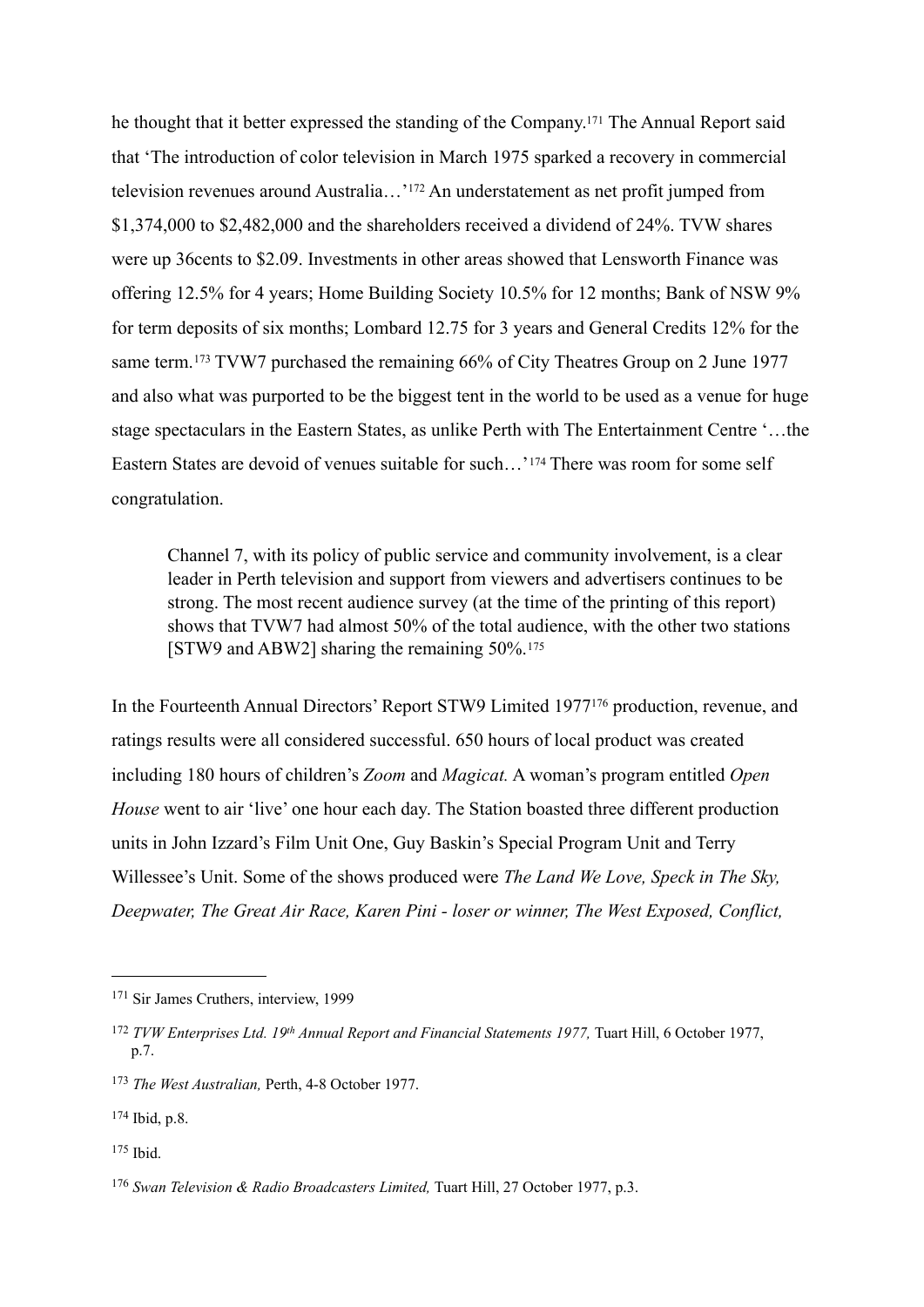*Supernatural Influence, Irongloves,* and *Twenty Five Steps.[177](#page-39-0)* They were also producing the first of a mini-series entitled *The Newman Shame* with former TVW7 Women's Presenter Joan Bruce. An EDM-1 electronic computer editing system, the first in Australia, was installed for producing high-quality commercials with special effects.[178](#page-39-1) Despite the foregoing, Station 'personalities' appeared to be on the 'outer' this year with the frontispiece portraying the STW9 Board of Directors seated at a large oval table.[179](#page-39-2) Other scattered photographs were 'Joan Bruce and Robert Bruning on location during production of "The Newman Shame" ', 'A break from shooting of 'A Land Looking West' for Peter Cushing and Film Unit One Producer/Writer John Izzard.', 'The EDM-1 Electronic Computer Editing machine in action.', and '6KY Master Control.' Although there had been an upsurge in production, this year the machines were now the 'stars'.[180](#page-39-3)

STW9 followed in their main opposition's footsteps when they reported a net profit \$706,000, up 42% from last year. Initially the profit was reported as \$747,000 but the Federal Government increased company tax to 46%. The dividend was declared at 16%. Swan Television shares were at \$1.65cents[.181](#page-39-4) Total company sales from all operations realised \$10,442,000 an increase of 48%.<sup>[182](#page-39-5)</sup>

The Company decided to do some serious editorializing in regard to self-regulation and the effect of television on children. The Annual Report spelled out how Company representatives had gone to the March Perth Hearings of an inquiry into the Australian Broadcasting System, This followed the 'Green Report' of September 1976 that was set up by the Prime Minister Malcolm Fraser through the Post and Telecommunications Department. The main topic was the concept of self-regulation by the television stations. STW9 spoke to three points being (1) Program Standards, (2) Public access in each State to a body to listen to complaints and

<span id="page-39-0"></span> $177$  Ibid.

<span id="page-39-1"></span><sup>178</sup> Ibid, p.4.

<span id="page-39-2"></span><sup>179</sup> D.M. Cullity, B.F. Prindiville, H.C. Stewart, W.J. Hughes, P.B. Young, L.J. Kiernan and Company Secretary K.N. Stronach.

<span id="page-39-3"></span><sup>180</sup> *Swan Television & Radio Broadcasters Limited,* Tuart Hill, 27 October 1977.

<span id="page-39-4"></span><sup>181</sup> *The West Australian,* Perth, 4-8 October 1977

<span id="page-39-5"></span><sup>182</sup> *Swan Television & Radio Broadcasters Limited,* Tuart Hill, 27 October 1977.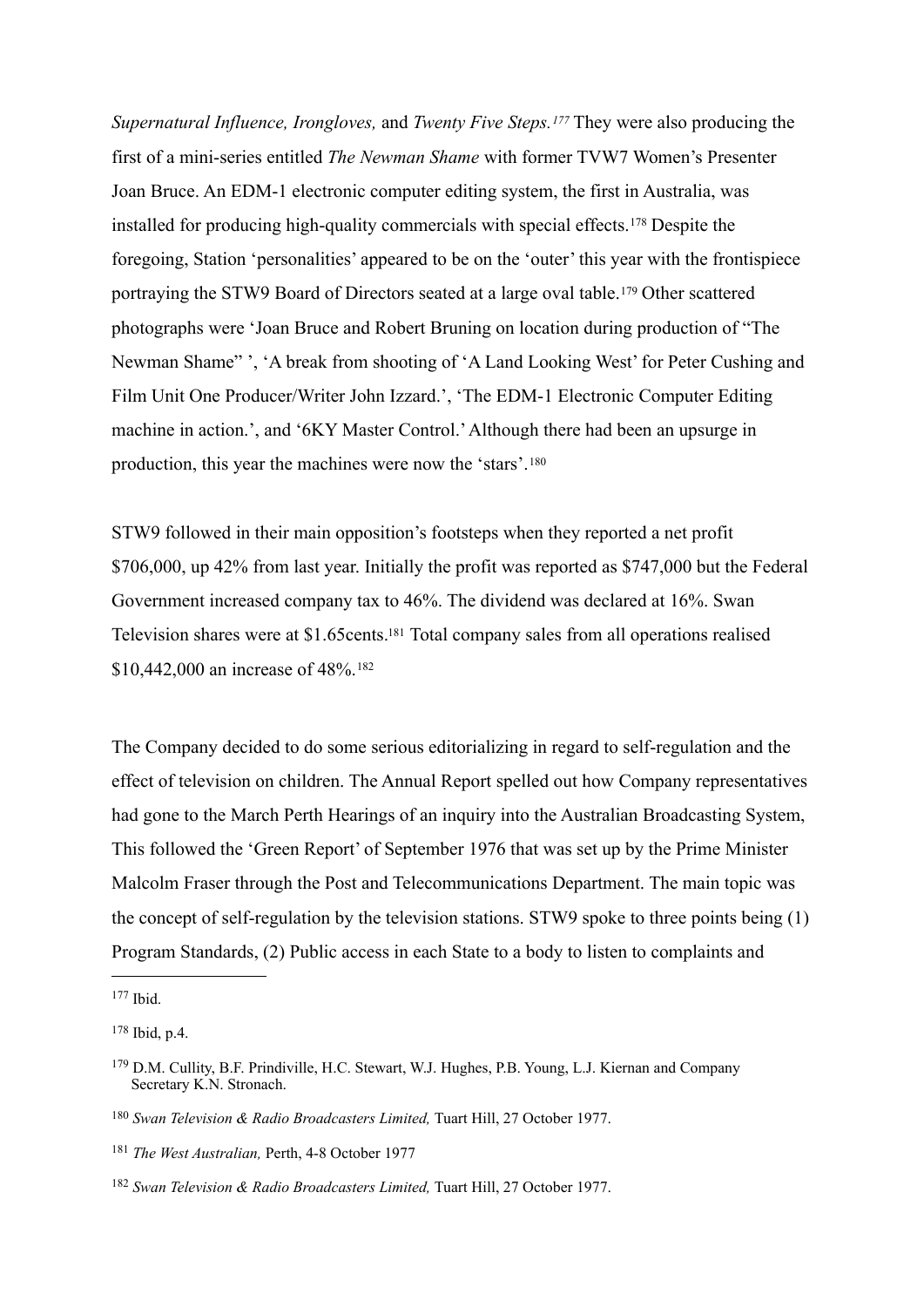views and (3) The need for a special body to oversee the problems with children's programs, a Children's Program Committee as recommended by the Australian Broadcasting Tribunal.

The article concluded with 'This report will shortly be debated in Federal Parliament and any new legislation or ministerial determinations will have a great bearing on the future of the industry and your company.'[183](#page-40-0) It was also reported that in June a public enquiry was held in Perth by the Senate Standing Committee on Education and the Arts to study the effect of television on children and STW9 gave evidence. A report on their findings had not yet been published but the Directors said that,

Your Directors believe there must always be very clear and precise standards, covering general program standards, family programs, programs for children, religious matters, political broadcasts, Australian content and advertising content. We have stated these views strongly at the three enquiries and in our written submissions<sup>[184](#page-40-1)</sup>

It was reported that a large number of witnesses in every State gave evidence at these inquiries and demonstrated the growing awareness and concern of the public for the future of television and radio broadcasting. Social changes in all areas meant greatly increased responsibilities and accountability of licensees which in the view of the STW9 Board '…was a forward step.['185](#page-40-2) With the advances made in the fields of electronic news gathering, satellite news services and all technical areas necessitating such action, STW9 instituted a scheme to train apprentices in the commercial television, production and broadcasting fields. The first six [all men] had already been selected.[186](#page-40-3)

1977 Ratings showed that a new local 'live' production featuring STW9 News-reader Peter Barlowe, *Travel* failed in its 1.45 p.m. spot with ratings of 2,2,2,2, against the Soap Opera *Another World* on TVW7 with 18,16,16,16. The Sydney based noon program *The Mike Walsh Show* was being shown on TVW7 with ratings of 11,11,9,9, against STW9's movies with 10,8,6,8. The American sit-com *Happy Days* reflecting the 1950's was very successful in its

<span id="page-40-0"></span><sup>183</sup> Ibid, p.5.

<span id="page-40-1"></span> $184$  Ibid.

<span id="page-40-2"></span> $185$  Ihid.

<span id="page-40-3"></span> $186$  Ihid.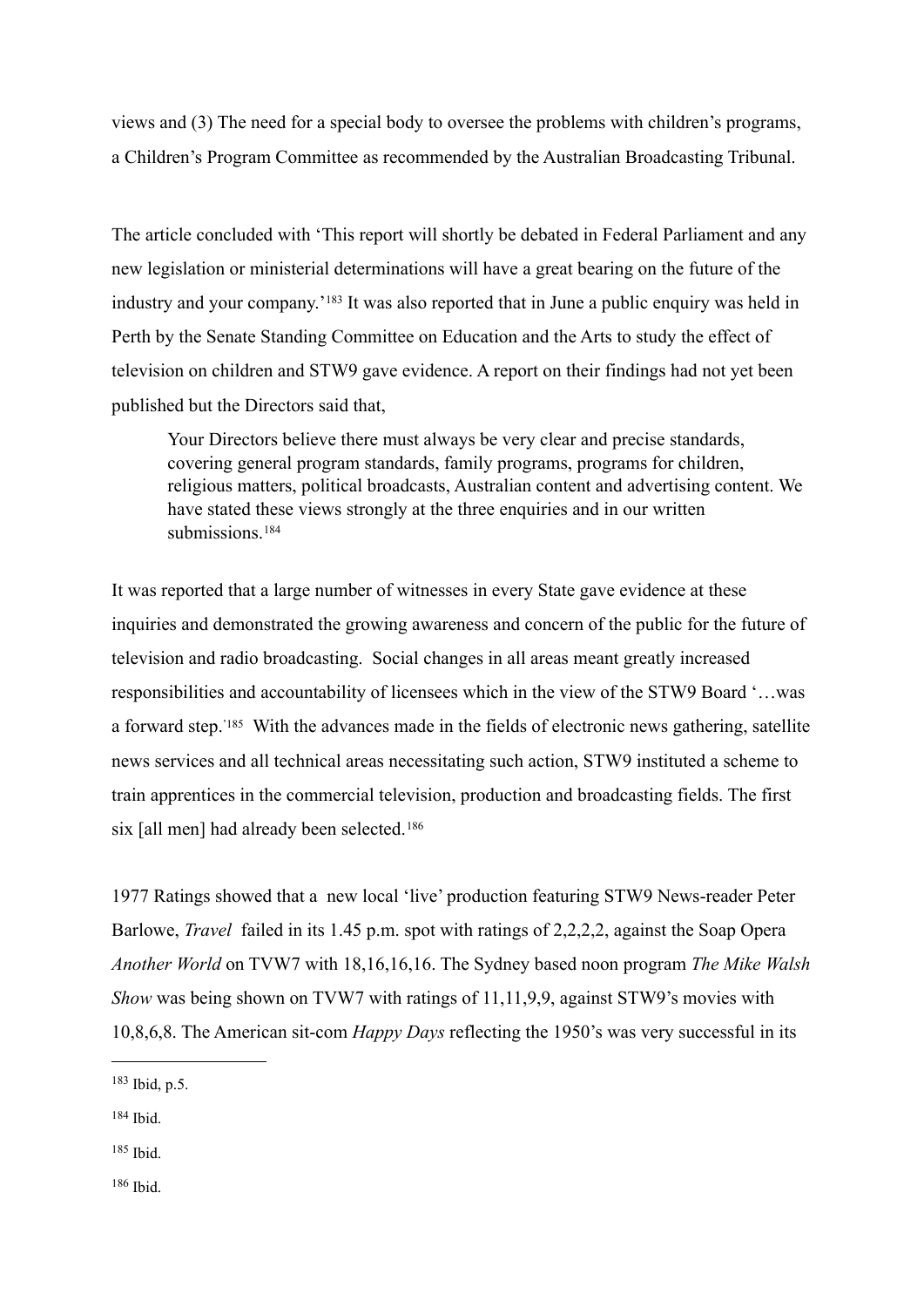first ratings period with 31,33,37,35 on Tuesday evenings at 7.30 p.m. The survey TV6 of 1976 showed that while TVW7 had the first six positions, STW9 had half of the Top Twenty at Nos. 7,8,9,13,and 15 through 20.[187](#page-41-0) By April-May 1977 *Happy Days* was on top with 257,000 viewers. Sunday afternoon figures were interesting, The TVW7 locally produced *It's Academic* was certainly no longer a dominant force and in fact had succumbed to the Melbourne produced program, compered by former TVW7 teenage personality Johnny Young.

| $5.30$ p.m. | ABW2 Countdown                                           | 9, 12, 18, 18  |
|-------------|----------------------------------------------------------|----------------|
|             | TVW7 It's Academic                                       | 11,9,11,9      |
|             | STW 9 Young Talent Time $14,*,15,12,188$                 |                |
|             | *Replacement experiment Nanny and The Professor rated 7. |                |
| 6 p.m.      | ABW2 V.F.L. Replay                                       | 16, 14, 20, 14 |
|             | TVW7 News                                                | 25, 20, 25, 21 |
|             | STW9 News                                                | 24, 18, 25, 22 |
|             | <b>ABW2</b> News                                         | 17, 20, 25, 22 |
|             |                                                          |                |

Survey 3 of 1977 produced the long awaited triumph for STW9 over TVW7 in the News area. For the first time STW9 won the ratings for every night [bar one] of each week, including one night up against the test cricket on ABW2.

| STW9 News |     |                | Tues. 36, 30, 40, 32 Wed. 38, 36, 41, 38 Thur. 30, 33, 41, 38 |                 |  |
|-----------|-----|----------------|---------------------------------------------------------------|-----------------|--|
| TVW7 News |     | 34, 29, 34, 32 | 30, 30, 36, 33                                                | 29, 32, 30, 32  |  |
| ABW2 News | 19, | 19,31          | 19,20,19,22                                                   | 30,20,30,21     |  |
|           |     |                | Fri. 33,31,36,30 Sat. 20,20,24,22 Mon. 36,29,40,38            |                 |  |
|           |     | 28, 27, 30, 29 | 17, 27, 22, 19                                                | 36, 28, 33, 32  |  |
|           |     | 18,20,25,21    | *23,28,20,33 189                                              | *[test cricket] |  |

<span id="page-41-0"></span><sup>187</sup> *McNair Anderson Television Audience Survey, TV1, Perth, 1977.*

<span id="page-41-2"></span><span id="page-41-1"></span><sup>188</sup> *McNair Anderson Television Audience Survey, TV2, Perth, 1977.* 1108 *McNair Anderson Television Audience Survey, TV3, Perth, 1977.*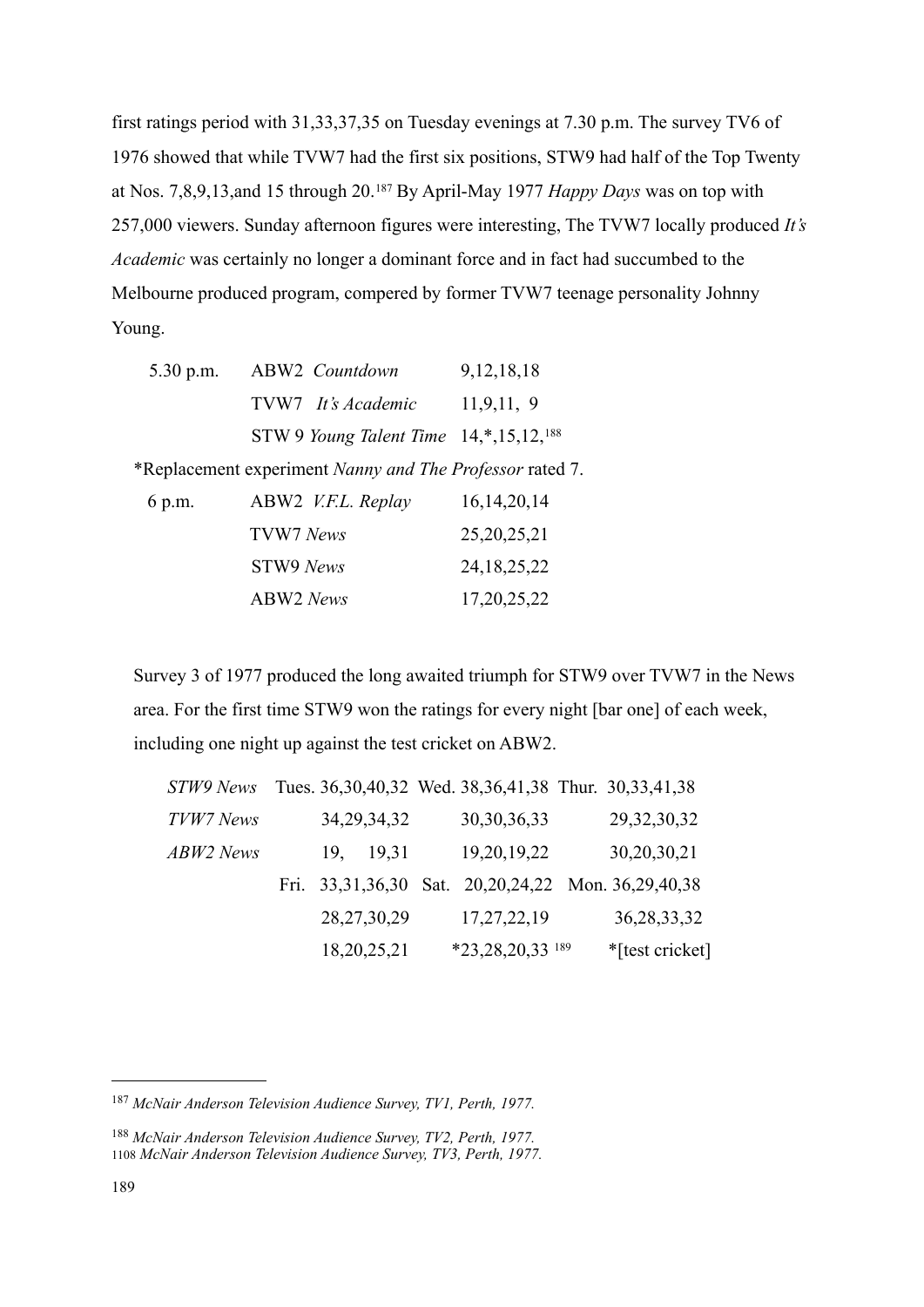The 1966 movie *The Fall of the Roman Empir[e190](#page-42-0)* rated 33,31, *Happy Days and M\*A\*S\*H*  were still Nos. 1 and 2 while new show TVW7's *Welcome Back* Kotter was at No.6 with 196,000 viewers*.* TVW7 had introduced *Hawaii Five 0,* which was No.11 with 175,000 viewers. *A Current Affair* was doing an 'in-off' the News with an audience of 158,000 at No. 16. ABW2 got onto the charts at No.19 with former TVW7 Naturalist Harry Butler's *Call of the Wild* with 142,000 viewers. TVW7 had No.20 with 141,000 viewers of *Here's Lucy.*[191](#page-42-1) TV4 Survey showed that *Happy Days* was the highest rating show ever and its audience had jumped to 325,000. *STW9 News* was at No.11 with 180,000 and ABW2 had one Monday evening *News* which surprisingly returned a figure of 146,000 at No.20. ABW2 also had the No.18 spot with *In The Wild* and *Test Cricket* attracting 155,000 viewers[.192](#page-42-2) The final survey for 1977 held produced these results with *Telethon* still attracting a big audience. TVW7 introduced a new current affairs program at 6 p.m. produced and presented by former Western Australian journalist Mike Willessee. Its first outing scored 21,25,24,27. TVW7 was locally producing a new game show *Family Feud* with host Tony Barber attracting a very good following with four week ratings in the 7 p.m. spot of 32,33,40,36. At 5.30 p.m. on TVW7 repeats of *Lost in Space* 24,27,22,23 were beating STW9's *Get Smart* with 8,13,11,15. This was probably an anomaly, but it belied the belief that the previous program always acted as the stepping stone to the next as *STW9 News* followed with 34,32,34,29 against *TVW7 News*  with 32,37,34,32. A Tuesday night audience passed up the opportunity to watch the crowning of *Miss Western Australia* on TVW7 which rated only 23, in favour of the movie *Spartacus*  on STW9 with 30. ABW2 had the Sydney produced period drama *Rush* with a rating of 10.[193O](#page-42-3)n TVW7 the annual *Telethon* at 8.15 p.m. on Saturday night rated 48 against a movie on STW9 at 27.[194](#page-42-4)

<span id="page-42-0"></span><sup>190</sup> Heavily promoted on STW9's *Channel Niners Club* when it was first shown in cinemas – see photographs in Appendices.

<span id="page-42-1"></span><sup>191</sup> Ibid.

<span id="page-42-2"></span><sup>192</sup> *McNair Anderson Television Audience Survey, TV4, Perth, 1977.*

<span id="page-42-3"></span><sup>193</sup> Former STW9 Graphics Artist George Liddle designed and built a complete village in French's Forest for *Rush.*

<span id="page-42-4"></span><sup>194</sup> *McNair Anderson Television Audience Survey, TV6, Perth, 1977.*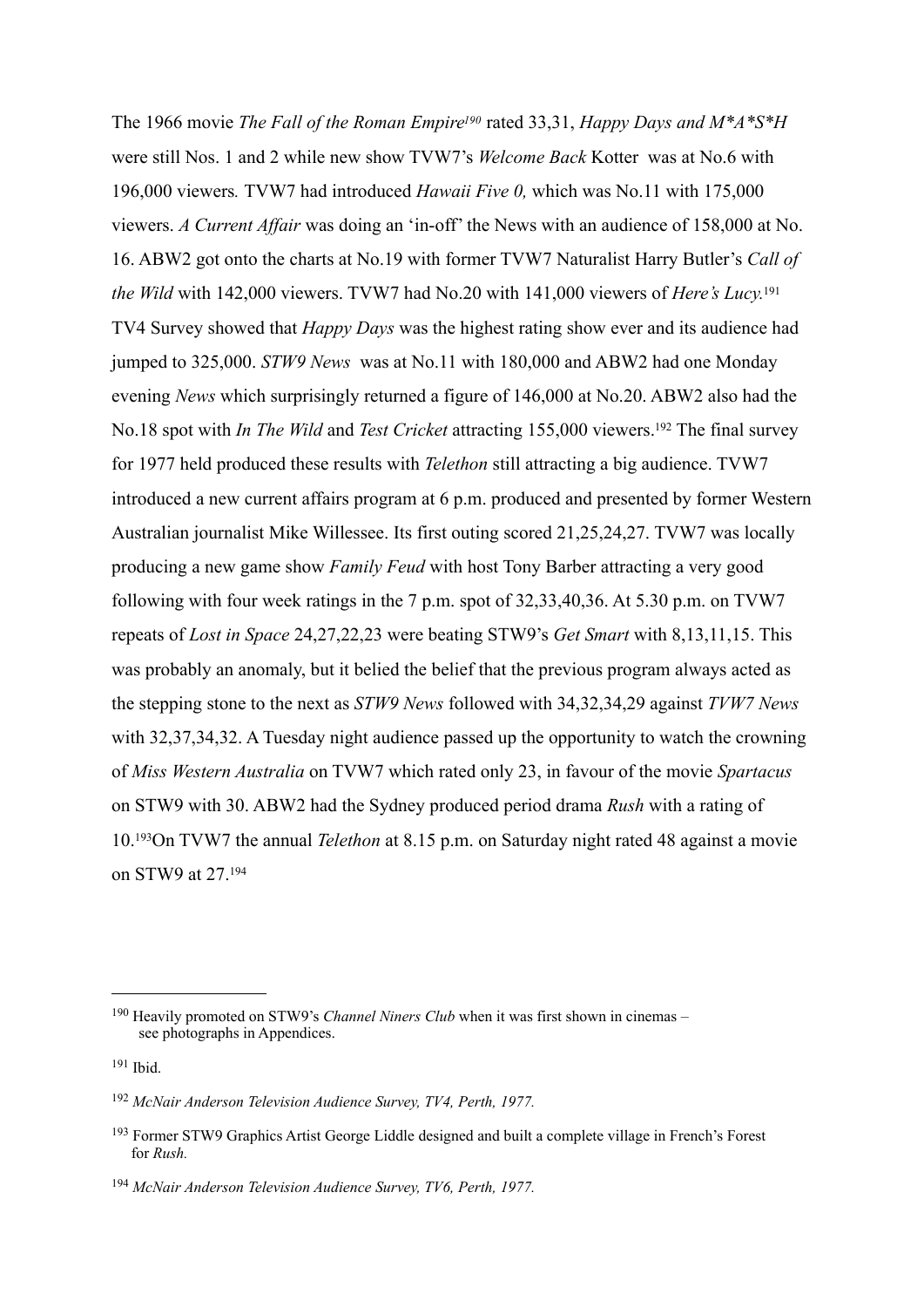According to the Twentieth Directors' Report TVW7 1978[195](#page-43-0) the biggest local 'live' television event of 1978 was the staging of *Bob Hope Down Under* at the Perth Entertainment Centre, 'recognised by the Guiness Book of Records as the largest proscenium theatre on earth…'[196](#page-43-1) The show was jointly produced by NBC-TVW and shown to an estimated North American audience of 80 million, providing them with a '…never to be forgotten performance…[in which] our customs became the target for the inimitable style of the King of Comedy.' [197](#page-43-2) Long time TVW7 Floor Manager Jeff Thomas has insightful memories of the occasion.<sup>[198](#page-43-3)</sup> American Producer Chris Bearde said, ' "Australian technical facilities and crews, particularly those of TVW7 in Perth, are world class and could produce quality variety shows for global distribution" '[199](#page-43-4) There was a large photograph covering both front and back of the Report, that showed Bob Hope on stage with Florence Henderson, Barbara Eden [*I Dream of Jeannie]*, Charo [the 'outrageous' singing wife of Latin-American band-leader Jose Iturbi], Kamahl and The Four Kinsmen.[200](#page-43-5) The program was an excellent advertisement for Western Australia in general and included film coverage of our habitat and lifestyle. Another full-page photograph of Fat Cat with *M\*A\*S\*H* star Loretta Swit, a night picture of the Entertainment Centre, 'inside action in one of four Radio 6IX studios.'[201](#page-43-6) And 'The recently acquired Rank

<span id="page-43-3"></span>198 Jeff Thomas, personal communication, 2001

<span id="page-43-5"></span>200 Ibid, p.3.

<span id="page-43-0"></span><sup>195</sup> *Swan Television & Radio Broadcasters Limited,* Tuart Hill, 27 October 1977, p.3.

<span id="page-43-1"></span><sup>&</sup>lt;sup>196</sup> TVW Enterprises Ltd. 20 Annual Report and Financial Statements 1978, Tuart Hill, 20 Sept. 1978.

<span id="page-43-2"></span><sup>197</sup> Ibid, inside cover.

 <sup>…</sup>and he was with the lass from the family show with all the kids in it. [ *The Partridge Family)*  **Florence Henderson I think her name was. No, he's a great guy. I worked with Bob Hope before you**  see in England and so I knew; getting back to him, he was one of those guys who had a very large entourage, wherever he went he always had a lot of people. He sort of toured his own writers; um, idiot-card writers and holders and the would do nothing, literally nothing, without reading cards, and he'd say on-camera, if he gets it wrong or he stumbles, he used to say 'We can throw that card in the alley!' He wasn't, not like a lot of artists, they don't want people to know that they looking at cards, he's never hid the fact that he's reading off the cards. You know, and people accepted that if he was still on telly today he'd still be using the cards. Big cards. You know. 'Where're you looking Bob?' You know, he's not looking at the camera; he's looking right over to the left actually reading his cards. Great Guy! He gave me a lovely card; big picture of himself saying 'Thanks Jeff for the memory!' you know. Which hangs behind my bar with a few photos. As I said, I was never one to, I could have had thousands, I could have had, you know.

<span id="page-43-4"></span><sup>&</sup>lt;sup>199</sup> *TVW Enterprises Ltd. 20th Annual Report and Financial Statements 1978*, Tuart Hill, 5 October 1978 p.4.

<span id="page-43-6"></span> $201$  Ibid, the un-named announcer was Pete Brown. See Appendices for photographs.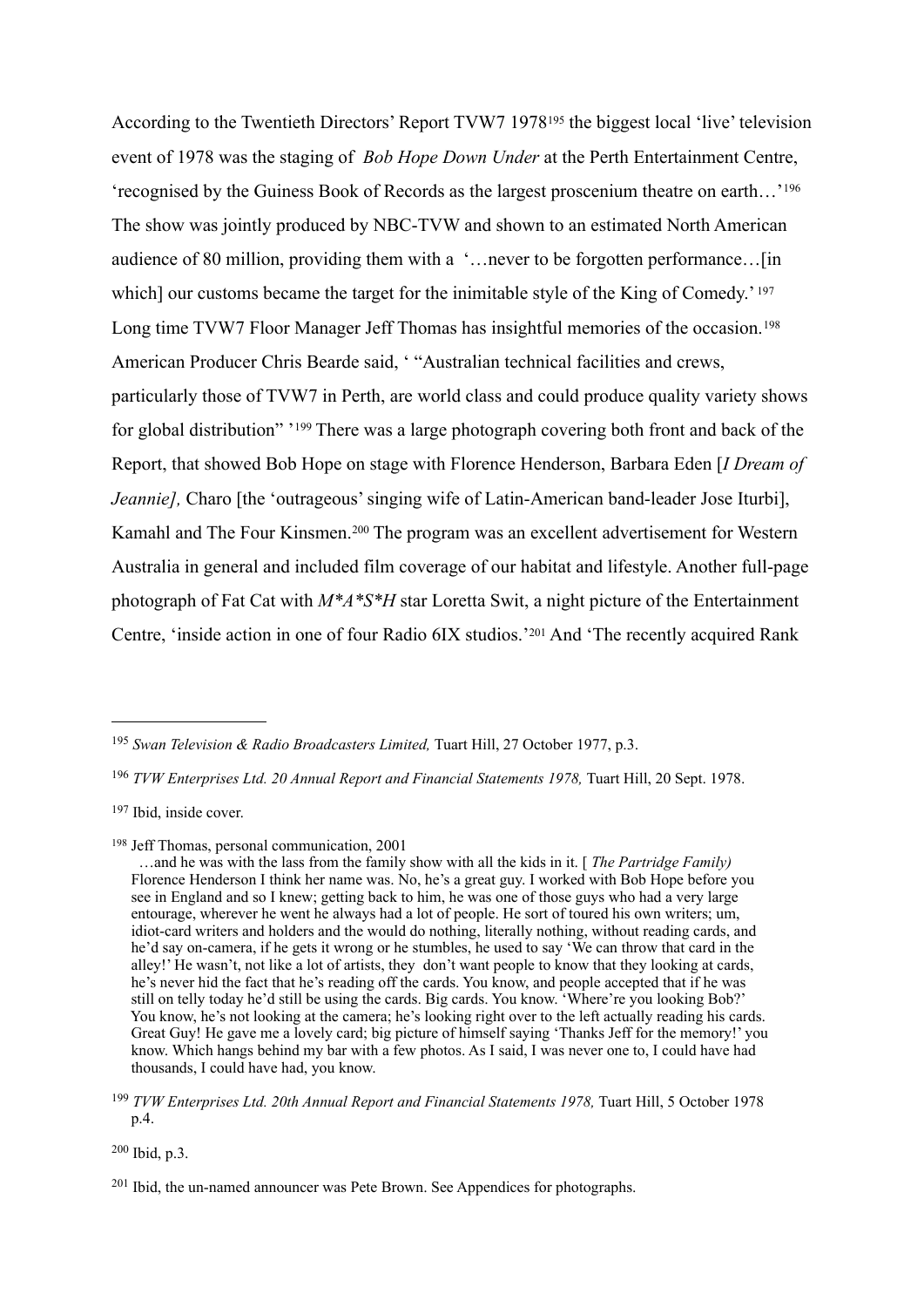Cintel telecine chain has greatly enhanced the quality of on-air transmission.'[202](#page-44-0) Film was still being used, whereas today everything is stored on tapes or discs. TVW7 also staged the *Australian Beauty Pageant* which was touted as a dress rehearsal for the big event of the Western Australian 150<sup>th</sup> Anniversary Celebrations, *Miss Universe 1979* to be seen by '... more than 700 million people in 50 countries.['203](#page-44-1) It was the hey-day of television production and TVW7 listed their output as *Fat Cat and Friends, A Touch of Elegance* [a one hour women's program telecast daily Monday to Friday] *Junior Jury,* [a national school-age children's quota program], *Earlybirds* and *Crackerjack* [hosted local children shows with guests and cartoons], *It's Academic* and covered the sports of football, soccer, netball, tennis, horse-racing, and motor cycle and motor car racing.<sup>[204](#page-44-2)</sup>

In conjunction with the Australian Film Commission, TVW7 produced the first telefeature made in Western Australia, *The Scalp Merchant* which created a lot of employment in the industry and was highly rated by local TV audiences. They also entered into a production agreement with Philip Adams in regard to an animated film *Grendel, Grendel, Grendel*.*,* a major documentary about Northern Australia *Learn Fast or Die Young* by Richard Oxenburgh was also produced. TVW7 was also offering assistance to the newly formed Western Australian Film Council.[205](#page-44-3) Production of historical features to be aired during 1979 was under way. [206](#page-44-4) Local production was indeed 'live' and 'well'! The back-cover bore the photographs of the Birdman Rally, 'South Australian Premier Don Dunstan who is no stranger to the footlights, "hams-it-up" with veteran Keith Michell in an SAS10 television production from Adelaide', 'Channel 7 personality, Tony Barber, hosts the popular "Family Feud" National Quiz program. This is produced in TVW's Perth studios.', 'During 1978, Channel 7 introduced to Perth viewers the top rating English series Edward VII, which featured Timothy West in the title role', 'Telethon 1977 host, Jeff Newman, introduces Susan Seaforth-Jones and Bill Hayes, stars of "Days of Our Lives", at the star studded non-stop, 24

- <span id="page-44-1"></span>203 Ibid, p.4.
- <span id="page-44-2"></span>204 Ibid.
- <span id="page-44-3"></span>205 Ibid, p.5.
- <span id="page-44-4"></span> $206$  Ibid, p.6.

<span id="page-44-0"></span><sup>202</sup> Ibid. p.3.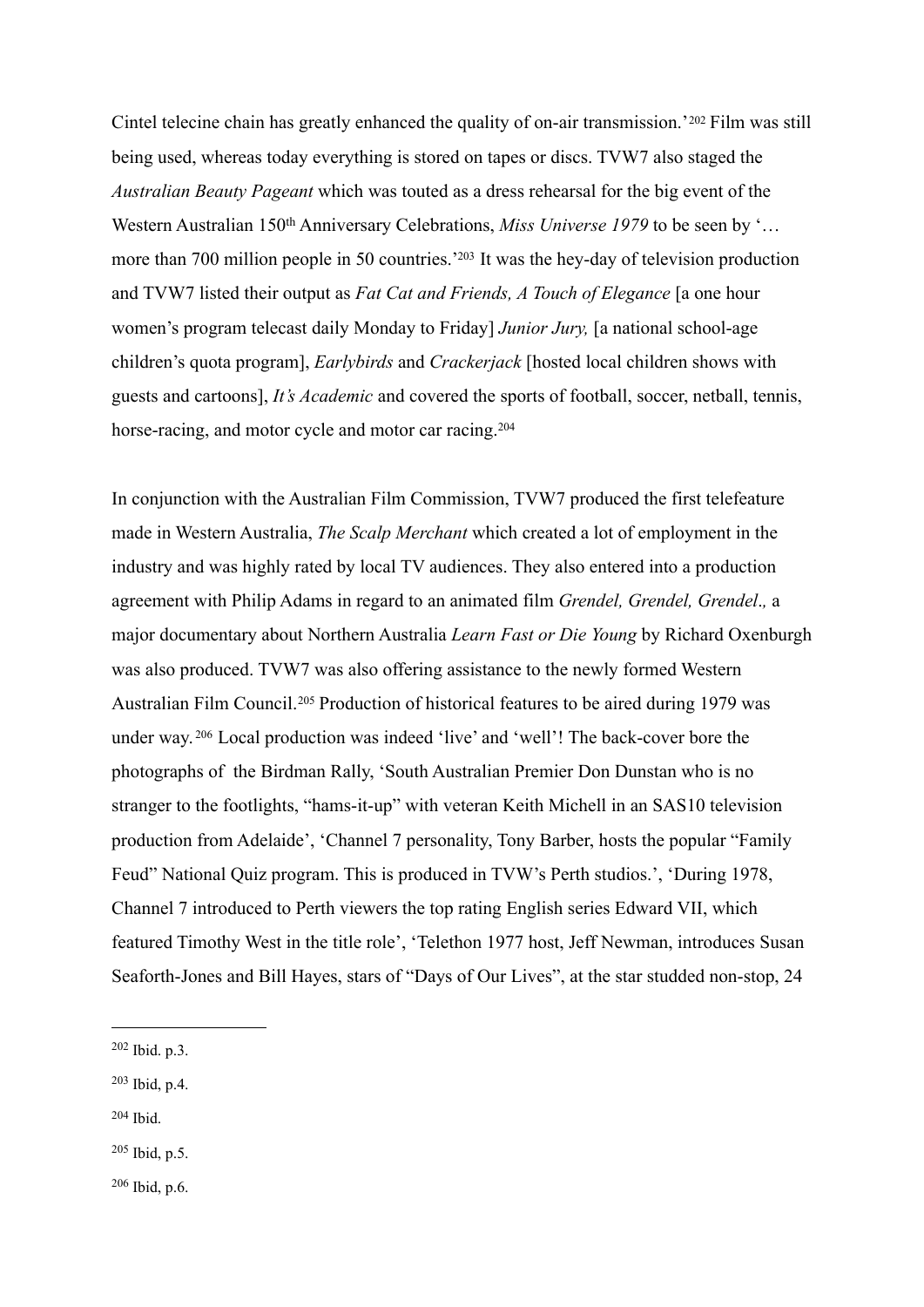hour telecast. Australian and local artists assisted in creating a record Telethon fund raising total.', and 'International character actor, Cameron Mitchell, in a scene from "The Scalp Merchant" a TVW telemovie which was shot on location in Western Australia's timber country and Stirling Ranges'[.207](#page-45-0) In terms of promotion of Western Australia both nationally and overseas, these developments had special significance for the future of tourism and provided a window to the rest of the world.

The Group's operating profit before tax was \$5,810,000 an increase of \$1,121,000 on the previous year. The shareholders dividend was up 2% to 26%. Taking the good with the bad, it was stated:

Dividend increases have more than matched the rate of inflation over the past few years, with inflation averaging 11.7% a year, and annual dividend increases averaging 18.3% compound. It is perhaps worth noting that the company's total dividend payout has more than doubled in five years.<sup>208</sup>

TVW shares were selling at \$2.50, up 41cents in the past year. By comparison, a new Telecom Loan was offering 9.3% interest on investments for 10 years; the W.A. Trustees 12.22% for 3

years; Lombard 11% at call and G.M.A.C. 9.25% for 3 months. Australian overseas exchange rates were \$A equalled \$US1.58 and .58 of an British pound.[209](#page-45-2)

After taxation the Entertainment Centre returned a profit of \$63,138 for the period, with an average of 2.5 performances per week. The Company had purchased the corner property opposite the Perth Town Hall and planned to build a four-cinema complex on the site with an estimated outlay of \$12 million, to be funded from cash flows and loans over a period of four years[.210](#page-45-3) An analysis of *McNair Anderson No.2 of 1985 – Perth* was included in the report. It is also interesting to compare the valuation of fixed assets with those of 1966:

<span id="page-45-0"></span><sup>207</sup> Ibid, back cover. See Appendices for photographs.

<span id="page-45-1"></span><sup>208</sup> Ibid.

<span id="page-45-2"></span><sup>209</sup> *The West Australian,* Perth, 3-6 October 1978.

<span id="page-45-3"></span><sup>210</sup> *TVW Enterprises Ltd. 20th Annual Report and Financial Statements 1978,* Tuart Hill, 5 October 1978 p.5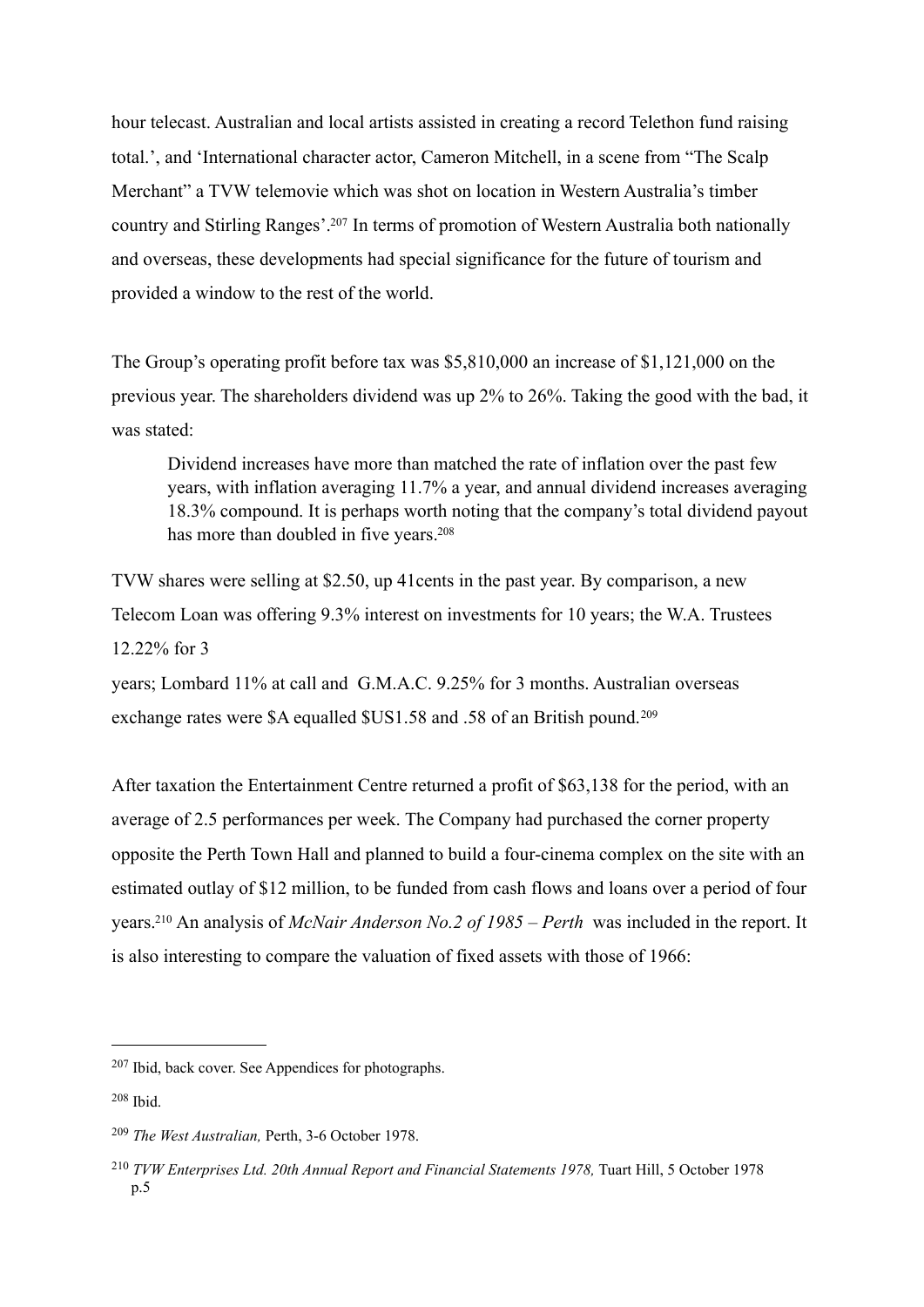| TVW7 Freehold Land                      | 2,901,000           |
|-----------------------------------------|---------------------|
| <b>Freehold Buildings</b>               | 3,275,000           |
| <b>Technical Equipment</b>              | 3,195,000           |
| Other equipment, Fixtures, fittings and |                     |
| Motor vehicles                          | 1,174,000           |
|                                         | $$10,545,000^{211}$ |
|                                         |                     |
| STW9 Freehold Land at cost              | 135,367             |
| Buildings at cost                       | 998,441             |
| Plant Equipment, vehicles at cost       | 4,689,561           |
|                                         | 5,822,369           |
| Less accumulated depreciation           | 2,435,578           |
|                                         | \$3,386,791212      |
|                                         |                     |

The Fifteenth Annual Directors' Report STW9 Limited 197[8213](#page-46-2) recorded that during the year an excellent new facility in the form of a studio, separate from the main building was completed and local 'live' production was still 'full-steam-ahead' at STW9 with the News team producing special programs on *Middle East - The Last Thread,* and *Bali – The Shame of it All.* An arrangement was concluded with South Western Telecasters to carry the *STW News*  by relay to BTW3 Bunbury, GSW9 Mount Barker, BTW6 Narrogin, GSW110 Albany, BTW6 Katanning and BTW11 Wagin. Film Unit One produced a series on the flora and fauna of Western Australia and *Koala- A Vanishing Australian*<sup>[214](#page-46-3)</sup> The Special Programs Unit produced records of historical events and *Death Cell, UFO's Are Here* and *The Mitchell Plateau.[215](#page-46-4)* The Willessee Unit produced a documentary on the local drug scene, *First You Get The Habit,* a program on different life-styles, *The Alternatives* and *Models and Mannequins. Peter and The Wolf* was produced as '...a pictorial description of a symphony orchestra with a fairy-tale

<span id="page-46-0"></span><sup>211</sup> Ibid, 9.12.

<span id="page-46-1"></span><sup>212</sup> *Swan Television & Radio Broadcasters Limited, Annual Report 1978, 6KY - 9,* Tuart Hill, 19 Nov. 1978, p.12.

<span id="page-46-2"></span><sup>213</sup> Ibid.

<span id="page-46-4"></span><span id="page-46-3"></span><sup>214</sup> Ibid, p.4. [Interesting today in light of the Kangaroo Island program in recent years to sterilize and tubal ligate 2,500 koalas.]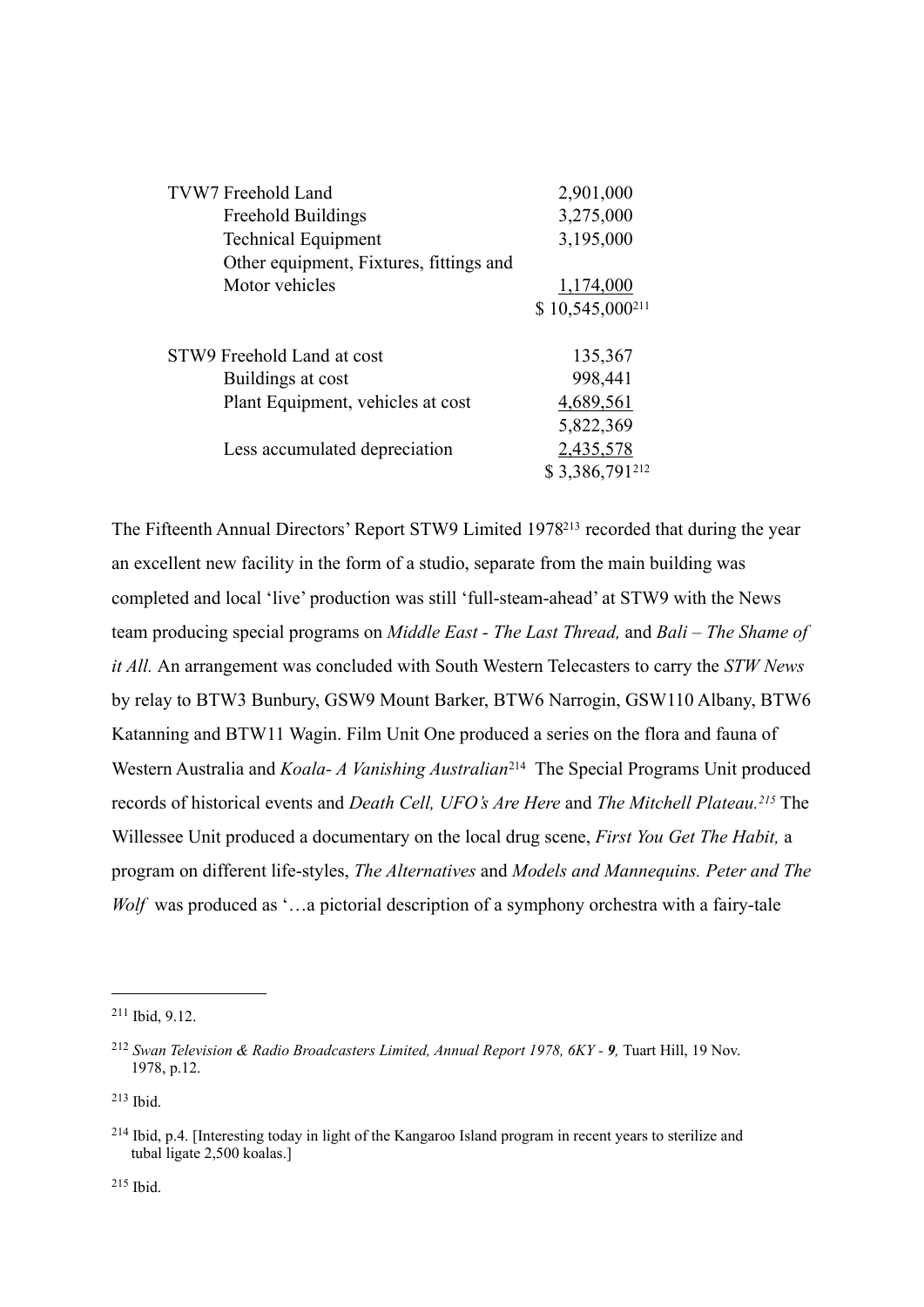story line…an excellent long playing record was made.['216](#page-47-0) The pursuit of sporting events was carried out with the O.B. Van and coverage included cricket, golf, football, racing, equestrian, boxing, basketball and squash. A team also went to the America's Cup in Newport and produced a program called *Newport's Under Sail*. A Coverage of the World Powerlifting Championships in Perth was produced for N.B.C. of America. A wonderful future for the '… skills and expertise by an enthusiastic staff.['217](#page-47-1) was predicted although a prophetic rider was added, 'We emphasis however, that the level of local production will be directly proportional to the prevailing economic conditions of our industry.'[218](#page-47-2) The Federal Government had accepted the recommendations of the Australian Broadcasting Tribunal with regard to Australian Content, Children's Television programs and Advertising Content and intended to set up a Broadcasting Information Office with a committee to look at the Children's area. The report said that all of these measures were those put forward by STW9 in their submission. Pictorial records showed 'Channel 9 Media Exhibition', 'Terry Willessee receiving "TV Week" Logie', 'STW9's new studio', and ' "Helping Hand" – a continuing community project. As well there were photographs of a televised golf event, Sir Charles Court with L.J. Kiernan, *Appealathon* and the *Champion Footballer Awards.* Reflecting the changing trend in who was of most importance to the station, one whole page of photographs was devoted to senior staff, fifteen in all but including only three 'personalities'. Finally there were promotional shots of *The Sullivans and Young Doctors.* [219](#page-47-3)

Operating profit for the year increased by 21% to \$855,459 after providing \$921,654 for depreciation and increased cost of asset replacement, and \$627,511 for income [company] tax. The dividend was declared at 24%. Despite this, it was noted that '…the trading results were not really satisfactory.' [220](#page-47-4) Swan Television shares were trading at \$1.80.[221](#page-47-5)

<span id="page-47-2"></span>218 Ibid.

<span id="page-47-4"></span>220 Ibid.

<span id="page-47-0"></span><sup>216</sup> Ibid.

<span id="page-47-1"></span> $217$  Ibid.

<span id="page-47-3"></span><sup>219</sup> Ibid. [One of the actors was Cornelia Francis the first woman News Presenter on STW9 in 1966]. See Appendices for photographs.

<span id="page-47-5"></span><sup>221</sup> *The West Australian,* Perth, 3-6 October 1978.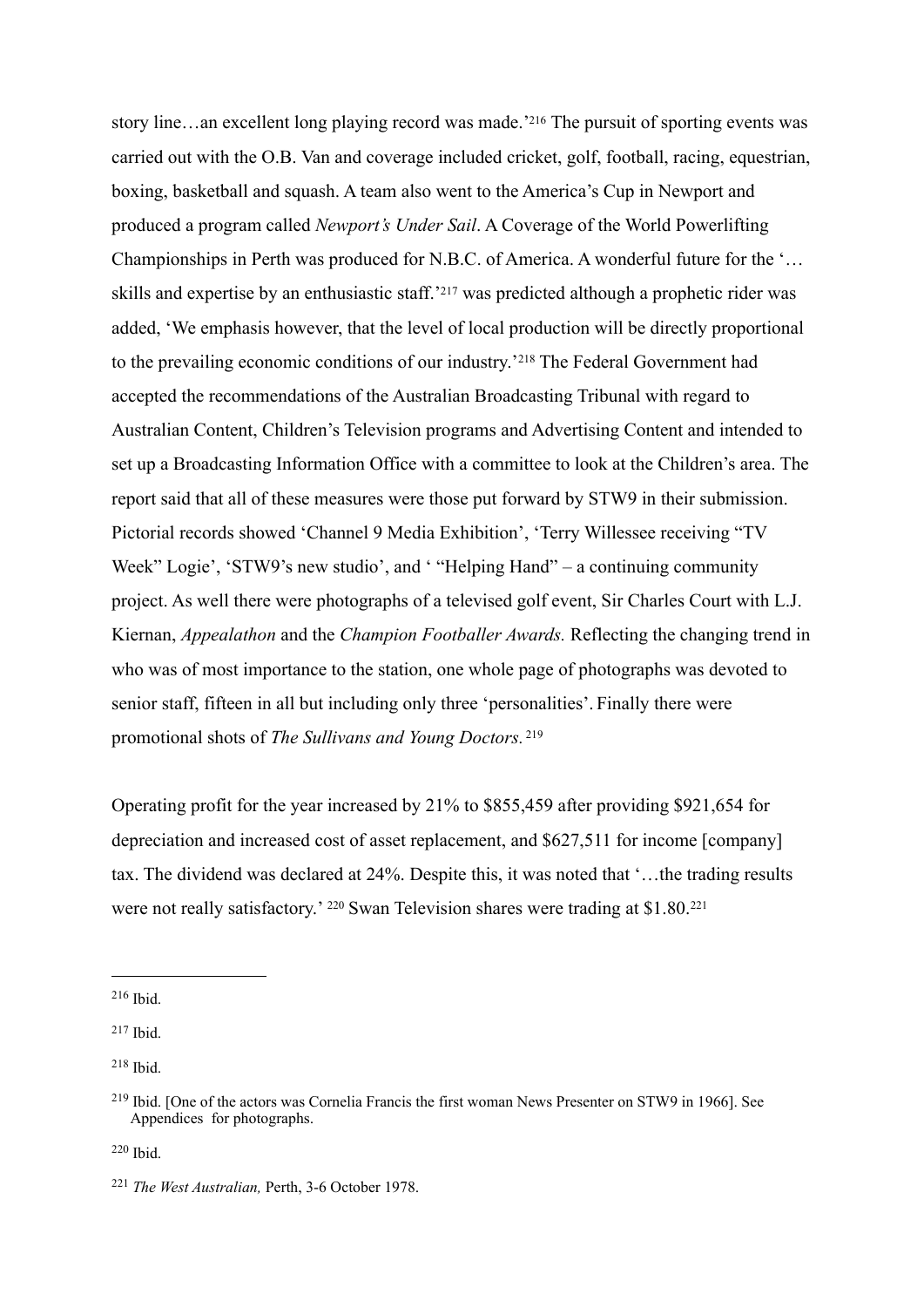It was stated that the STW9 overall survey ratings showed them to be 38.2 which equates to 44.6% (commercial audience) and 36.3 being 44.4% at night. The viewing area was reckoned to have 270,000 TV homes with 893,000 people. Colour sets had been purchased for 74% of these dwellings and 22% had more than one set. Growth of television revenue had fallen to 17% as compared with the colour-driven 54% in the previous period[.222](#page-48-0) It was also said that in regard to the 150<sup>th</sup> Anniversary Celebration 'Swan [Television] will be seen and known to be exercising its responsibility to the State as an independent Western Australian public company'[223](#page-48-1) A public enquiry to examine the feasibility of licences for the Eastern Wheatbelt was forecast and another inquiry was held regarding the establishment of Public Broadcasting Licenses for ethnic and special interest groups. STW9 was in favour and offered to provide facilities[.224](#page-48-2)

### **Speculation on Third Commercial Licence for Perth:**

Following speculation that there might be another commercial television issued for Perth, the Company decried this on the grounds that it would harm profit levels to the extent that their Local Production would suffer and STW9 would then be unable to '…discharge their social responsibilities to the community.'[225](#page-48-3) Both of these prophecies would eventually prove to be correct.

### **Proposed Communications Satellite:**

The investigation into providing a national communications satellite system was under way. STW9 made these points,

- 1. The system should serve to link the country *but not to centralise the industry.* [My italics]
- 2. The responsibility for transmitted material must always remain with the local licensee.

<span id="page-48-2"></span>224 Ibid.

<span id="page-48-3"></span> $225$  Ibid, p.5.

<span id="page-48-0"></span><sup>222</sup> TVW *Enterprises Ltd. 20th Annual Report and Financial Statements 1978,* Tuart Hill, 5 October 1978, p.3

<span id="page-48-1"></span><sup>223</sup> Ibid.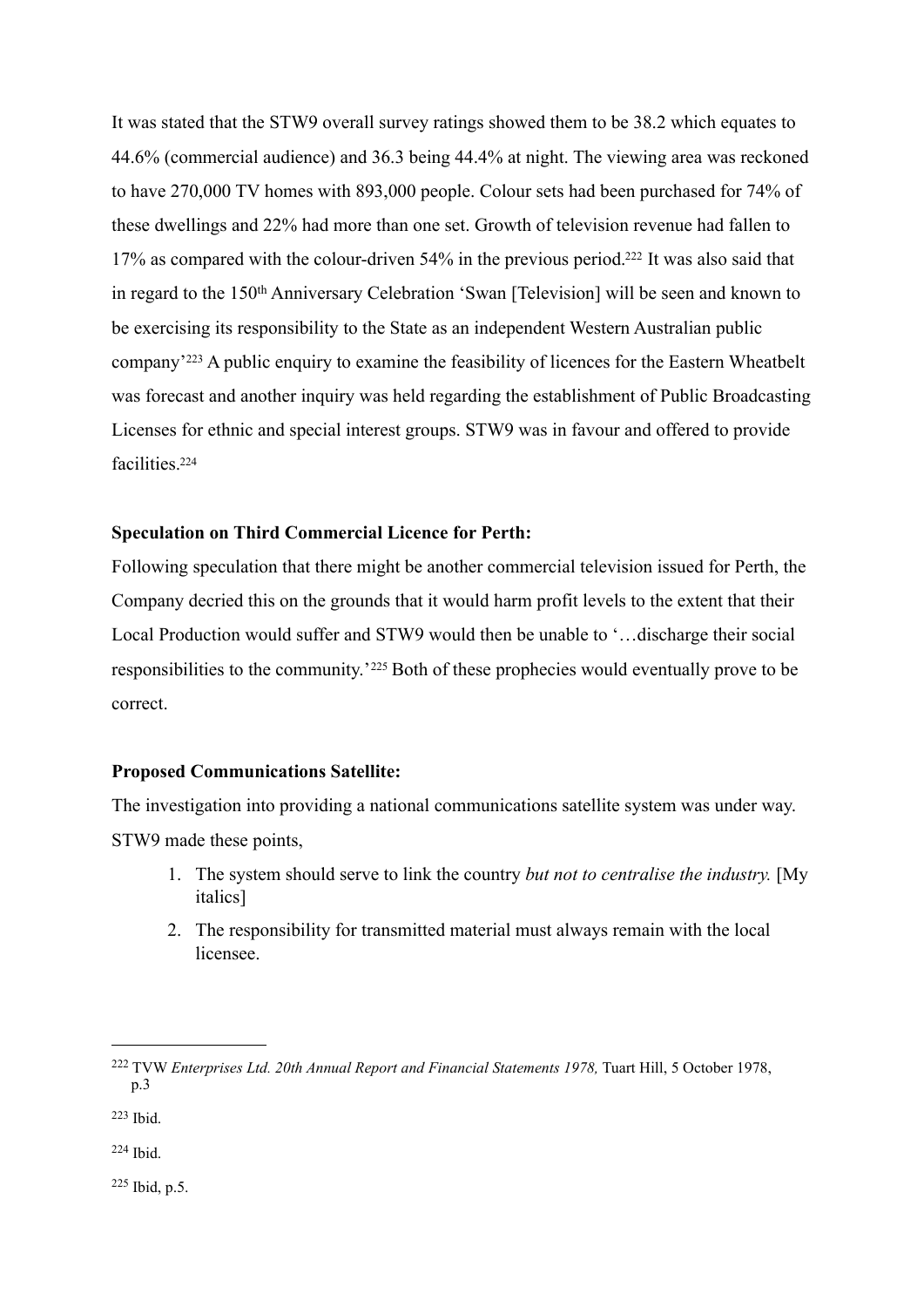# 3. The system should not be used to change the intentions of the *Broadcasting & Television Act* or allow it to be 'weakened or circumvented['226](#page-49-0)

The practice of training six young men each year for the industry was continuing.<sup>227</sup>

Although STW9 out-rated TVW7 in the *News* with 191,000 viewers on a Wednesday evening to 187,000 viewers on a Monday, the former had only seven of the Top Twenty in the April-May 1978 survey.<sup>228</sup> On Sundays TVW7 replayed local football from 11 a.m. to 1.30 p.m. for 13,15,10,12 against the same material on ABW2 which yielded 3,4,2,2. TVW7 did a live coverage of the *Anzac Day March* improving their other Monday morning figures of 4,2,4 to 12 thereby. The local live production of *Today* with Stephanie Quinlan returned the poor figures of 3,3,2,3.

The third annual *Appealathon* appeared in the ratings for the first time and rated 26,33 on Saturday evening and Sunday morning 29. STW9 introduced a movie revue program called *Clapperboard* with ex A.B.C. Presenter Michael Brock which rated 9,11,8,8 at 10.30 p.m. The most noteworthy occurrence during Survey TV2 1978 was the scheduling changes made by TVW7 in the news and current affairs area. Mike Willessee was mounted at 6 p.m. for 20,20,24,26 against the *STW9 News* with 38,34,26,27. On Friday nights the *TVW7 News*  which followed rated 28,27,31,33. The immediate impact is obvious. On Tuesday nights the figures were,

| STW9 News                  | 6 p.m.      | 37, 34, 33, 32    |
|----------------------------|-------------|-------------------|
| TVW7 Willessee at 6        |             | 24, 19, 23, 29    |
| TVW7 News                  | $6.30$ p.m. | 31,26,32,38       |
| ABW2 News                  | 7 p.m.      | 22, 25, 23, 19    |
| This Day Tonight 7.30 p.m. |             | 21, 21, 20, 19229 |

<span id="page-49-0"></span>226 Ibid.

<span id="page-49-1"></span><sup>227</sup> Ibid.

<span id="page-49-2"></span><sup>228</sup> *McNair Anderson Television Audience Survey, TV2, Perth, 1978.*

<span id="page-49-3"></span><sup>229</sup> *McNair Anderson Television Audience Survey, TV2, Perth, 1978.*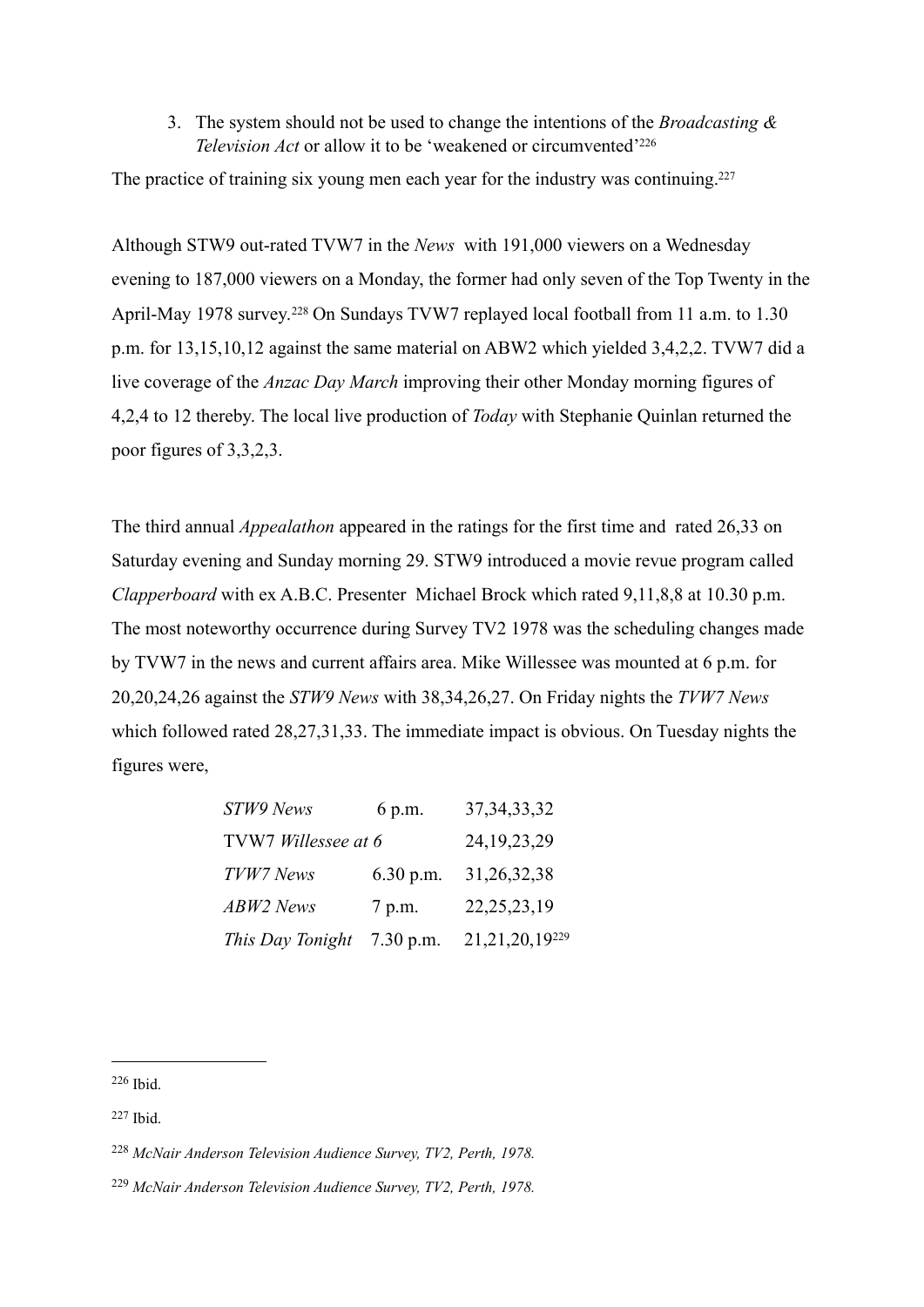One month later TVW7 had regained their News crown and held No.5 position on the Top Twenty with a Monday audience of 227,000. STW9 had slipped to position No.12 with 175,000 viewers. TVW7 maintained their lead throughout the rest of 1978 and in the final survey their News was No.3 with 225,000 whilst STW9 was down to No.14 with 180,000 viewers[.230](#page-50-0) Within six months there had been a reversal once again and *STW9 News* on Monday had the best returns at No.3 with 271,000 viewers while *TVW7 News* had slipped to No.9 with 214,000 on Tuesday night. However, on Sundays, TVW7 was dominant over three weeks with 30,33,29,23 against STW9's 22,21,27,28. In the current affairs department the newly introduced *Terry Willessee's Perth* was an immediate success at No.8 with 218,000 audience.[231](#page-50-1)

The final survey of 1978 showed good results for TVW7. *Telethon* with 233,000 viewers was third behind *M\*A\*S\*H* and *Happy Days.* At No.15 the A.B.C. had struck a blow with another British comedy, *Are You Being Served.[232](#page-50-2)*

In the Twenty First Directors' Report TVW7 1979[233](#page-50-3) the main focus of the year was on the production *Miss Universe.* It was relayed to 46 countries. The directors believed, '…the success of the event was a credit to all those involved'.<sup>234</sup> This was excepting the carpenters who constructed the stage at the Entertainment Centre. Seconds after going 'off-air' an invasion of photographers over-loaded the structure which collapsed. Luckily nobody was seriously injured but it took the shine off the event. The Annual Report did not mention this[.235](#page-50-5) The front cover of this Report was a beautiful photograph of Miss Venezuela, Maritza Sayalero, after she was crowned Miss Universe 1979, on a TVW produced telecast estimated to have been seen by 600 million viewers world-wide[.236](#page-50-6)

- <span id="page-50-2"></span><sup>232</sup> *McNair Anderson Television Audience Survey, TV6, Perth, 1978.*
- <span id="page-50-3"></span><sup>233</sup> *TVW Enterprises Ltd. 21st Annual Report and Financial Statements 1979,* p.2.
- <span id="page-50-4"></span><sup>234</sup> *TVW Enterprises Ltd. 21st Annual Report and Financial Statements 1979,* p.2.

<span id="page-50-5"></span>235 Ibid.

<span id="page-50-0"></span><sup>230</sup> *McNair Anderson Television Audience Survey Perth, 21-28 October 1978*

<span id="page-50-1"></span><sup>231</sup> *McNair Anderson Television Audience Survey Perth , 27 May-23 June 1979,*

<span id="page-50-6"></span><sup>236</sup> Ibid. See Appendices for photographs.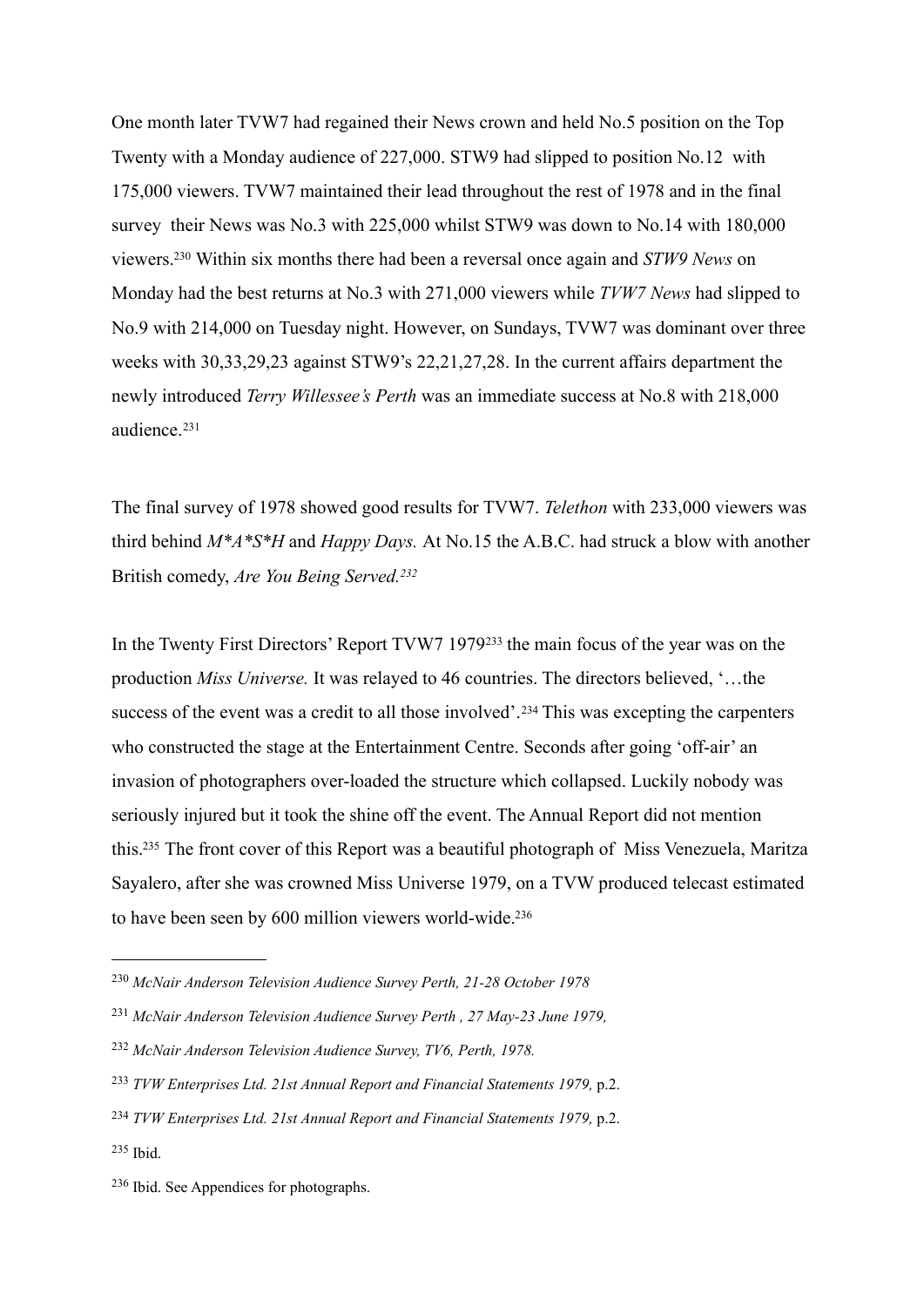The 1979 Report was an expensive looking product but thoroughly justified by the Group's net profit for the year of \$3,939,000. Along with its Financial Highlights, the first page was devoted to The Objectives of the Company.

Entertainment, communication and information are the pillars on which the company has been built. Its activities include television, radio, cinema exhibition, theatrical entrepreneuring, live theatre management, and other activities associated with entertainment and information. Broadly, the company's objectives are to provide television, radio, live entertainment, and associated services for as wide an Australian audience as possible.

The company also aims to involve itself with its community and provide services aimed at improving their enjoyment and life-style. For this reason the company assists numerous charitable organisations, conducts appeals for medical research, provides awards for young people in many spheres, and assists in numerous community endeavours.

Other objectives are to keep abreast of changes in social structures and technology to ensure the financial viability and strength of the company for the benefit of the shareholders.

The company also continues to look for opportunities to extend its activities in compatible fields.[237](#page-51-0)

TVW7 recorded a decade of record profits with an 18.9% increase in the Group's revenue reflecting the buoyant conditions prevailing in the economy. The net profit was up by 17.4% at \$3,939,078 and '…the directors consider this a sound result'. The dividend was declared to be 30%[.238](#page-51-1) TVW shares were selling at \$3.18. The National Bank had recovered to \$2.75; Bank of NSW were \$3.90 and the ANZ Bank \$3.96. The Bell Group which would rise to prominence in a few years was quoted at \$2.35. Comparative returns for invested money were Esplanade Finance 17.5% for 3 years; Westrail Loan 10.5% for 10 years; City Building Society 10.75% for 9 months and General Credits 9.5% for 3 months.[239](#page-51-2) TVW7 boasted:

| Time                      | ABW <sub>2</sub> | TVW7          | STW9 Share of Viewers |
|---------------------------|------------------|---------------|-----------------------|
|                           | $\frac{0}{0}$    | $\frac{0}{0}$ | $\frac{0}{0}$         |
| Overall (6am to midnight) | 15.9             | 474           | 36.7                  |
| Night (6pm to midnight)   | 8.3              | 44 4          | 373                   |

<span id="page-51-0"></span><sup>237</sup> Ibid.

<span id="page-51-1"></span><sup>238</sup> Ibid, p.3.

<span id="page-51-2"></span><sup>239</sup> *The West Australian,* Perth, 5-8 October 1979.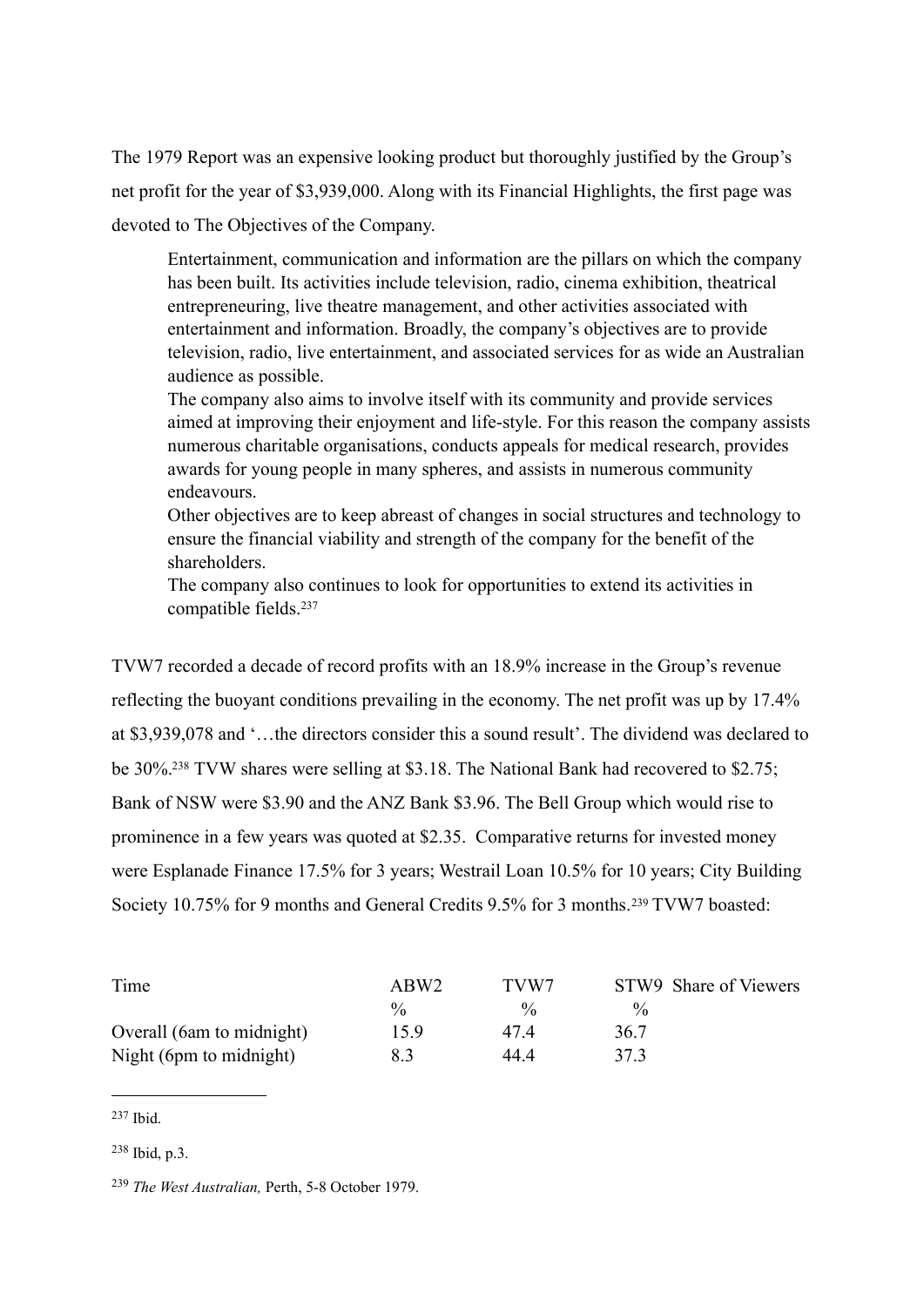| Afternoon (noon to 6pm)       | 7.3  | 56 1 | 36.6    |
|-------------------------------|------|------|---------|
| Early Afternoon (noon to 4pm) | 2.3  | 64.5 | 33 2    |
| Late Afternoon (4pm to 6pm)   | 13.1 | 463  | 40.6    |
| Morning (6am to noon)         | 25.5 | 459  | 28 6240 |

It was stated that TVW7 '... has won every industry rating over the past 20 years.<sup>['241](#page-52-1)</sup>

Radio 6IX provided a profit of \$168,010 but the Entertainment Centre had the meagre return of \$7,590. The Group's breakdown of earned profits showed,

|    | <b>TVW</b> Enterprises                                   |            |                 |                |                 |                 |   | 2,170,001   |
|----|----------------------------------------------------------|------------|-----------------|----------------|-----------------|-----------------|---|-------------|
|    | S.A. Telecasters Limited                                 |            |                 |                |                 |                 |   | 1,132,412   |
|    | 6IX Radio Network Pty. Limited                           |            |                 |                |                 |                 |   | 168,010     |
|    | Group Color (WA) Pty. Limited                            |            |                 |                |                 |                 |   | 95,436      |
|    | Viz-Ad Pty. Ltd.                                         |            |                 |                |                 |                 |   | 98,829      |
|    | Academy Investments No 1 Pty. Ltd.                       |            |                 |                |                 |                 |   | 204,476     |
| cc |                                                          | $\epsilon$ |                 | No 2 Pty. Ltd. |                 |                 |   | 25,121      |
|    | Northland Development Pty. Ltd.                          |            |                 |                |                 |                 |   | 33,944      |
|    | Marmion Drive-In Theatre Pty. Ltd.                       |            |                 |                |                 |                 |   | 8,046       |
|    | Odin Foods Pty. Ltd.                                     |            |                 |                |                 |                 |   | 124         |
|    | City Theatres Group Pty. Ltd. (in voluntary liquidation) |            |                 |                |                 |                 |   | 551         |
|    | Town & Suburban Properties Pty. Ltd.                     |            |                 |                |                 | ۷Ç              |   |             |
|    | City Concessions Pty. Ltd.                               |            |                 |                | cc              | cc              |   |             |
|    | Moonline Drive-In Theatre Pty. Ltd                       |            |                 |                | cc              | $\zeta\,\zeta$  |   | 54          |
|    | Beechline                                                | $\epsilon$ | C               | ረረ             | cc              | $\zeta$ $\zeta$ |   | 55          |
|    | Riverline                                                | cc         | $\zeta\,\zeta$  | cc             | cc              | $\zeta\,\zeta$  |   | 286         |
|    | Skyline                                                  | cc         | cc              | cc             | cc              | cc              |   | 1640        |
|    | Starline                                                 |            | cc              | cc             | $\zeta\,\zeta$  | $\zeta\,\zeta$  | C | 55          |
|    | Daleline                                                 | C C        | $\zeta$ $\zeta$ | cc             | $\zeta$ $\zeta$ | $\zeta\,\zeta$  |   | 40          |
|    |                                                          |            |                 |                |                 |                 |   | \$3,939,078 |
|    |                                                          |            |                 |                |                 |                 |   |             |

One of the more noteworthy occurrences at this time was the termination of the joint-buying program which had been in effect between the two commercial stations since 1965. This was instigated by STW9, the other partner in Television Facilities (WA). TVW7 deplored the move, saying that it would increase the cost of programming which would have to be off-set by a reduction in local programming and the money previously saved by the buying cartel would go to the Eastern States suppliers.<sup>242</sup> Of course, their other problem was that STW9

<span id="page-52-0"></span><sup>240</sup> Ibid, p.5. McNair Anderson Survey for July-Aug. 1979.

<span id="page-52-1"></span><sup>241</sup> Ibid, p.4.

<span id="page-52-2"></span><sup>242</sup> Sir James Cruthers, interview, March 2003.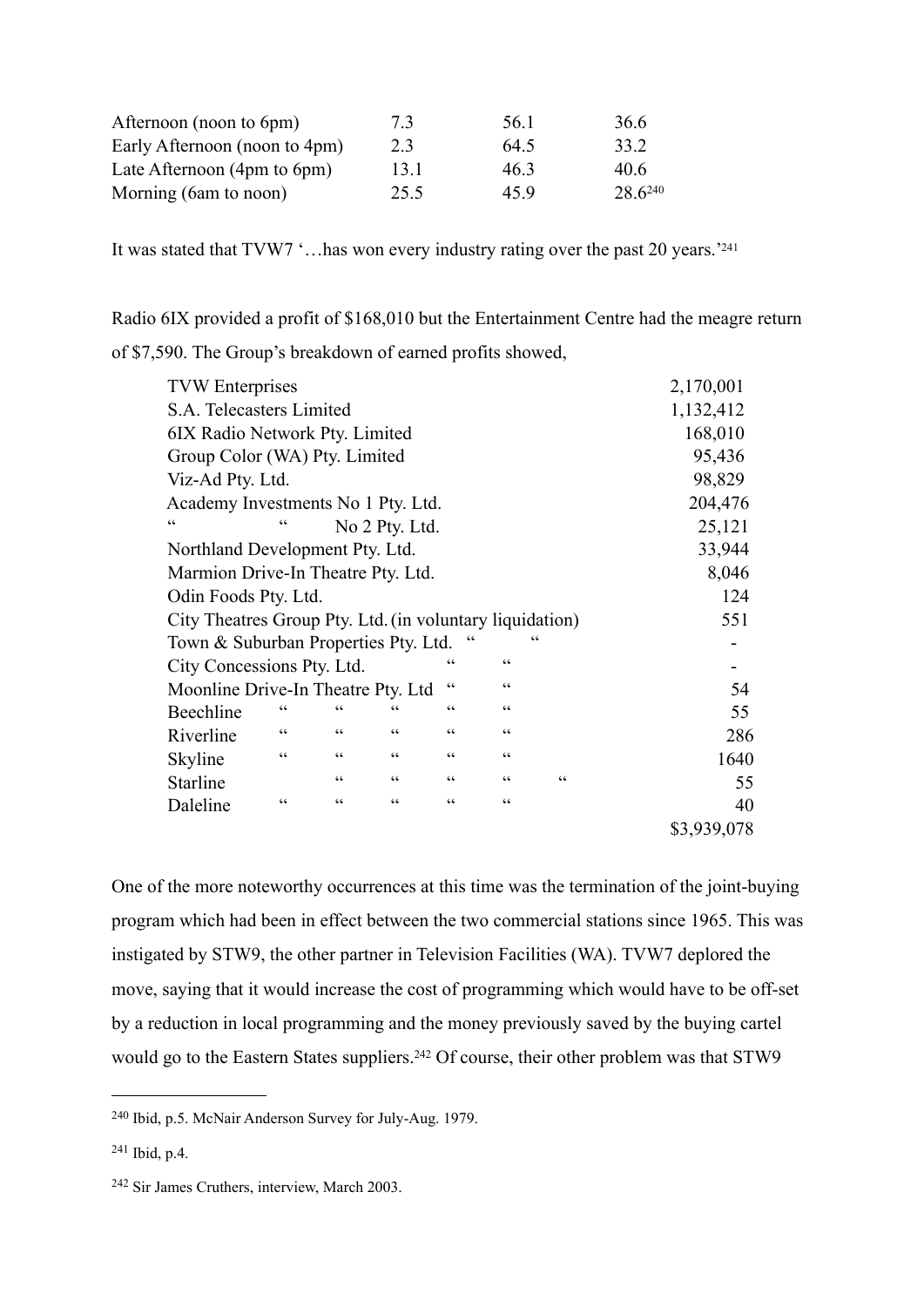would now be able to form an affiliation with the Nine Network and consequently would be able to 'poach' the good rating programs that would be available.

The sixteenth Annual Directors' Report STW9 Limited 197[9243](#page-53-0) said that local 'live' programs being regularly produced included the children's *Flapper's Factory* which went to air each week-day but was videotaped at one session. *Dr. Featherweather's Wonderful Workshop*  during school holidays and *This Monday Live* for women, with hostess Jenny Seaton, Will Upson's Orchestra and a studio audience. Film Unit One completed *Land Looking West* and *The Golden Series* a follow-up to the previous flora and fauna programs. The Guy Baskin Unit made *The Million Dollar Tree* about the former sandalwood trade with Singapore. *Answer To Your Problems* filled the religion niche on Sunday mornings and several musical and 'quest' specials were also aired during the year. The Outside Broadcast Unit was put to work covering *World Series Cricket, W.A. Open Tennis, P.G.A. Nedlands Masters, Channel 9 Championship, Mandurah Open, Golden Gloves,* and *The Narrogin Three Day Equestrian Event.* Two specials, *Only One Can Win* and *The World's Fastest Bowler* were produced locally. Live telecasts included *W.A. Sportsman of the Year, Coca-Cola Junior Sports Star of the Year, Rothmans Gold Medal Soccer Award* and the *Swan Brewery/6PM Champion Footballer Awards.* The importance of sporting events as low-cost local production was evident. Noting the fact that more than \$500,000 was collected by the Federal Government in license fees, the report thought that the money could be used to encourage a '…firm, viable production industry.'[244](#page-53-1)

Terry Willessee produced *Family at Risk, Meet Mary Whitehouse* and *Wanted – the Killer of Andrew Pea.* Long time STW9 journalist David Gladwell produced two documentaries on location, *China – The Open Door* and *The New Invasion.* Another dealt with *Middle East– The Last Thread.[245](#page-53-2)* The National Communications Satellite System was re-visited almost word for word as last year but with the addition that, 'In Western Australia we are well aware of the shortcomings and inadequacies of the present terrestrial system when required for the

<span id="page-53-0"></span><sup>243</sup> *Swan Television & Radio Broadcasters Limited, Annual Report 1979, 6KY - 9,* Tuart Hill, 19 Nov. 1979, p.3

<span id="page-53-2"></span><span id="page-53-1"></span><sup>244</sup> Ibid.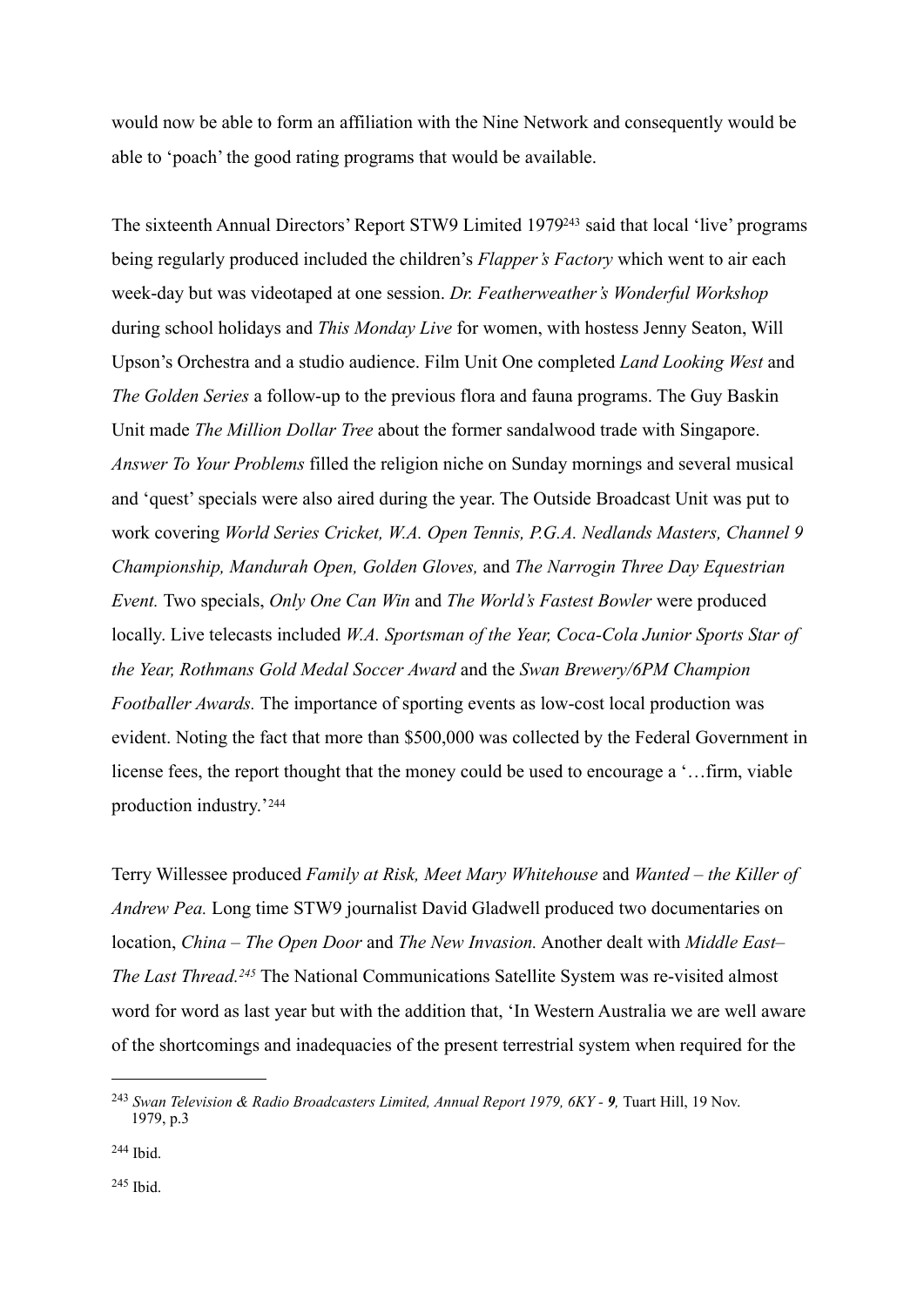relay of programs to and from the Eastern States. This has been highlighted during the past year.'[246](#page-54-0) The value of good News ratings was also high-lighted,

NEWS has long been considered the flagship of any T.V. Station and in this regard we are particularly well served by a very efficient, professional and dedicated staff. On a daily average basis 225,000 viewers watch the Channel 9 News at 6 o'clock, whereas less that 200,000 watch any other news service. This has recently been supported by the current affairs program – Terry Willessee's Perth. This program achieved remarkable success with an average nightly viewing audience of 218,000 and has continued to do so. The Channel 9 News and Terry Willessee's Perth are two Western Australian originated programs. These two programs are shown throughout the area covered by The Golden West Network to a potential audience of 185,000. [247](#page-54-1)

Pictorials included Perth by night, the STW9 O.B. fleet, *Appealathon,* The Fun Run, Prince Charles with Lord Mayor Cheney, Youth Week performers, golf and cricket pics, Sir Charles Court presenting a trophy with Sports Presenter Bruce Walker, the Avon Descent, *Land Looking West , Flapper* with children and two small photographs of Terry Willessee and News-reader Russell Goodrick. One more was of Terry Spence (News Director), Bruce Walker, John Crilly (Production Manager), Vance Lothringer (General Sales Manager), Tom Provan, (Director of Engineering and Planning), Terry Willessee, Len Downs (Executive Program Manager) and David Aspinall (Chief Operating Officer)<sup>[248](#page-54-2)</sup>

Operating profit increased by 26.8% to \$1,168,536 and the annual dividend was 16%. Costs increased by 21.4%. It was noted that 94% of shareholders resided in Western Australia, about 5% in the rest of Australia and less than 1% overseas.<sup>249</sup> On the Stock Market Swan Television shares were selling at \$1.80.[250](#page-54-4) The claim was made that in the area of 'quality and range of equipment<sup>['251](#page-54-5)</sup> STW9 was a 'clear leader'<sup>252</sup> Additional land was being purchased

<span id="page-54-3"></span>249 Ibid.

<span id="page-54-5"></span> $251$  Ibid.

<span id="page-54-6"></span>252 Ibid, p.4.

<span id="page-54-0"></span> $246$  Ibid. p. 5.

<span id="page-54-1"></span><sup>247</sup> Ibid.

<span id="page-54-2"></span><sup>248</sup> Ibid, various pages. See Appendices for photographs.

<span id="page-54-4"></span><sup>250</sup> *The West Australian,* Perth, 5-8 October 1979.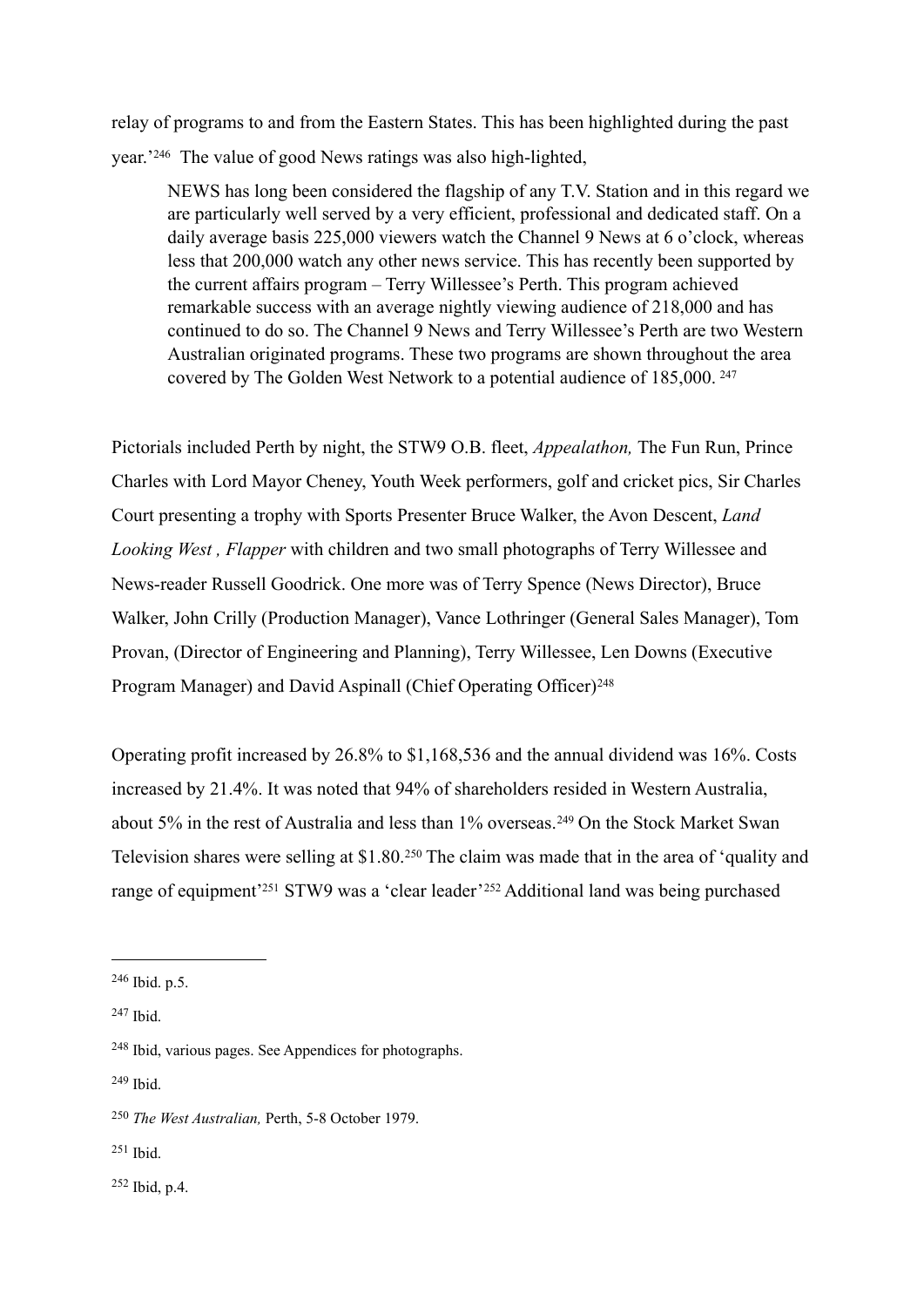adjacent to the Dianella studio complex. [The address had changed from Tuart Hill.] As if in answer to their rival's claims, rating figures were given.

Our OVERALL rating (6am to 12mn) was 39.3 %(33.9%) [previously] giving a commercial viewing share of 45.6%, while the night rating (6pm to 12mn) was  $41.7\%$ (34.1%) giving a commercial viewing audience share of 49.6% (43%) A further breakdown of the important night viewing audience share reveals a rating of 40.4% (32.6%) during 6pm to 9pm with a commercial viewing audience share of 50.2% (42.7%)and during 6pm to 7pm a rating of 47.9% achieving a commercial viewing audience share of 55.3% (45.1%).[253](#page-55-0)

Statistics are wonderful things, no less than their possible interpretations. By the second survey of 1979, TVW7 had regained their *News* crown and held No.5 position on the Top Twenty with a Monday audience of 227,000.<sup>254</sup> STW9 had slipped to No.12 with 175,000. *The Sullivans*, a new Australian drama series from Crawford Productions in Melbourne produced a good result for STW9 coming into No.13 with 174,000 viewers. *Charlie's Angels*  was new on TVW7 with 166,000, while American import *Wonder Woman* rated No.18 with 164,000 on STW9 on Saturday nights[.255](#page-55-2) 9 July-5 August showed that TVW7 had the top six programs in the Top Twenty and STW9 only seven of the remainder. *STW9 News* was at No. 14 with 180,000.

| 1   | $TWW7M*A*S*H$                | 357,000 viewers | Sun.  |
|-----|------------------------------|-----------------|-------|
| 2   | TVW7 Happy Days              | 335,000         | Sun.  |
| 3   | <b>TVW7 Blanketty Blanks</b> | 239,000         | Wed.  |
| 4   | TVW7 News and Weather        | 235,000         | Mon.  |
| 5   | TVW7 Edward VII              | 235,000         | Mon.  |
| 6   | <b>TVW7</b> Movies           | 226,000         | Sun.  |
| 7   | STW9 The Young Doctors       | 224,000         | Tues. |
| 8   | TVW7 Family Feud             | 222,000         | Mon.  |
| 9   | TVW7 W.W. of Disney          | 215,000         | Sun.  |
|     | 10 STW9 The Sullivans        | 208,000         | Mon.  |
| 11. | STW9 News                    | 193,000         | Mon.  |
|     | 12 TVW7 The Bionic Woman     | 189,000         | Sat.  |
|     | 13 STW9 Charlie's Angels     | 188,000         | Tues. |
|     | 14 STW9 L.H. on the Prairie  | 186,000         | Sun.  |
|     | 15 ABW2 Are You Being Served | 180,000         | Tues. |
|     | 16 TVW7 Movies               | 179,000         | Wed.  |

<span id="page-55-0"></span><sup>253</sup> Ibid.

<span id="page-55-1"></span><sup>254</sup> *McNair Anderson Television Audience Survey, TV2, Perth, 1979.*

<span id="page-55-2"></span><sup>255</sup> *McNair Anderson Television Audience Survey, TV2, Perth, 1979.*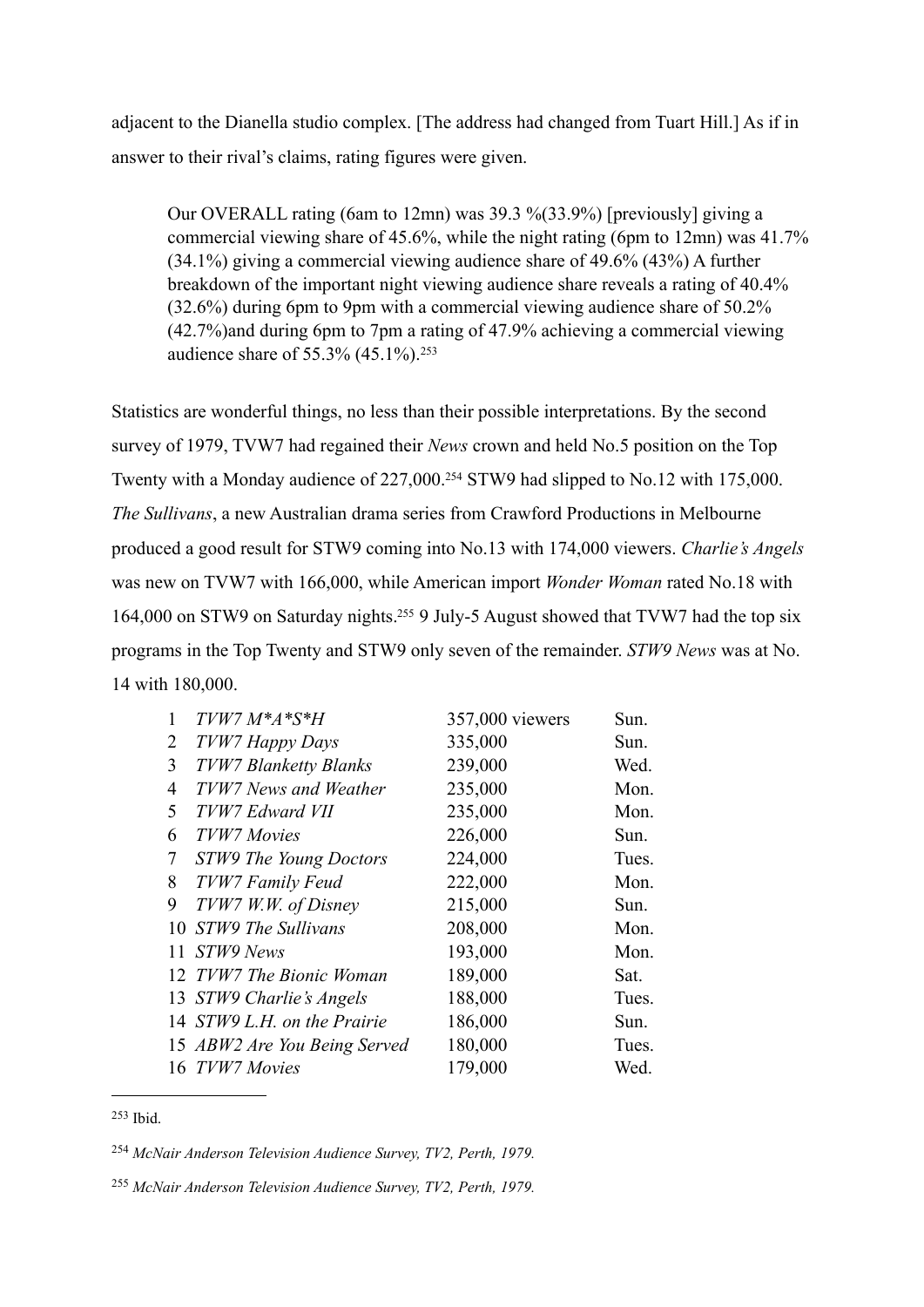| 177,000                                                                                                         | Fri.    |
|-----------------------------------------------------------------------------------------------------------------|---------|
| 173,000                                                                                                         | Tues.   |
| 172,000                                                                                                         | Tues.   |
| 171,000                                                                                                         | Sat.256 |
| 17 STW9 Baa Baa Black Sheep<br>18 TVW7 Welcome Back Kotter<br>19 TVW7 Starsky and Hutch<br>20 STW9 Wonder Woman |         |

TVW7 experimented with *State File* an alternate current affairs program at 6 p.m. It rated 17 as compared to three weeks of *Willessee on Seven* with 26,21,22. A local 'live' late night production of the *Swan Brewery Footy Awards* recorded 15 against *Clapperboard's* 5. A month later *TVW7 News* was No.3 with 225,000 viewers. *The Sullivans* was at No.5 with 220,000 viewers; *The Young Doctors* was No.9 with 204,000; *The Rockford Files* appeared on TVW7 occupying No.14 with 177,000 viewers[.257](#page-56-1) The next survey showed that *M\*A\*SH*  was still on top for TVW7 with 270,000 viewers. *The Sullivans* had moved up to No.3 with 255,000. *Cop Shop* had started on TVW7 with 197,000 at No.7 and a locally produced sports show called *Football Inquest* was No.16 with 170,000. The new series *Love Boat* was performing well for STW9 at No.18 and 160,000. However, the big surprise was ABW2 which now had four programs in the Top Twenty. They were #13 - *Are You Being Served* with 184,000 *viewers; #*14 *- The Two Ronnies* 180,000*; #*19 *George and Mildred* 156,000 and #20 - *Some Mothers Do Have 'Em* 156,000[258](#page-56-2) *Appealathon* did not appear in the Top Twenty, rating 34 for the 24 hours of local live production. The Elephant Productions Group<sup>259</sup> had moved from TVW7 to STW9 and were producing *Doctor Featherweather's Workshop,* a 7 a.m. Saturday program for children, which rated 5,3,3,4 against TVW7's *Fat Cat's Fun-Time*  with 6,8,8,7.From 10-12 noon *Hey! Jude*, at 4,5,5,4 was trailing the Eastern States import *Sounds Unlimited* with 6,7,7,7.[260](#page-56-4) *Perth TV3 1979* Top Twenty, STW9 had four in the first ten and six in the last ten,

| Happy Days       | 297,000 |
|------------------|---------|
| $M^*A^*S^*H$     | 294,000 |
| STW9 News Monday | 271,000 |

<span id="page-56-0"></span><sup>256</sup> *McNair Anderson Television Audience Survey, TV3, Perth, 1979.*

<span id="page-56-1"></span><sup>257</sup> *McNair Anderson Television Audience Survey, TV3, Perth, 1979.*

<span id="page-56-2"></span><sup>258</sup> *McNair Anderson Television Audience Survey, 1-7April- 22April-12May, Perth, 1979.*

<span id="page-56-3"></span><sup>259</sup> Keith and Chris Woodland, interview, 2000.

<span id="page-56-4"></span><sup>260</sup> *McNair Anderson Television Audience Survey, 1-7April- 22April-12May, Perth, 1979.*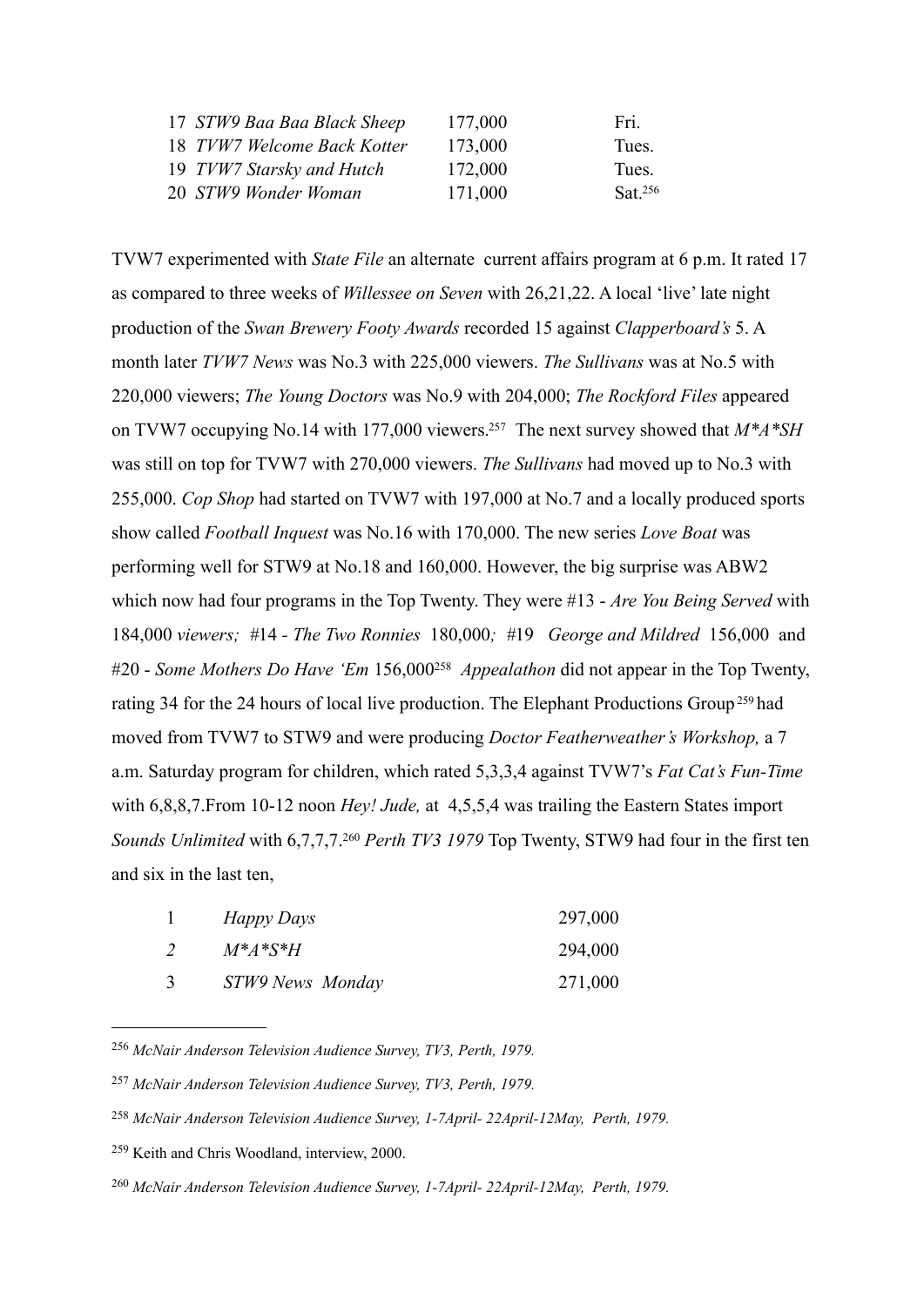| 4  | STW9 The Sullivans               | 264,000                |
|----|----------------------------------|------------------------|
| 5  | TVW7 Cop Shop                    | 249,000                |
| 6  | STW9 Little House on The Prairie | 244,000                |
| 7  | <b>STW9 The Young Doctors</b>    | 238,000                |
| 8  | STW9 Terry Willessee's Perth     | 218,000                |
| 9  | TVW7 News Tues.                  | 214,000                |
| 10 | TVW7 Willessee at Seven          | 209,000                |
| II | TVW7 Disneyland                  | 202,000                |
| 12 | STW9 Wonder Woman                | 200,000                |
| 13 | TVW7 Sunday Movie                | 198,000                |
| 14 | STW9 Love Boat                   | 189,000                |
| 15 | <b>STW9 Movies</b>               | 170,000                |
| 16 | TVW7 Starsky and Hutch           | 168,000                |
| 17 | TVW7 Welcome Back Kotter         | 167,000                |
| 18 | STW9 The Restless Years          | 164,000                |
| 19 | TVW7 Benny Hill Special          | 164,000                |
| 20 | TVW7 Movies                      | 162,000 <sup>261</sup> |
|    |                                  |                        |

The big program of this survey was the introduction and immediate success of STW9's *Terry Willessee's Perth.* At 6.30 on Monday evening it produced 38,33,39. His brother Mike's program from Sydney on the same nights at 7 p.m. had 36,32,31. The Willessees were current affairs 'Kings'! On Sundays STW9's *VFL Football* was rating 7,5,6,6 to TVW7's *Racing*  with 2,6,3,4. *The Flintstones* on TVW7 with 13,13,13,12 compared to *Young Talent Time*  with 14,13,20,12 and *STW9 News* with 22,21,27,28 compared to *TVW7 News* with 30,33,29,23. ABW2 at the same time showed *VFL Winners* for 19,13,14,17. Although a strong audience draw *Disneyland with* 26,26,27,24 had succumbed to *Little House on The Prairie* with 33,28,33,34.[262](#page-57-1) *TV5 1979* showed the Top Twenty as TVW7 and STW9 as having eleven and nine respectively and the same for *TV6.* Although *Willessee at Seven* was still No.9 with 206,000, *Terry Willessee's Perth* had slipped to No.16 with 167,000 viewers. *Telethon* once again rated highly at equal fifth with 243,000, the *Muppets* on TVW7 was No. 11 with 204,000 and their new *Rich Man Poor Man* was No.19 with 158,000. At 9.30 a.m. *Here's Humphrey* on TVW7 was doing 5,5,4 against *Flapper* [a new local 'elephant' costume character] on STW9 with 1,1,2.<sup>[263](#page-57-2)</sup>

<span id="page-57-0"></span><sup>261</sup> *McNair Anderson Television Audience Survey, TV3, Perth, 1979.*

<span id="page-57-1"></span><sup>262</sup> *McNair Anderson Television Audience Survey, 27May-23June, Perth, 1979.*

<span id="page-57-2"></span><sup>263</sup> *McNair Anderson Television Audience Survey, 7Oct.-3Nov., Perth, 1979.*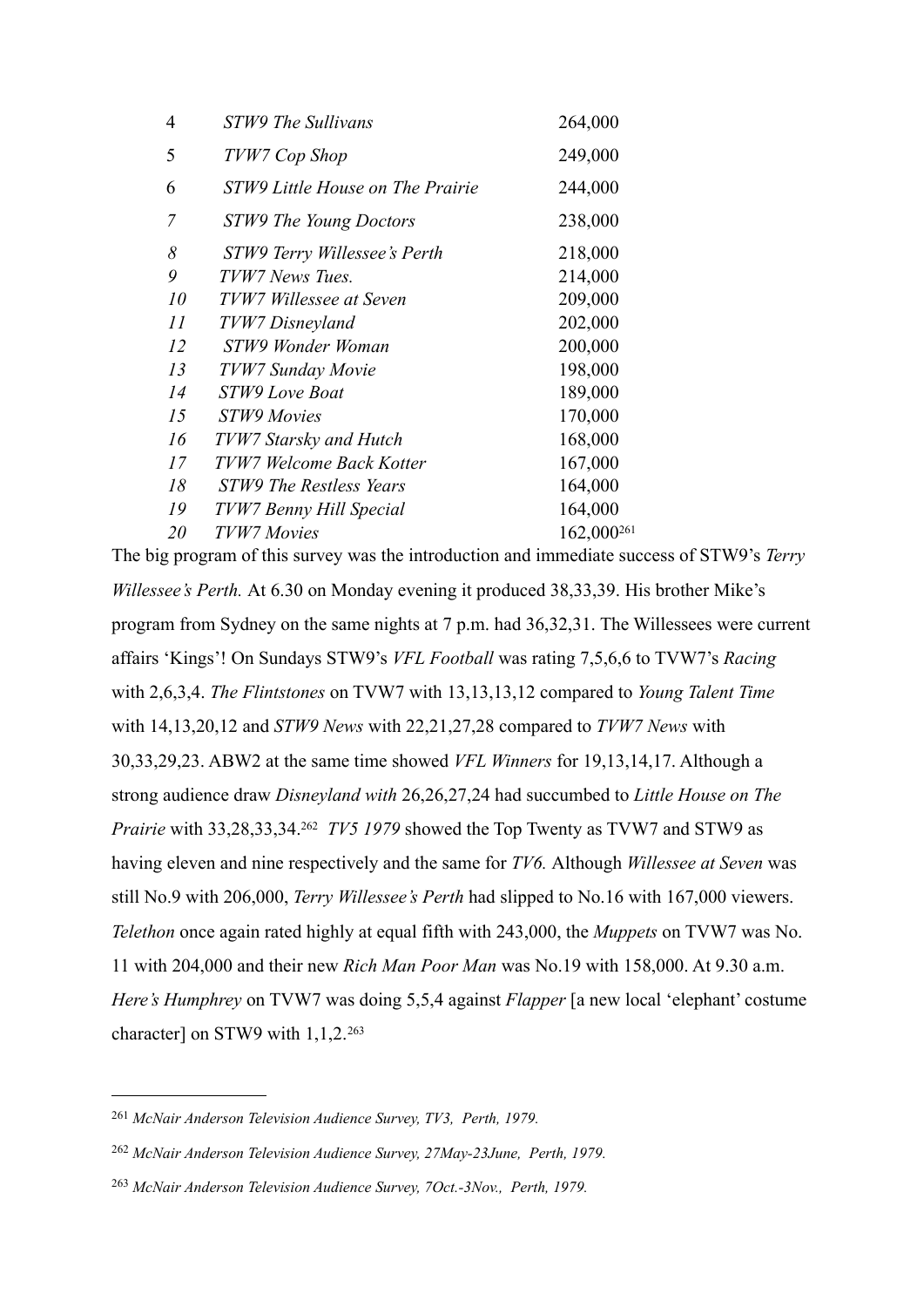According to the Twenty-Second Directors' Report TVW7 198[0264](#page-58-0) this was a very good year for local 'live' production. In 1980 TVW7 introduced the first of its helicopters to Perth, equipped with portable electronic camera/recorders and the ability to transmit local 'live' to the studios. The front and back covers pictured this machine hovering over the city. On the inside was a scene from the *1980 Australian Beauty Pageant.* Two more full-page photos followed, one being a scene from the stage musical *Evita* and the other the wreck of the 'Anitra' which ran aground at Rottnest during the Parmelia Yacht Race. The TVW7 helicopter was once again in evidence. There was a photograph of Sir James Cruthers, recently named in the Queen's Birthday Honours in recognition of '…his services to television, the arts and the community'[.265](#page-58-1)

Advertising revenue increased by 6% and the building extensions were completed at the studios. A new children's program *The Underground Video Show* was produced in line with 'C classification requirements'[266,](#page-58-2) *Fat Cat's Funtime Show* was shown on Saturday mornings and *Stars of the Future* was resurrected. Another 'old-timer' saw the light of day in *Letterbox*  with Eastern States, current affairs 'funny-man' Paul Makin as the compere.<sup>267</sup> Televised events included *Miss Universe Pageant, Parmelia Yacht Race, Anniversary Year Closing Concert, 1979 Anniversary Air Pageant,* and the *Miss Australia Quest.* It was recorded that TVW7 was co-producing *Cop Shop* and *Skyways* [not in Western Australia] with the 7 Network and *Punishment* with the 10 Network. The date for the introduction of the domestic communications satellite had been nominated as 1984[.268](#page-58-4) There was bad news for local production with the statement that economic strictures would result in the majority of expenditure being henceforth directed to that purpose.<sup>[269](#page-58-5)</sup>

- <span id="page-58-2"></span>266 Ibid, p.7.
- <span id="page-58-3"></span>267 Ibid.
- <span id="page-58-4"></span>268 Ibid, p.10.
- <span id="page-58-5"></span> $269$  Ibid, p.9.

<span id="page-58-0"></span><sup>264</sup> *TVW Enterprises Ltd. 22nd Annual Report and Financial Statements,* Tuart Hill, 16 Oct. 1980.

<span id="page-58-1"></span><sup>265</sup> Ibid. See Appendices for photographs.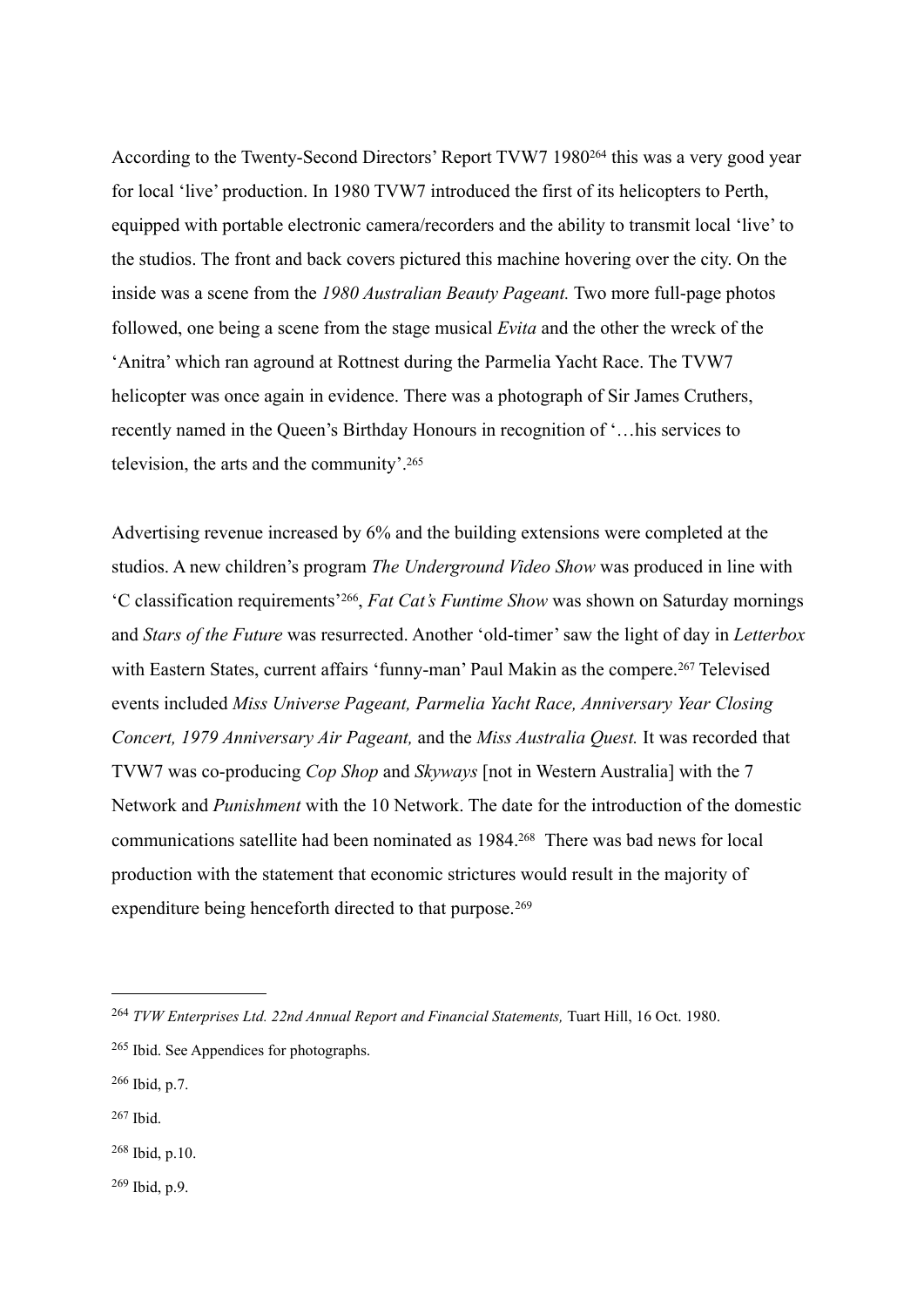The TVW7 net operating profit for the year 1980 had increased 8.1% to \$4,600,000 and a dividend of 30%. TVW shares could be purchased at \$3.30, so buyers at that time were looking at about a 5% return on their money. Of course those who bought the original shares were still 'laughing all the way to the bank'. Comparative returns investments were Perth Building Society 11.5% for 12 months; Rural & Industries Bank 9% at call; Home Building Society 10% for 30 days, ditto Bonds 13% for 3 years; Perpetual Trustees 10% at call or 13% for 3 years. Share prices included ANZ Bank \$4.50; Bank of NSW \$3.05; National Bank \$2.70 and Bell Group were on the rise at \$4.50.<sup>270</sup> The returns for 1980 had interceded to thwart the dire predictions of just a few years earlier. This was because of the introduction of colour, which was now in 80% of homes. It was noted that the revenue increases were starting to level out. First mention was made of the prospective advent of cable and pay television which along with satellite systems would bring new challenges[.271](#page-59-1) There followed a full-page photograph of the new Cinema City.[272](#page-59-2)

In the Seventeenth Annual Directors' Report STW9 Limited 1980[:273](#page-59-3) a photograph of a beaming Board of Directors introduced the happy news that company profits had increased 24.3% to \$1,348,000 returning a dividend of 17.7%.[274](#page-59-4) The Company shares were almost equal to those of TVW Enterprises Limited at \$3.15[.275](#page-59-5)As a large of majority shares were controlled by the six men pictured, they had every reason to look happy. Advertising sales were up by 24.8% and the local market grew by 13.5% as compared to 19.6% in the previous term. This was good news for local 'live' production. *Clapperboard,* a film review program was continued, as was *The Squirrels Club* (sponsored by the Perth Building Society). A local talent quest *The Entertainers* was also being produced on a weekly basis and STW9 contributed financially and with facility use to the Perth Institute of Film and Television's

<span id="page-59-0"></span><sup>270</sup> *The West Australian,* Perth, 3-7 October 1980. An advertisement for a Cinecamerman at the ABC in Perth was +offering a salary of \$9,528 p.a.

<span id="page-59-1"></span><sup>&</sup>lt;sup>271</sup> *TVW Enterprises Ltd. 22nd Annual Report and Financial Statements, Tuart Hill, 16 Oct. 1980, p.5* 

<span id="page-59-2"></span><sup>272</sup> See Appendices for photographs.

<span id="page-59-3"></span><sup>273</sup> *Swan Television & Radio Broadcasters Limited, Annual Report 1979, 6KY - 9,* Tuart Hill, 24 Nov. 1980.

<span id="page-59-4"></span><sup>274</sup> See Appendices for photographs.

<span id="page-59-5"></span><sup>275</sup> *The West Australian,* Perth, 3-7 October 1980.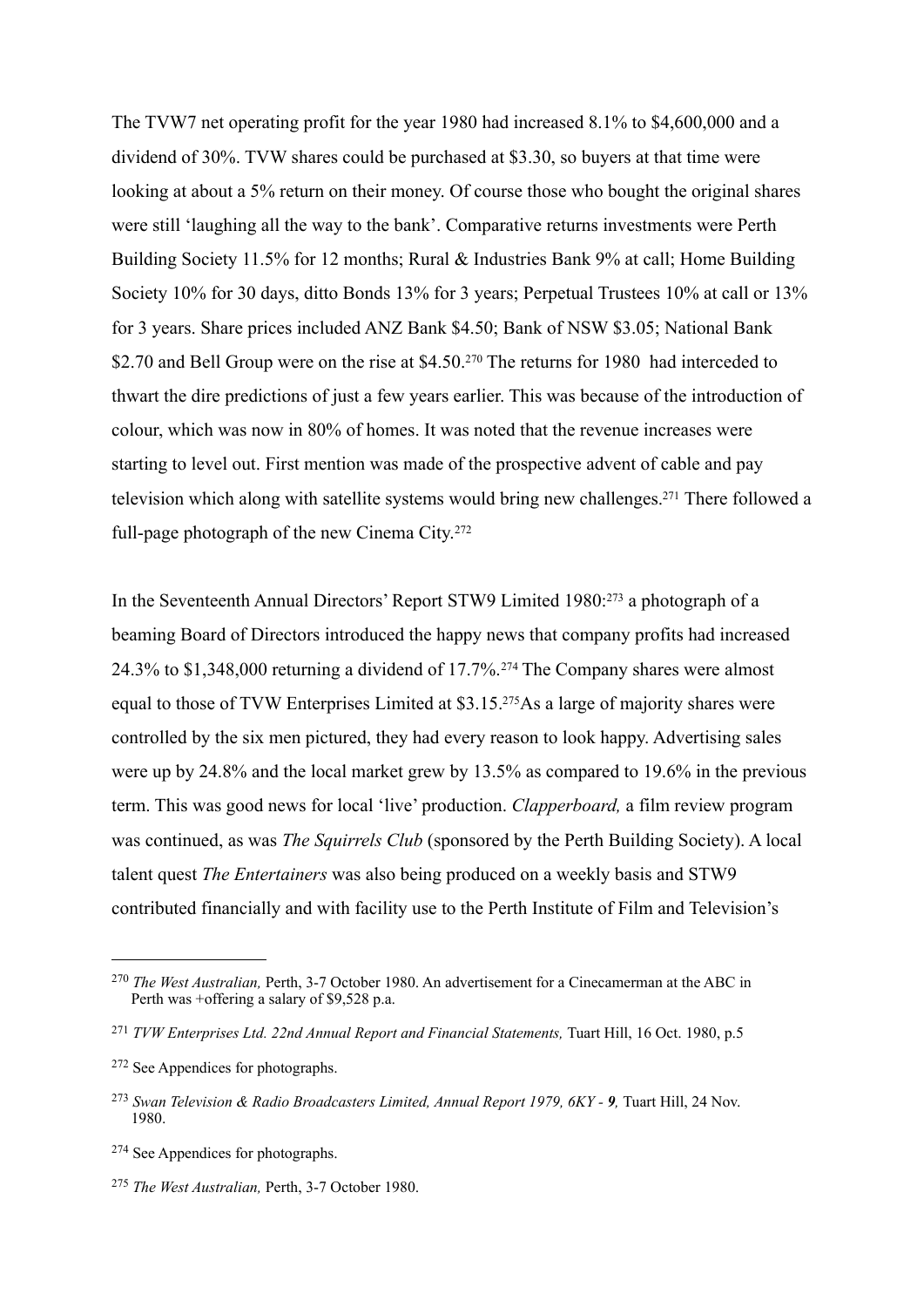production of *Falcon Island*. However, the swing to accepting the inevitable incursion of outof-State programs was evident in the promotion of '…*The Sullivans, The Young Doctors, The Prisoner, The Mike Walsh Show, The Don Lane Show, Young Talent Time,* and *Simon Townsend's Wonder World.* World Series Cricketand night cricket, along with Wimbledon tennis and golf proved popular. Pictorial promotion in this report was a mixture of local 'live' promotion and the other facets of the company's business. Russell Goodrick, Bruce Walker and Barrie Barkla on the News and Weather set; Terry Willessee talking to Prime Minister Malcolm Fraser; Radio 6KY's Vern Stone (General Manager), Graham Lorrigan (Sales Manager), Ern Street (Marketing Manager), Alan Aitken (Music Director) Warren Gillespie Operations Manager); Swanline Hauliers' Michael Kiernan (General Manager), Ken Walker (North West Manager) and Terry Kelly (Transport Supervisor); *The Entertainers* set; Elephant Productions Company, Flapper and Lynne Crozier with Chris Woodlands on *Flapper's Super Heroes[.276](#page-60-0)*

A page of publicity shots showed various aspects of the 150th Anniversary Celebrations; the same for the imported productions listed above; a page of sporting photographs; Tony Barrett, the Commercial Production Manager; two pictures from *Appealathon*; two 1980 FACTS (Federation of Commercial Television Stations) Awards for music and animation and two pages devoted to the executive staff, technician apprentices and graduates.[277](#page-60-1)

With the Chief Executive of the Company having come from a trucking industry background, the establishment of Swanline Hauliers (which occurred unheralded in 1978) was acknowledged along with the information that they offered scheduled services to Karratha, Port Hedland, Mount Goldsworthy, Broome, Derby, Halls Creek, Kununnurra and Darwin. There was a flavour of nepotism about the move as one of the boss's sons (Michael Kiernan) was appointed manager of the new division. The business was set up from scratch with the purchase of a new fleet of heavy vehicles. Laurie Kiernan could see no incongruity in the move and said that it proved to be a sound venture.<sup>[278](#page-60-2)</sup> This Annual Report said that Radio

<span id="page-60-0"></span><sup>276</sup> *Swan Television & Radio Broadcasters Limited, Annual Report, 1979, 6KY-9* Tuart Hill, 24 Nov. 1980.

<span id="page-60-1"></span><sup>277</sup> Ibid. See Appendices for photographs.

<span id="page-60-2"></span><sup>278</sup> Laurie Kiernan, personal communication, telephone conversation, May 2003.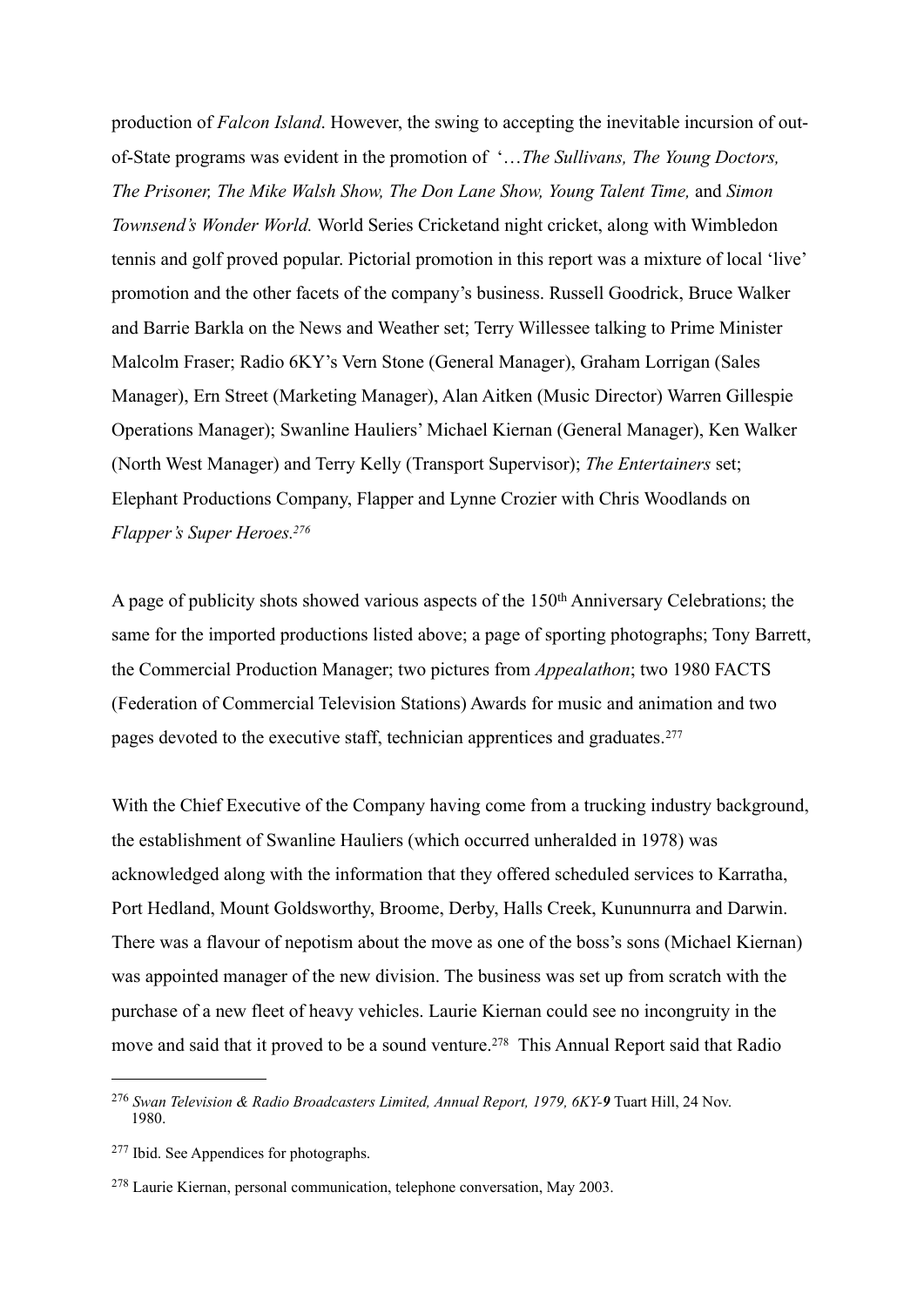6KY was proving to be a good sales platform for the Station, rating second overall and Number One with the 'housewife category'.[279](#page-61-0) STW9 Programs could be promoted on radio during the day and 'contra' advertisements on night-time television sold the idea of listening to 6KY during the day.

The new decade's first survey showed, *TVW7 News* 28,21,25,25 *STW9 News* 19,21,12,20 (*ABW2 Countdown* 15,16,18,19)[280](#page-61-1) By April-May *STW9 News* was No.3 with 247,000 and *TVW7 News* was No.15 with 197,000, both on Monday[.281](#page-61-2) There was more joy in the next ratings period when *STW9 News* attained No.2 with 248,000 with *TVW7 News* at No.13 with 206,000.[282](#page-61-3) In the Aug-Sept. 1980 survey, the locally produced quiz game show *Letterbox*  scored on a Monday evening 28,31,28 against the *STW9 News* with 37,29,36[.283](#page-61-4) *Terry Willessee's Perth* rating on the same night 33,31,24,36 against the *TVW7 News* with 31,36,32,32. At 7 p.m. *Willessee at Seven* was rating 40,36,35,34 against the *ABW2 News*  with  $15,18,19,12$ .

The new decade dawned brightly for STW9 with eleven programs in the Top Twenty, which TVW7 discounted by pointing out that they had seven of the first ten. In the local 'live' area *Terry Willessee's Perth* was down to No.20 with 141,000 viewers. His brother Michael's Sydney based program was not in the survey. At noon on Monday's 'live' [by broadband and held for two hours] from Sydney, *The Mike Walsh Show* was rating well with 19,20,13,19 against the soap opera *Days of Our Lives* on TVW7 with 17,19,14,15. On the News front it was TVW7 28,21,25,25, against STW9 19,21,12,20 and the ABW2 Rock Music program *Countdown* on 15,16,18,19[.284](#page-61-5) New programs were *Prisoner* at No.5 for STW9 with 247,000 viewers, *Skyways* at No.6 with 242,000 and *Holocaust* at No.7 with 228,000 viewers did well for TVW7. *Mork and Mindy* was at No.8 for STW9 with 225,000 and *The Incredible Hulk* 

- <span id="page-61-2"></span><sup>281</sup> *McNair Anderson Television Audience Survey Perth , 13 April-10 May 1980.*
- <span id="page-61-3"></span><sup>282</sup> *McNair Anderson Television Audience Survey Perth, TV3,29 June-26 July 1980.*
- <span id="page-61-4"></span><sup>283</sup> *McNair Anderson Television Audience Survey Perth, TV4,* 17-23 Aug/7-27 Sept., 1980.
- <span id="page-61-5"></span><sup>284</sup> *McNair Anderson Television Audience Survey, TV1, Perth, 1980.*

<span id="page-61-0"></span><sup>279</sup> *Swan Television & Radio Broadcasters Limited, Annual Report, 1979, 6KY-9* Tuart Hill, 24 Nov. 1980.

<span id="page-61-1"></span><sup>280</sup> *McNair Anderson Television Audience Survey Perth , 24 February-22 March 1980.*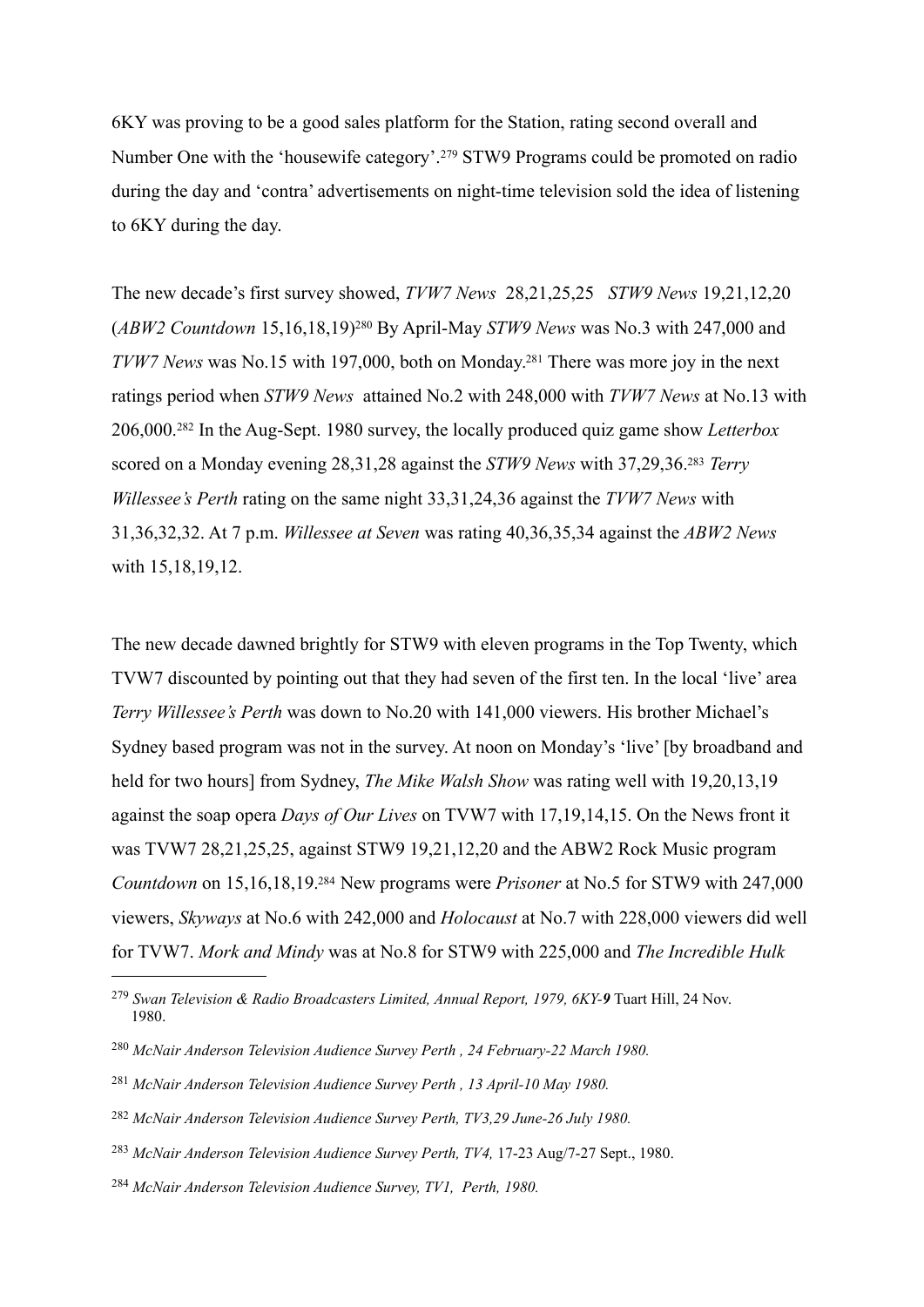was No.10 for TVW7 with 208,000 viewers. The formerly dominant *Disney* program had fallen to No.19 with 160,000 viewers. The best result ever for STW9 followed in April/May when they still had eleven of the Top Twenty but this time, eight of the first ten.<sup>285</sup> The newly introduced *60 Minutes* was huge but their *Appealathon* was disappointing with a best rating of 34 on Saturday night.

The second McNair Survey of 1980:

| 1              | STW9 60 Minutes                      | 283,000                |
|----------------|--------------------------------------|------------------------|
| 2              | STW9 The Sullivans                   | 262,000                |
| 3              | STW9 News Monday                     | 247,000                |
| $\overline{4}$ | <b>STW9 Prisoner</b>                 | 245,000                |
| 5              | TVW77 Cop Shop                       | 243,000                |
| 6              | <b>STW9 Sunday Movies</b>            | 226,000                |
| 7              | STW9 Little House o.t. Prairie       | 221,000                |
| 8              | STW9 Tuesday Lotto                   | 218,000                |
| 9              | TVW7 Skyways                         | 217,000                |
| 10             | STW9 Mork and Mindy                  | 213,000                |
| 11             | STW9 Special: John Waters' W.A.      | 207,000                |
| 12             | $TWW7M*A*S*H$                        | 206,000                |
| 13             | TVW7 Muppets/Happy Days              | 205,000                |
| 14             | TVW7 Willessee at Seven              | 204,000                |
| 15             | TVW7 News Monday                     | 197,000                |
| 16             | STW9 Terry Willessee's Perth 197,000 |                        |
| 17             | <b>STW9 The Young Doctors</b>        | 195,000                |
| 18             | TVW7 The Incredible Hulk             | 194,000                |
| 19             | TVW7 Chips                           | 188,000                |
| 20             | <b>TVW7 Sunday Movies</b>            | 182,000 <sup>286</sup> |

*TV3 1980* showed an equal split with both channels holding five places in each section 1-10

and 11-20.[287](#page-62-2) The change in fortunes between *TV2* and *TV4* was remarkable.

|                          | TVW7 Cop Shop        | 254,000 |
|--------------------------|----------------------|---------|
| $\mathcal{L}$            | STW9 News            | 248,000 |
| 3                        | <b>STW9 Prisoner</b> | 246,000 |
| 4                        | TVW7 Happy Days      | 235,000 |
| $\overline{\mathcal{L}}$ | TVW7 Skyways         | 234,000 |
| 6                        | STW9 The Sullivans   | 232,000 |
|                          | $TWW7M*A*S*H$        | 224,000 |

<span id="page-62-0"></span>*McNair Anderson Television Audience Survey, TV2, Perth, 1980.*

<span id="page-62-1"></span>286 Ibid.

<span id="page-62-2"></span>*McNair Anderson Television Audience Survey, TV3, Perth, 1980.*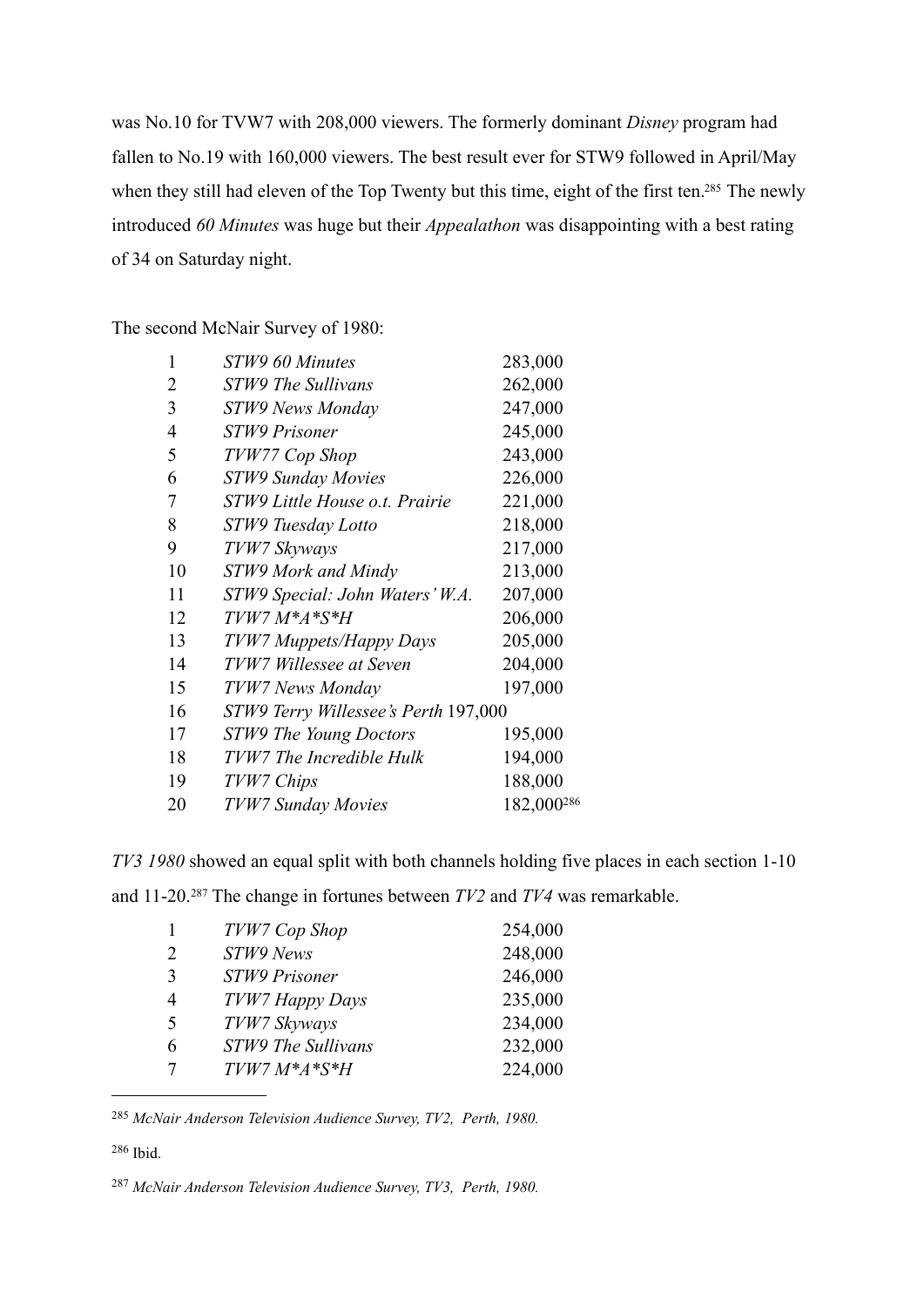| TVW7 Willessee at Seven      | 215,000                |
|------------------------------|------------------------|
| STW9 Sunday Movies           | 214,000                |
| TVW7 Chips                   | 211,000                |
| TVW7 Wonderful W.O. Disney   | 211,000                |
| STW9 Mork and Mindy          | 209,000                |
| TVW7 News Monday             | 206,000,               |
| STW9 The Young Doctors       | 205,000                |
| STW9 60 Minutes              | 204,000                |
| STW9 Little H.O.T. Prairie   | 202,000                |
| STW9 Terry Willessee's Perth | 195,000                |
| TVW7 Sunday Movies           | 192,000                |
| STW9 John Waters' WA         | 185,000                |
| ABW2 The Good Life           | 167,000 <sup>288</sup> |
|                              |                        |

In the following survey a local 'live' quiz show entitled *\$25,000 Letterbox* came in at No.16, proving that well produced shows on TVW7 were still acceptable to the viewing audience of 188,000. It scored on a Monday evening 28,31,28 against the *STW9 News* with 37,29,36. *Terry Wllessee's Perth* rating on the same night 33,31,24,36 against *TVW7 News* with 31,36,32,32. At 7 p.m. *Willessee At Seven* was rating 40,36,35,34 against the *ABW2 News*  with 15,18,19,12. The new program *Dallas* entered the race at No.20 with 166,000 viewers[.289](#page-63-1)

# **Conclusion:**

This decade marked the high point for local 'live' production on Western Australia Commercial Television. It saw the acceptance of STW9 by the wider viewing community, with a levelling out of the ratings and a profitable period for both stations.

Colour television was successfully introduced and enthusiastically adopted by the viewing public. It provided a big boost to consumer spending and showed that the Australian standard of living had risen substantially since 1956 when television was first transmitted in the Eastern States.

<span id="page-63-0"></span><sup>288</sup> *McNair Anderson Television Audience Survey, TV4, Perth, 1980.*

<span id="page-63-1"></span><sup>289</sup> *McNair Anderson Television Audience Survey, TV5, Perth, 1980.*